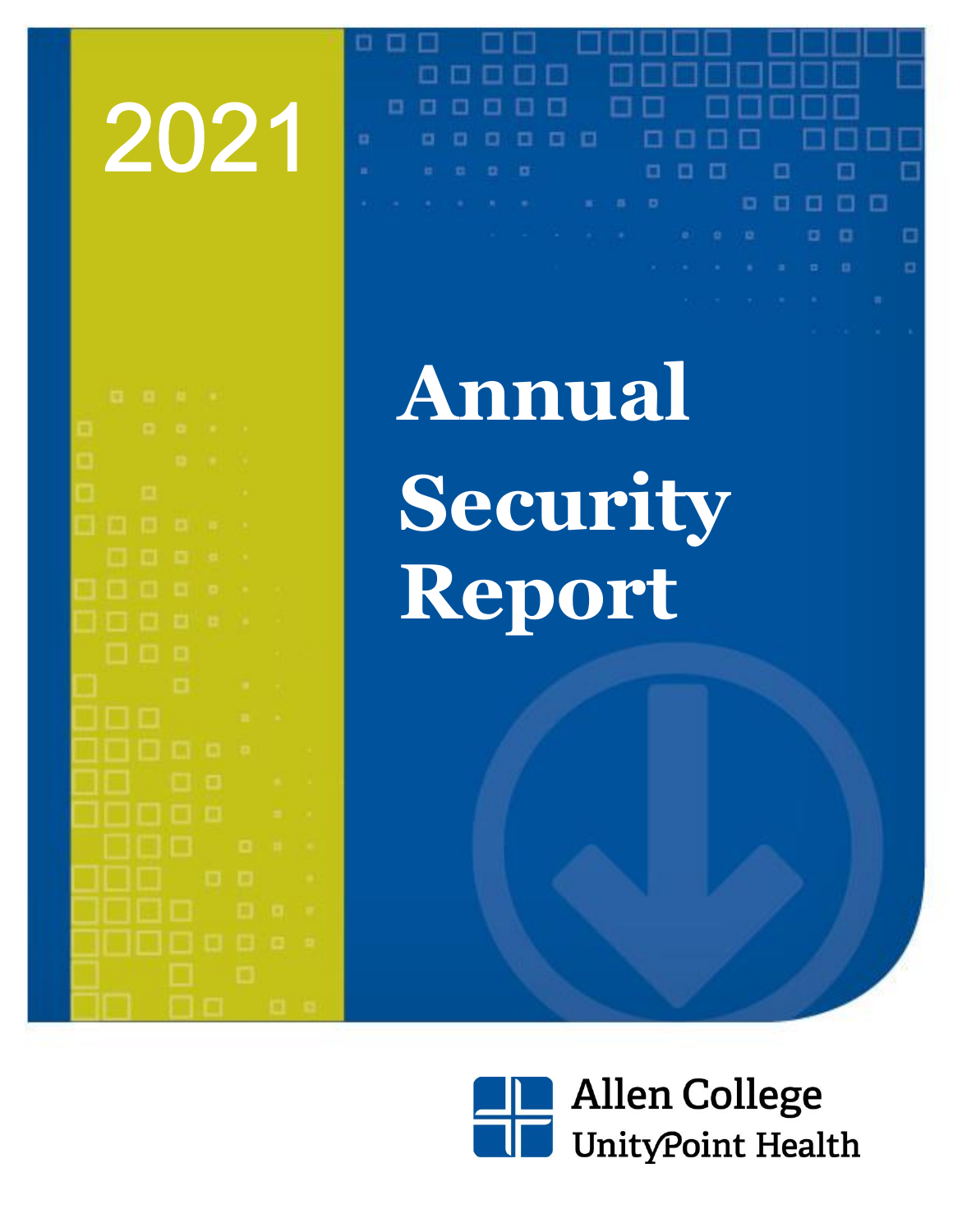# **Allen College 2021 ANNUAL SECURITY REPORT**

# **Introduction**

This report is provided in compliance with the Jeanne Clery Disclosure of Campus Security Policy and Crime Statistics Act, as amended. It provides students and employees of Allen College ("College") with information on: the College's security arrangements, policies and procedures; programs that provide education on such things as drug and alcohol abuse, awareness of various kinds of sex offenses, and the prevention of crime generally; and procedures the College will take to notify the campus community in the event of an emergency. Its purpose is to provide students and employees with information that will help them make informed decisions relating to their own safety and the safety of others.

# **Policy for Preparing the Annual Report**

This report is prepared by the Executive Director, Business & Finance in cooperation with local law enforcement authorities and includes information provided by them as well as by the College's campus security authorities and various other elements of the College. Each year an e-mail notification is made to all enrolled students and employees that provides the website link to access this report. Prospective students and employees are also notified of the report's availability. Hard copies of the report may also be obtained at no cost by contacting Denise Hanson, Executive Director, Business & Finance, in person at 1950 Heath Street, Waterloo, IA; by mail at 1825 Logan Ave., Waterloo, IA 50703; or by email at Denise.Hanson@allencollege.edu. The College is committed to taking the actions necessary to provide a safe and secure working/learning environment for all students and staff. As a member of the campus community, you can feel safe and comfortable knowing that security procedures are in place that represent best practices in the field, and are constantly tested and re-evaluated for their effectiveness.

# **General Safety and Security Policies**

#### **Campus Security Personnel & Relationship with Local Law Enforcement**

The UnityPoint Health – Waterloo Security Department is responsible for campus safety at the College.

The UnityPoint Health – Waterloo Security Department provides the security, crime prevention, and premises access on the College's campus 24 hours a day, seven days a week. The Security Department's jurisdiction covers all the institution's property which includes hospital and College facilities internally and externally and hospital and College parking lots. The Security Department's officers have the authority to ask persons for identification and to determine whether individuals have lawful business on the institution's property. They also have the authority to issue parking citations and makes arrest when criminal behavior occurs.

While the College does not have any written agreements with local law enforcement agencies, it does maintain a close working relationship with local police.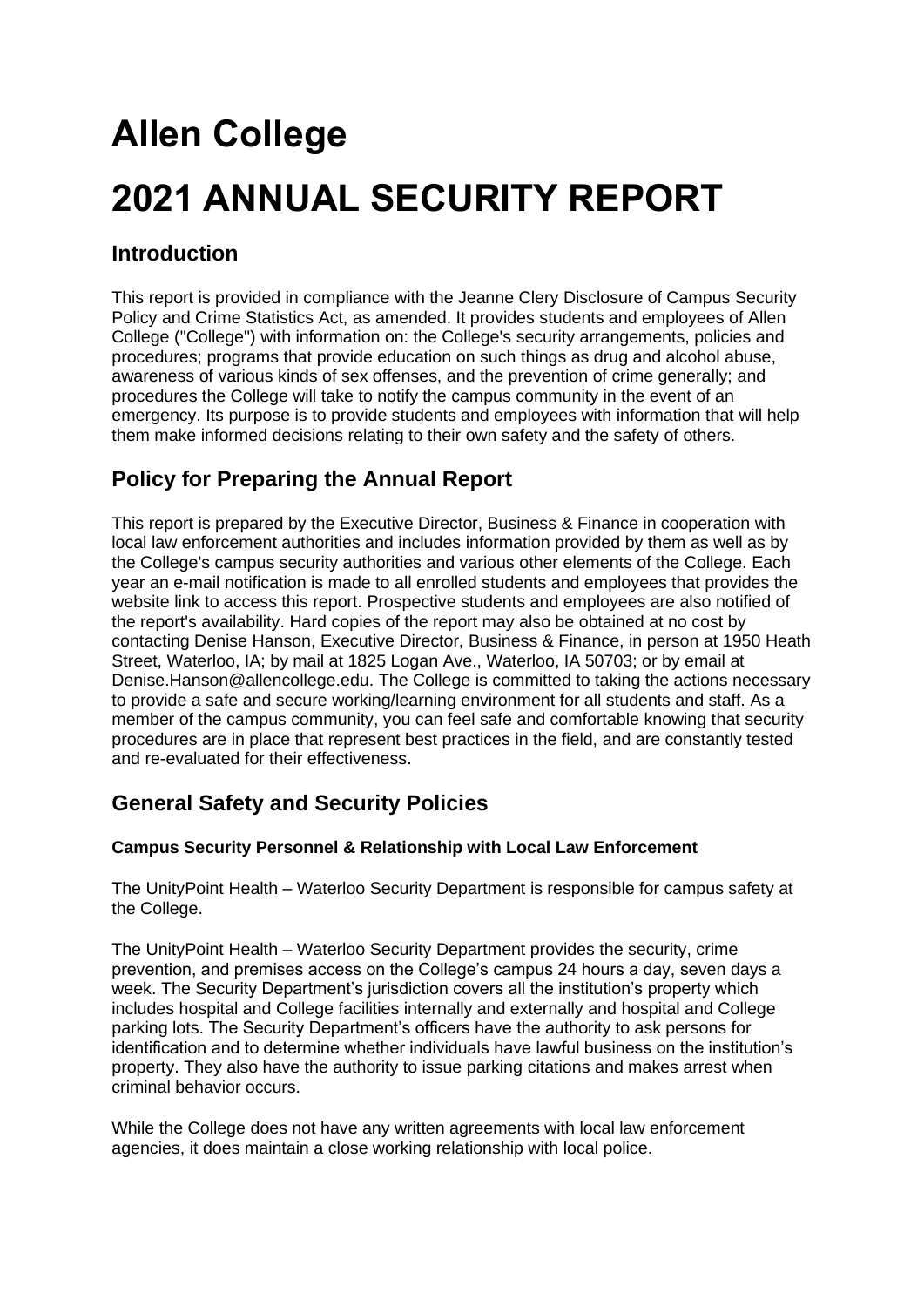#### **Campus Security Authorities**

The College has designated certain officials to serve as campus security authorities. Reports of criminal activity can be made to these officials. They in turn will ensure that the crimes are reported for collection as part of the College's annual report of crime statistics. The campus security authorities to whom the College would prefer that crimes be reported are listed below.

- Safety & Security Manager at (319) 235-3869
- Executive Director, Business & Finance at (319) 226-2012 or (319) 610-4405
- President at (319) 226-2011
- Provost at (319) 226-2040
- Dean, Enrollment Management at (3190 226-2004
- Dean, School of Nursing at (319) 226-2044
- Dean, School of Health Sciences at (319) 226-2031

#### **Reporting a Crime or Emergency**

The College encourages accurate and prompt reporting of all criminal actions, emergencies, or other incidents occurring on campus, on other property owned by the College, or on nearby public property to the appropriate administrator and appropriate police agencies. Such a report is encouraged even when the victim of a crime elects not to make a report or is unable to do so.

Situations that pose imminent danger or while a crime is in progress should be reported to local law enforcement by calling 9-911 or 911 from any campus phone or 911 from any cell phone. Keep in mind that the individual making the call from a cell phone will need to provide the address where the emergency has occurred.

Students, staff, and visitors should report criminal actions, accidents, injuries, or other emergency incidents to one of the campus security authorities identified above. Once reported, the individual making the report will be encouraged to also report it to appropriate police agencies. If requested, a member of College staff will assist a student in making the report to the police.

Anonymous incident reports can also be made via telephone, postal mail or email to the Executive Director of Business & Finance at (319) 226-2012; 1825 Logan Avenue, Waterloo, IA, 50703; or denise.hanson@allencollege.edu respectively.

#### **Confidential Reporting**

The College will protect the confidentiality of victims. Only those with a need to know the identity for purposes of investigating the crime, assisting the victim or disciplining the perpetrator will know the victim's identity.

Pursuant to the College's Sexual Harassment Policy, when an employee becomes aware of alleged misconduct under that policy (including, but not limited to, dating violence, domestic violence, sexual assault, and stalking), the employee is responsible for reporting that information, including the status of the parties if known, to the Title IX Coordinator. A victim of other types of crimes (e.g., aggravated assault, burglary, etc.) who does not want to pursue action within the College disciplinary system, or the criminal justice system is nevertheless encouraged to make a confidential report to a campus security authority. Upon the victim's request, a report of the details of the incident can be filed with the College without revealing the victim's identity. Such a confidential report complies with the victim's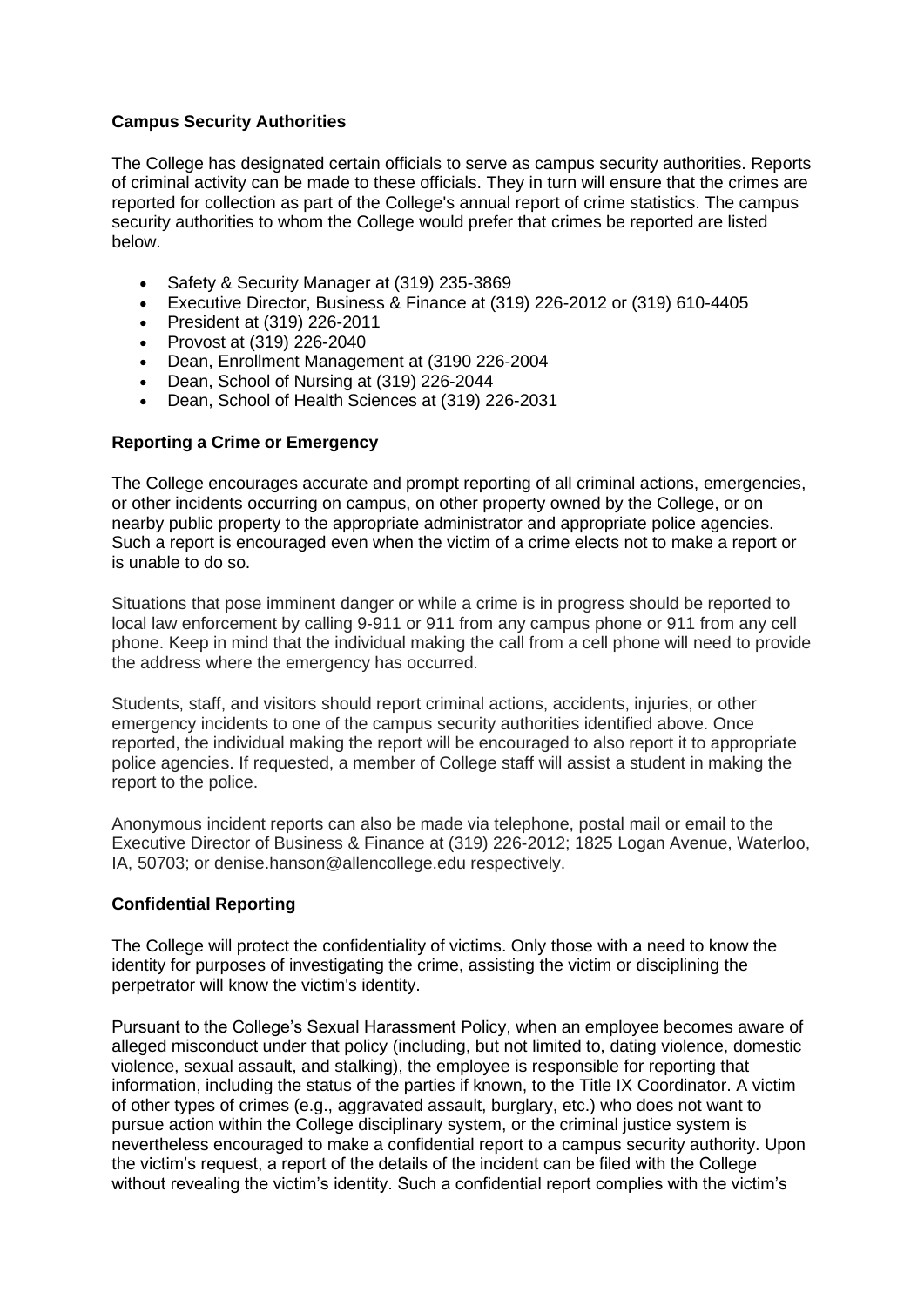wishes, but still helps the College take appropriate steps to ensure the future safety of the victim and others. With such information, the College can keep an accurate record of the number of incidents involving members of the campus community, determine where a pattern of crime may be developing and alert the community as to any potential danger. These confidential reports are counted and disclosed in the annual crime statistics for the College.

The College encourages its professional counselors, if and when they deem it appropriate, to inform the person they are counseling to report crimes on a voluntary, confidential basis for inclusion in the annual report of crime statistics. The College does not have pastoral counselors.

#### **Security of and Access to Campus Facilities**

Access to the buildings is only allowed for faculty/staff members, hospital employees, and students. The security officers also perform vehicle patrols of parking lots and surrounding areas.

The Allen College campus has implemented badge access to its facility. All academic buildings are secured during the evenings and weekends. Winter Hall is generally open to the public between 8 a.m. – 4 p.m. Monday – Friday, excluding holidays and posted closures. However, building hours may vary with class schedules and special events. Gerard Hall and Barrett Forum may be accessed by visitors by entering through Winter Hall. Students, faculty and staff have badge access to McElroy Hall, Gerard Hall and Barrett Forum during the hours we are open to the public and/or open for classes. Alumni Hall is available during class time or by appointment only. Almost all buildings are locked and secured via a monitored alarm system during non-business hours generally after 8 p.m. or when classes end, whichever is earlier. The Doctor of Physical Therapy program (DPT) space is located on the fifth floor of UnityPoint Health – Allen Hospital. This space is accessible daily from 5 a.m. - 10 p.m. with appropriate Allen ID badge for faculty, staff and DPT students. The Barrett Forum computer lab is open seven days a week, 24 hours a day, but access is only available with a current and active student ID badge. Parking lots for all buildings are well lighted and patrolled by security. Security patrols are provided on foot and by vehicle. Both buildings and the parking lots are equipped with security surveillance cameras.

Students and employees are asked to be alert and to not circumvent practices and procedures that are meant to preserve their safety and that of others:

- Do not prop doors open or allow strangers into campus buildings that have been secured
- Do not lend keys or access cards to non-students and do not leave them unattended
- Do not give access codes to anyone who does not belong to the campus community

Keys to the offices, laboratories, and classrooms on campus will be issued to employees only as needed and after receiving the proper authorization. Faculty and staff in each department are responsible for assuring his/her area is secured and locked.

Faculty, staff and student employees must adhere to policies regarding unauthorized access to school facilities, theft of, or damage to, school property, or other criminal activity. In particular, rendering inoperable or abusing any fire prevention or detection equipment is prohibited. Violation of these policies may lead to disciplinary action, up to and including termination and the filing of charges with law enforcement authorities.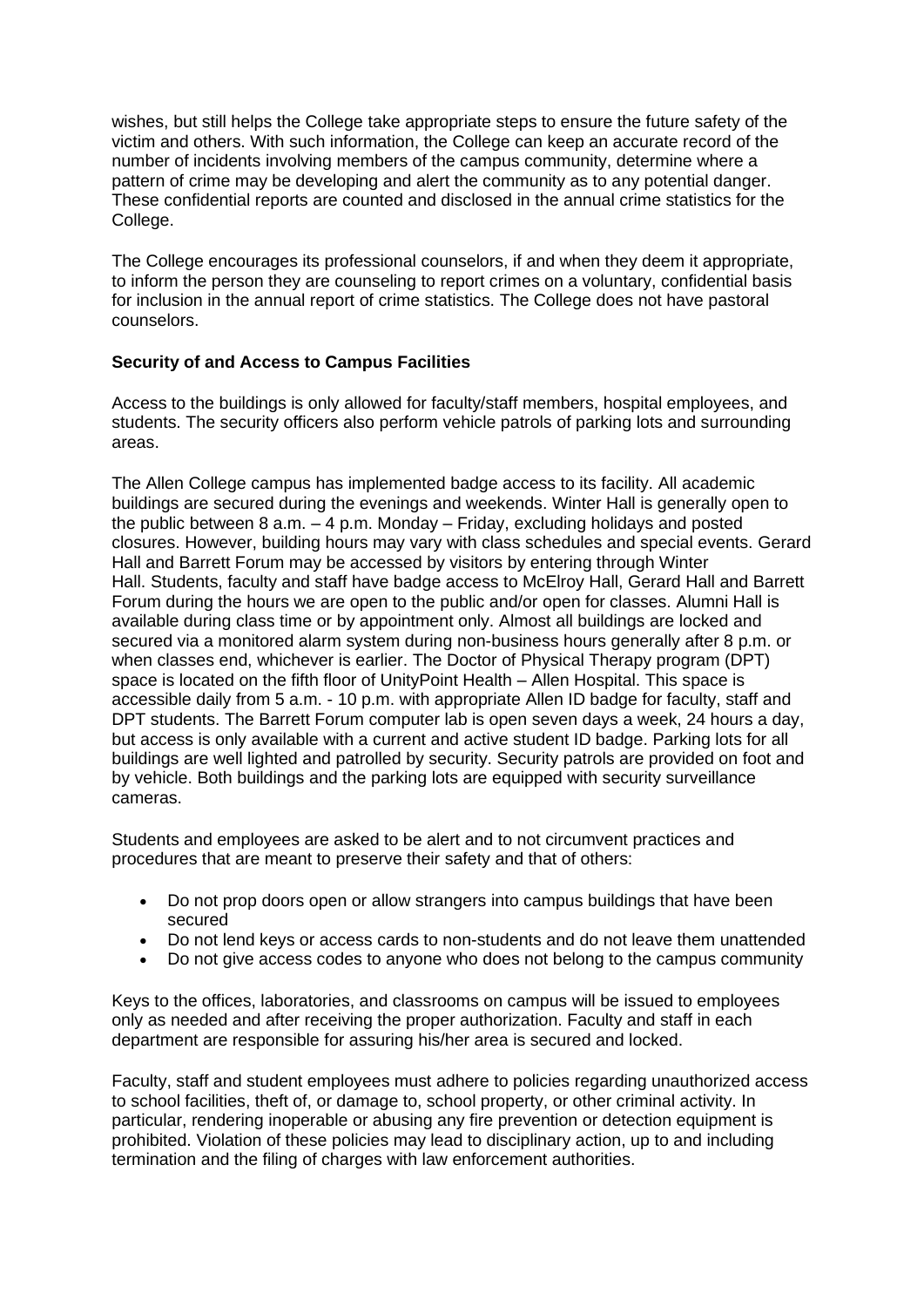Employee and student identification cards may be used to verify the identity of persons suspected to be in campus facilities without permission.

#### **Security Considerations in the Maintenance of Facilities**

The Executive Director of Business & Finance, the Business Coordinator and the Security Department work with the Plant Services Department to identify needs on the campus when maintaining campus facilities. They do safety checks to identify street or safety lights that are not working, or shrubs or other landscaping that might need trimming. Custodial and maintenance personnel regularly check to ensure pathways are well lighted and that egress lighting is working in hallways and stairwells.

#### **Educational Programs Related to Security Awareness and Prevention of Criminal Activity**

The College seeks to enhance the security of its campus and the members of the campus community by periodically presenting educational programs to inform students and employees about campus security procedures and practices, to encourage students and employees to be responsible for their own security and the security of others and to inform them about the prevention of crimes. These programs are discussed below.

| Date                | Event                             | Audience                          |
|---------------------|-----------------------------------|-----------------------------------|
| Various (Upon Hire) | <b>ALICE Safety Training: Net</b> | New Allen College Faculty,        |
|                     | Learning Module                   | Staff & Adjunct                   |
| Spring 2021         | <b>ALICE Safety Training: Net</b> | New Allen College Students        |
|                     | Learning Module                   |                                   |
| Summer 2021         | <b>ALICE Safety Training: Net</b> | <b>New Allen College Students</b> |
|                     | Learning Module                   |                                   |
| <b>Fall 2021</b>    | <b>ALICE Safety Training: Net</b> | All New and Returning Allen       |
|                     | Learning Module                   | <b>College Students</b>           |
| <b>Fall 2021</b>    | <b>ALICE Safety Training: Net</b> | Allen College Faculty, Staff      |
|                     | <b>Learning Module</b>            | & Adjunct                         |

Allen College offers Net Learning modules which are on-line training courses that require a certain percentage for passing. These required modules for our students, faculty and staff relate to patient and personal safety, infection control, compliance, and many other topics in healthcare. The Net Learning modules are required annually, and the student modules are listed below. Self-defense courses are offered as needed on campus as well.

- Clery Act & campus crime statistics
- Environmental safety and emergency preparedness
- Drug & Alcohol Awareness

#### **Monitoring Off Campus Locations of Recognized Student Organizations**

The College does not have any officially recognized student organizations with off campus locations and therefore does not monitor or record criminal conduct occurring at such locations.

#### **Disclosure of the Outcome of a Crime of Violence or Non-Forcible Sex Offense**

Upon written request, the College will disclose to the alleged victim of a crime of violence (as that term is defined in section 16 of title 18, United States Code), or a non-forcible sex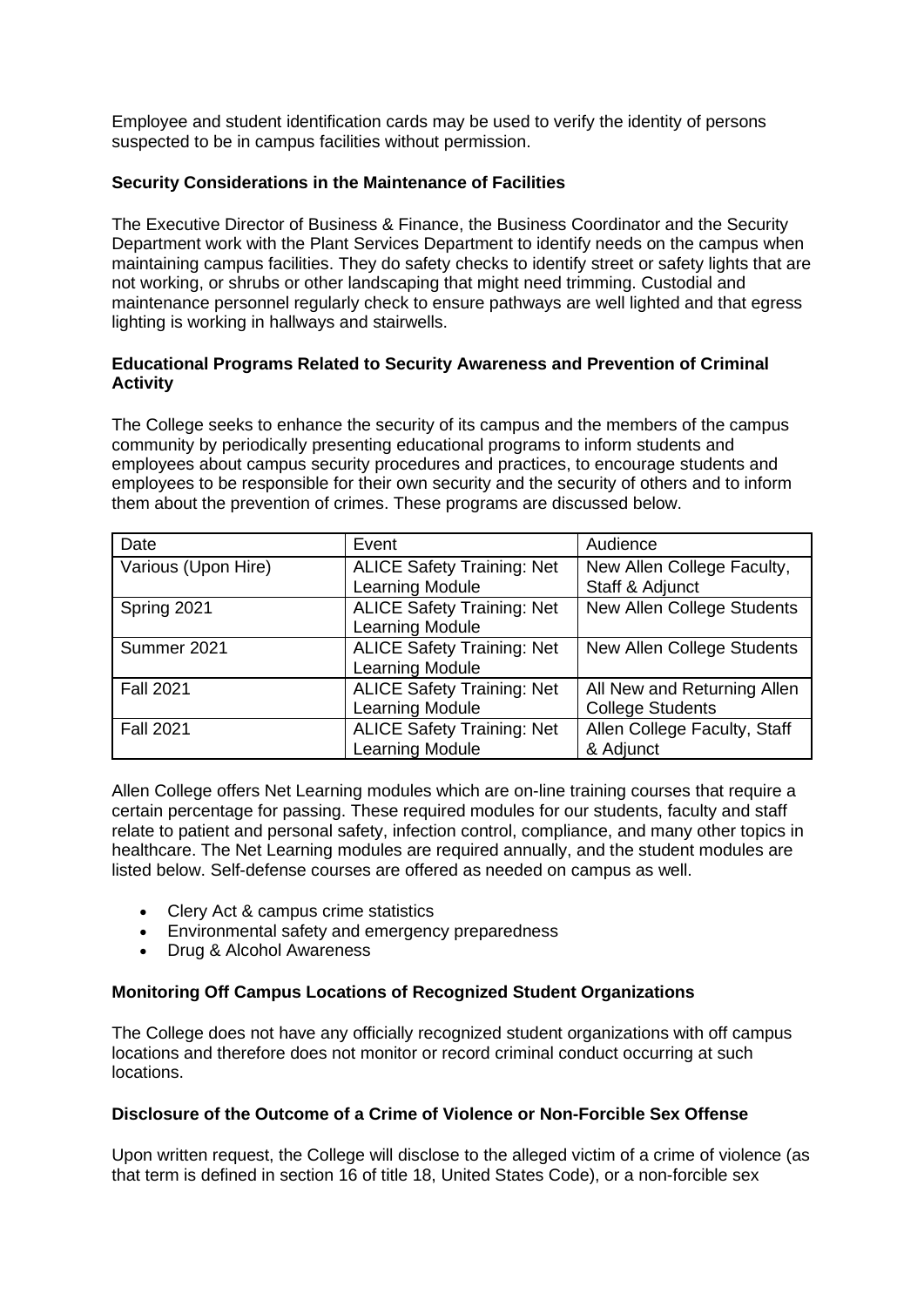offense, the report on the results of any disciplinary proceeding conducted by the College against a student who is the alleged perpetrator of such crime or offense. If the alleged victim is deceased as a result of such crime or offense, the next of kin of such victim shall be treated as the alleged victim for purposes of the paragraph.

The previous paragraph does not apply to victims of dating violence, domestic violence, sexual assault, or stalking because under the Violence Against Women Act both the accused and accuser in these cases are given the results without the need to make a written request.

# **Drug and Alcohol Policy**

The College is committed to creating and maintaining an environment that is free of alcohol abuse. The College, in compliance with the Drug-Free Schools and Communities Act, prohibits the unlawful possession, use or distribution of illicit drugs and alcohol by students and employees on College property or as part of any of its activities.

Furthermore, Allen College prohibits the unauthorized use, possession, or delivery of prescription drugs or medications in the work/school setting, and it enforces the state's underage drinking laws.

The College also enforces federal and state drug laws. The possession, sale, manufacture or distribution of illegal drugs is prohibited on campus or as any part of the College's activities. Violators of the College's policies or federal and state laws regarding illegal drugs will be subject to disciplinary action and possibly criminal prosecution.

#### **Federal Drug Laws**

**Denial of Federal Benefits (21 U.S.C. § 862)** A federal drug conviction may result in the loss of federal benefits, including school loans, grants, scholarships, contracts, and licenses. Federal drug trafficking convictions may result in denial of federal benefits for up to five years for a first conviction. Federal drug convictions for possession may result in denial of federal benefits for up to one year for a first conviction and up to five years for subsequent convictions, successful completion of a drug treatment program, including periodic testing, and appropriate community service, or any combination of the three.

**Forfeiture of Personal Property and Real Estate (21 U.S.C. § 853)** Any person convicted of a federal drug offense punishable by more than one year in prison shall forfeit to the United States any personal or real property related to the violation. A warrant of seizure may be issued and property seized at the time an individual is arrested on charges that may result in forfeiture.

**Federal Drug Trafficking Penalties (21 U.S.C. § 841)** Penalties for federal drug trafficking convictions vary according to the type and quantity of the controlled substance involved in the transaction. Penalties for subsequent convictions are more severe.

In the case of a controlled substance in schedule I or schedule II, GHB, or flunitrazepam, a person shall be sentenced to a term of imprisonment of not more than 20 years. If death or serious bodily injury results from the use of a controlled substance which has been illegally distributed, the person convicted on federal charges of distributing the substance faces the possibility of a life sentence and fines ranging up to \$10 million.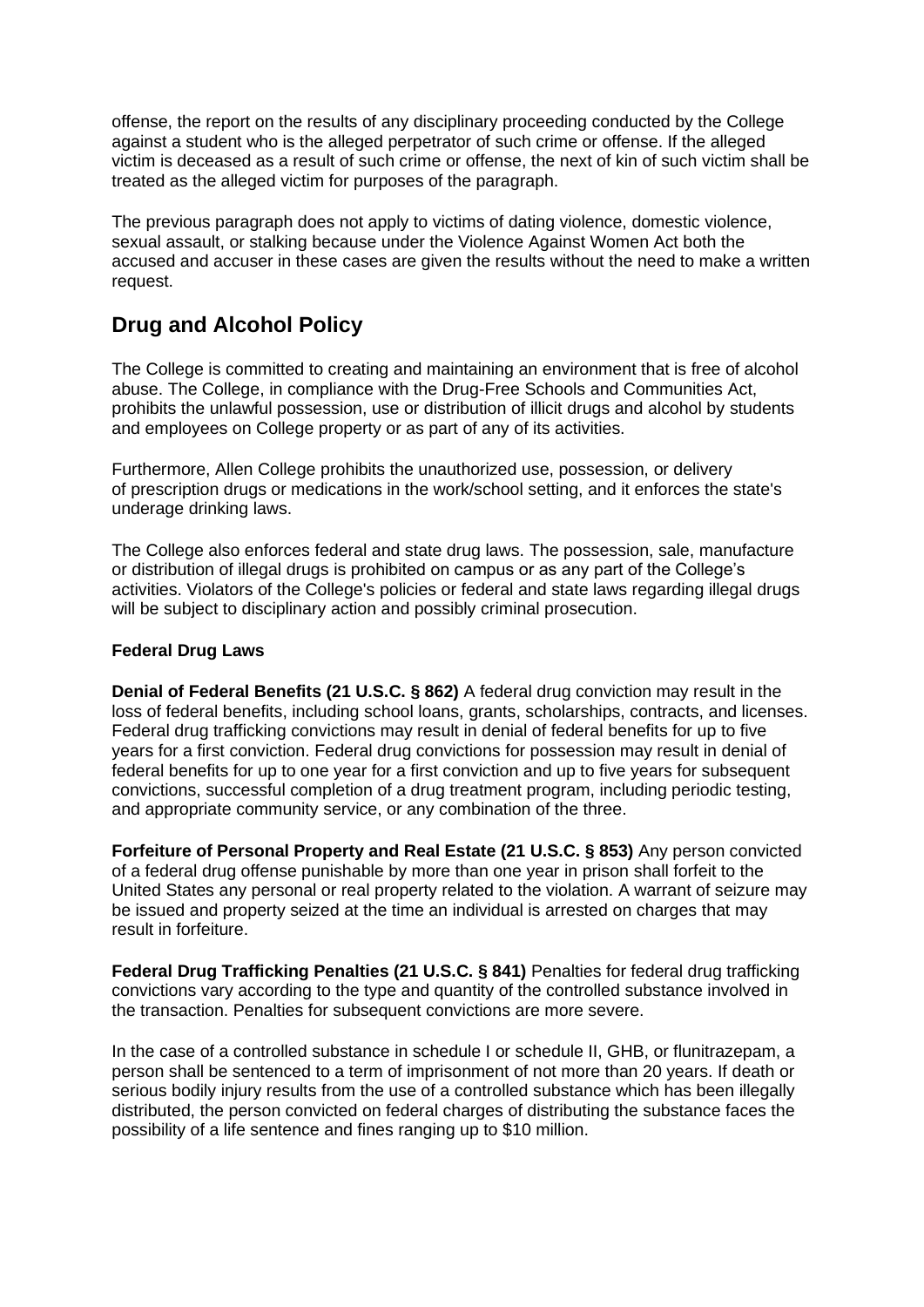In the case of a controlled substance in schedule III, a person shall be sentenced to a term of imprisonment of not more than 10 years, and if death or serious bodily injury results, shall be sentenced to a term of imprisonment of not more than 15 years or a fine not to exceed \$500,000, or both, for a first offense.

For less than 50 kilograms of marijuana, the term of imprisonment shall not be more than five years, and the fine shall not be more than \$250,000, or both, for a first offense.

In the case of a schedule IV substance, the term of imprisonment shall not be more than five years, and the fine shall not be more than \$250,000, or both, for a first offense.

Persons convicted on federal charges of drug trafficking within 1,000 feet of an elementary school, secondary school, college, or university **(21 U.S.C. § 860)** face penalties of prison terms and fines which are twice as high as the regular penalties for the offense, with a mandatory prison sentence of at least one year, unless the offense involves five grams or less of marijuana.

**Federal Drug Possession Penalties (21 U.S.C. § 844)** Persons convicted on federal charges of possessing any controlled substance face penalties of up to one year in prison, a mandatory fine of no less than \$1,000, or both. Second convictions are punishable by not less than 15 days but not more than two years in prison and a minimum fine of \$2,500. Subsequent convictions are punishable by not less than 90 days but not more than three years in prison and a minimum fine of \$5,000.

| Category                     | <b>Summary (lowa Code)</b>                                                                                                                                                                                                                                                                                                                                                                                                                                                                                                                                    |  |  |
|------------------------------|---------------------------------------------------------------------------------------------------------------------------------------------------------------------------------------------------------------------------------------------------------------------------------------------------------------------------------------------------------------------------------------------------------------------------------------------------------------------------------------------------------------------------------------------------------------|--|--|
| Possession of<br>Marijuana   | Marijuana is a Schedule I controlled substance. Iowa Code § 124.204.<br>Recreational use of marijuana is prohibited in Iowa. Iowa Code § 124.401.<br>First time violation of the law results in a serious misdemeanor,<br>punishable by imprisonment of not more than 6 months, a fine of not more<br>than \$1000, or both. Id. Medical marijuana is also illegal, with the<br>exception of certain specifications of cannabidiol, pursuant to a<br>prescription. See generally lowa Code Chapter 124E.                                                       |  |  |
| Controlled<br>Substances     | lowa has a range of statutes governing controlled substances and their<br>possession and distribution. Iowa Code §§ 124.101 - 124.418. It is<br>unlawful to knowingly or intentionally possess a controlled substance<br>without a prescription. Iowa Code § 124.401. Doing so is a serious<br>misdemeanor for a first offense. A second offense is an aggravated<br>misdemeanor. Possession of a controlled substance near schools or<br>certain other public properties may also result in one hundred hours of<br>community service. Iowa Code § 124.401B. |  |  |
|                              | It is unlawful to manufacture, deliver, or possess with the intent to<br>manufacture or deliver a controlled substance, and violation of the law<br>results in a felony, punishable by a prison time and fines, depending on<br>the type and amount of substance at issue. Iowa Code $\S$ 124.401.<br>As an example, possession of 50 grams of heroin results in a fine<br>between \$1000 and \$50,000.                                                                                                                                                       |  |  |
| Alcohol and<br><b>Minors</b> | A person under 21 shall not purchase, attempt to purchase, or consume<br>alcoholic beverages. Iowa Code § 123.47. Doing so results in a simple<br>misdemeanor punishable by a fine of \$260. Iowa Code § 805.8C(7). For a                                                                                                                                                                                                                                                                                                                                     |  |  |

#### **Drug and Alcohol State Laws**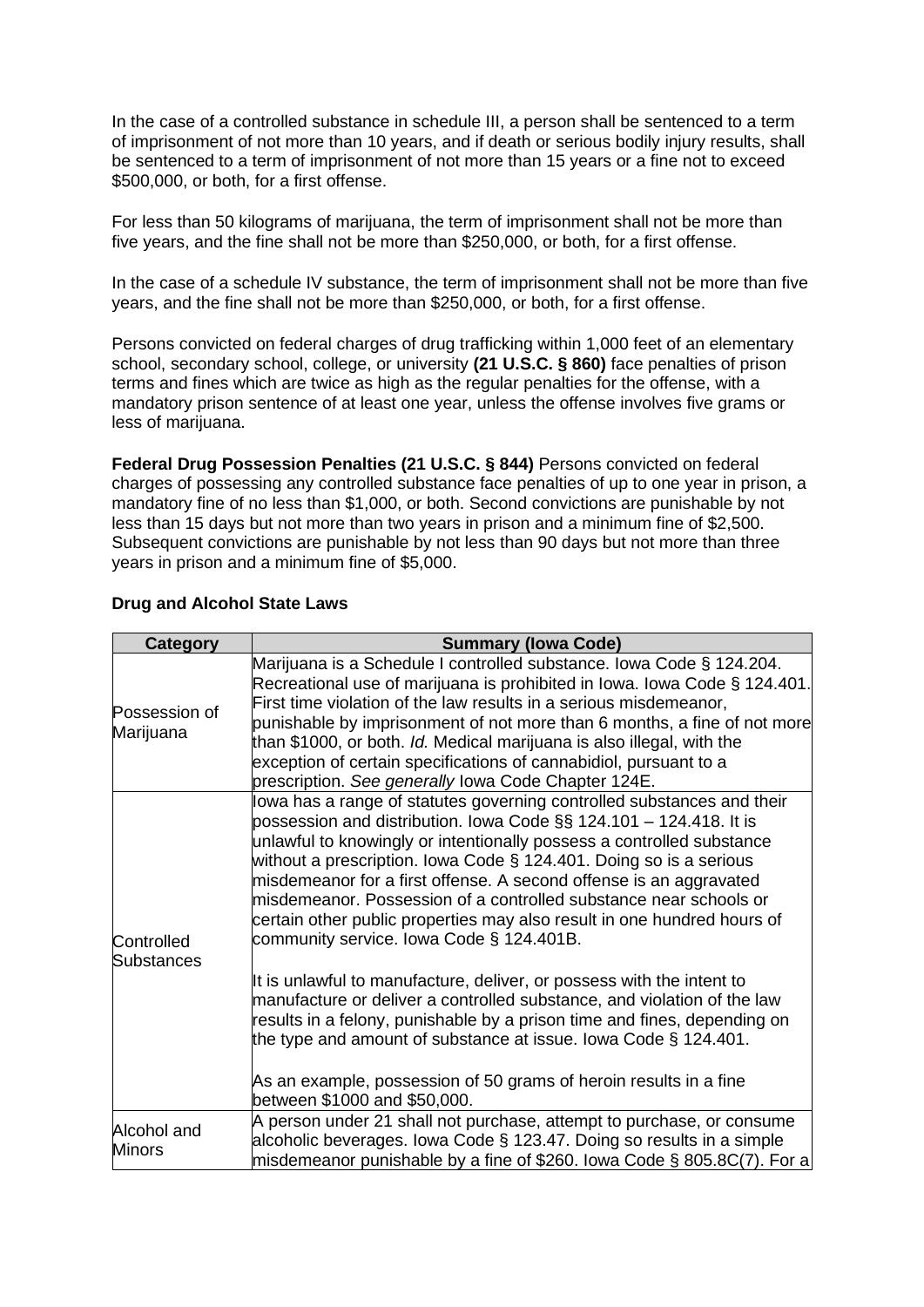| Category        | <b>Summary (lowa Code)</b>                                                       |
|-----------------|----------------------------------------------------------------------------------|
|                 | second offense, the fine is \$500, and either a substance abuse evaluation       |
|                 | or a suspension of driving privileges up to one year. Iowa Code § 123.47.        |
|                 | A person is guilty of an OWI (Operating While Intoxicated) if he or she          |
|                 | operates a vehicle with a blood alcohol concentration of 0.08 percent or         |
|                 | Driving Under the more. Iowa Code § 321J.2. A first offense results in a serious |
| Influence (DUI) | misdemeanor charge with a minimum of 48 hours and up to one year in              |
|                 | ail and a fine of \$1250. Id. A second offense is an aggravated                  |
|                 | misdemeanor.                                                                     |

#### **Drug and Alcohol Abuse Prevention Program**

In compliance with the Drug Free Schools and Communities Act, the College has a drug and alcohol abuse and prevention program. For more information see below:

- Annual alcohol and drug abuse net learning modules are required by students.
- Drug and Alcohol Abuse Prevention policy for faculty, staff and students can be found here: [https://www.allencollege.edu/filesimages/Current%20Students/Policies\\_Procedures/2](https://www.allencollege.edu/filesimages/Current%20Students/Policies_Procedures/2-D-800-01-Drug-and-Alcohol-Abuse-Prevention.pdf) [-D-800-01-Drug-and-Alcohol-Abuse-Prevention.pdf](https://www.allencollege.edu/filesimages/Current%20Students/Policies_Procedures/2-D-800-01-Drug-and-Alcohol-Abuse-Prevention.pdf)
- The College performs a biennial review of its DAAPP to assess its effectiveness and determine if sanctions are being consistently enforced. For more information about biennial review please contact the Dean of Enrollment Management at (319) 226- 2004

# **Policies, Procedures, and Programs Related to Dating Violence, Domestic Violence, Sexual Assault, and Stalking**

Consistent with applicable laws, the College prohibits dating violence, domestic violence, sexual assault, and stalking. The College's policy used to address complaints of this nature, as well as the procedures for filing, investigating and resolving complaints, may be found at:

• Sexual Harassment Policy: [https://www.allencollege.edu/filesimages/Current%20Students/Policies\\_Procedures/3](https://www.allencollege.edu/filesimages/Current%20Students/Policies_Procedures/3/2-S-800-06%20Sexual%20Harassment%20Policy%20-%20Title%20IX.pdf) [/2-S-800-06%20Sexual%20Harassment%20Policy%20-%20Title%20IX.pdf](https://www.allencollege.edu/filesimages/Current%20Students/Policies_Procedures/3/2-S-800-06%20Sexual%20Harassment%20Policy%20-%20Title%20IX.pdf)

The following sections of this report discuss the College's educational programs to promote the awareness of dating violence, domestic violence, sexual assault and stalking; provides information concerning procedures students and employees should follow and the services available in the event they do become a victim of one of these offenses, and advises students and employees of the disciplinary procedures that will be followed after an allegation that one of these offenses has occurred.

#### **Primary Prevention and Awareness Program:**

The College conducts a Primary Prevention and Awareness Program (PPAP) for all incoming students and new employees. The PPAP advises campus community members that the College prohibits the offenses of dating violence, domestic violence, sexual assault and stalking. They are also informed of the topics discussed below, including relevant definitions, risk reduction, and bystander intervention.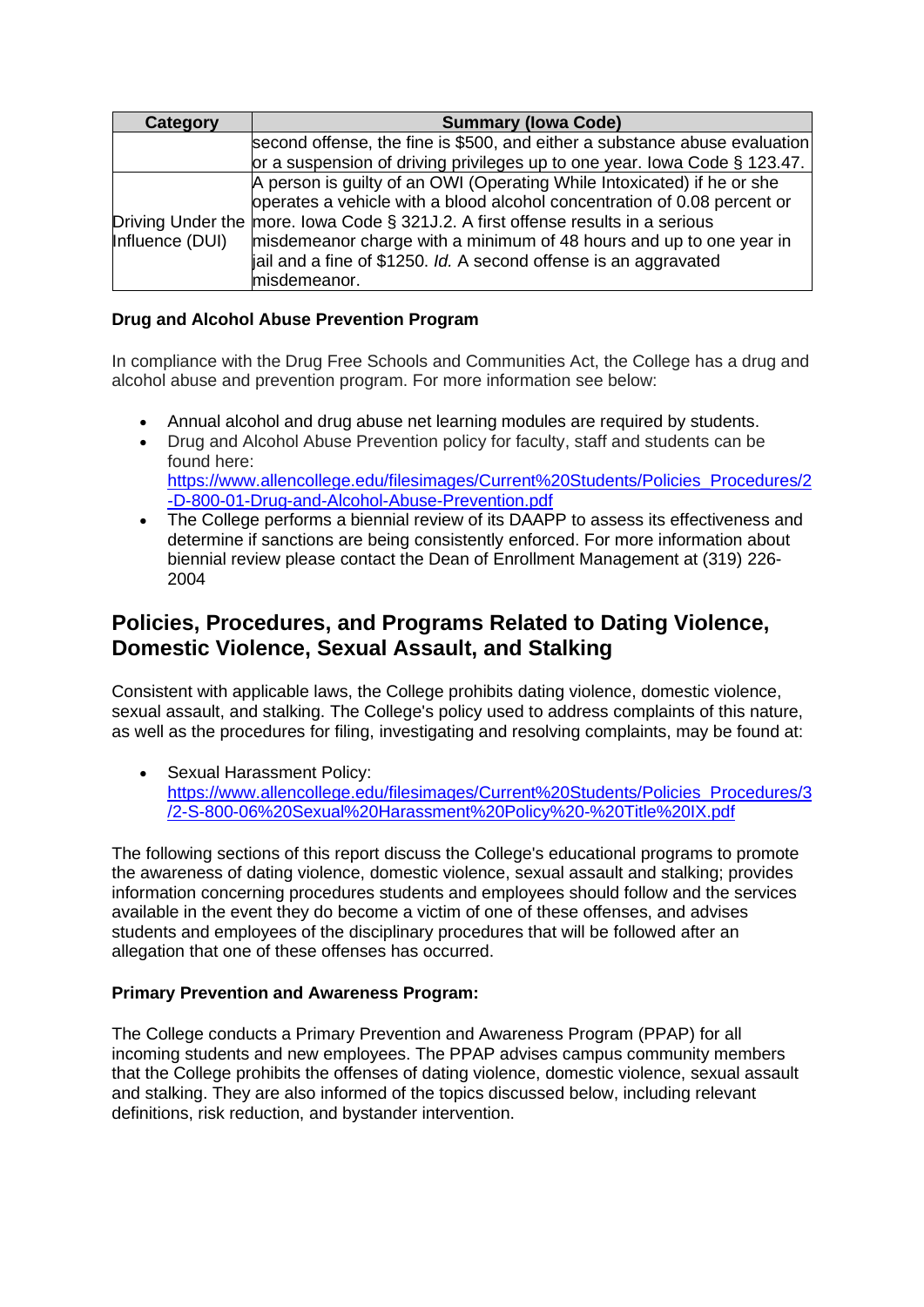#### **Crime Definitions**

| <b>Crime Type</b><br>(Iowa Code) | <b>Definitions</b>                                                                                                                                                                                                                                                                                                                                                                                                                                                                                                                                                                                                                                                                                                                                                                                                                                                                                                                                                                                                                                                                                                                                                                                                                                                                                                                                                                                                                                                                                                                                                                                                                                                                                                                                                                                                                                                                                                                                                                                                                                                                                                                                                                                                                                                                                                                                                                                                                                                                                                                                                                                                                                                                                                                                                      |  |  |
|----------------------------------|-------------------------------------------------------------------------------------------------------------------------------------------------------------------------------------------------------------------------------------------------------------------------------------------------------------------------------------------------------------------------------------------------------------------------------------------------------------------------------------------------------------------------------------------------------------------------------------------------------------------------------------------------------------------------------------------------------------------------------------------------------------------------------------------------------------------------------------------------------------------------------------------------------------------------------------------------------------------------------------------------------------------------------------------------------------------------------------------------------------------------------------------------------------------------------------------------------------------------------------------------------------------------------------------------------------------------------------------------------------------------------------------------------------------------------------------------------------------------------------------------------------------------------------------------------------------------------------------------------------------------------------------------------------------------------------------------------------------------------------------------------------------------------------------------------------------------------------------------------------------------------------------------------------------------------------------------------------------------------------------------------------------------------------------------------------------------------------------------------------------------------------------------------------------------------------------------------------------------------------------------------------------------------------------------------------------------------------------------------------------------------------------------------------------------------------------------------------------------------------------------------------------------------------------------------------------------------------------------------------------------------------------------------------------------------------------------------------------------------------------------------------------------|--|--|
| Dating Violence                  | The institution has determined, based on good-faith research, that lowa                                                                                                                                                                                                                                                                                                                                                                                                                                                                                                                                                                                                                                                                                                                                                                                                                                                                                                                                                                                                                                                                                                                                                                                                                                                                                                                                                                                                                                                                                                                                                                                                                                                                                                                                                                                                                                                                                                                                                                                                                                                                                                                                                                                                                                                                                                                                                                                                                                                                                                                                                                                                                                                                                                 |  |  |
| Domestic<br>Violence             | law does not define the term dating violence.<br>The institution has determined, based on good-faith research, that lowa<br>law does not define the term domestic violence.<br>However, lowa law defines the following:<br>"Domestic Abuse" (lowa Code § 236.2.2): "Domestic abuse"<br>means committing assault as defined in 708.1 under any of the<br>following circumstances:<br>a. The assault is between family or household members who<br>resided together at the time of the assault. ("Family or<br>household members" means spouses, persons cohabiting,<br>parents, or other persons related by consanguinity or<br>affinity.)<br>b. The assault is between separated spouses or persons<br>divorced from each other and not residing together at the<br>time of the assault.<br>c. The assault is between persons who are parents of the<br>same minor child, regardless of whether they have been<br>married or have lived together at any time.<br>d. The assault is between persons who have been family or<br>household members residing together within the past year<br>and are not residing together at the time of the assault.<br>(1) The assault is between persons who are in an intimate<br>е.<br>relationship or have been in an intimate relationship and<br>have had contact within the past year of the assault. In<br>determining whether persons are or have been in an<br>intimate relationship, the court may consider the following<br>nonexclusive list of factors: (a) The duration of the<br>relationship; (b) The frequency of interaction; (c) Whether<br>the relationship has been terminated; (d) The nature of the<br>relationship, characterized by either party's expectation of<br>sexual or romantic involvement. (2) A person may be<br>involved in an intimate relationship with more than one<br>person at a time. ("Intimate relationship" means a<br>significant romantic involvement that need not include<br>sexual involvement. An intimate relationship does not<br>include casual social relationships or associations in a<br>business or professional capacity.)<br>Assault (Iowa Code § 708.1.2): A person commits an assault<br>when, without justification, the person does any of the following:<br>(a) Any act which is intended to cause pain or injury to, or which is<br>intended to result in physical contact which will be insulting or<br>offensive to another, coupled with the apparent ability to execute<br>the act; (b) Any act which is intended to place another in fear of<br>immediate physical contact which will be painful, injurious,<br>insulting, or offensive, coupled with the apparent ability to execute<br>the act; or (c) Intentionally points any firearm toward another, or |  |  |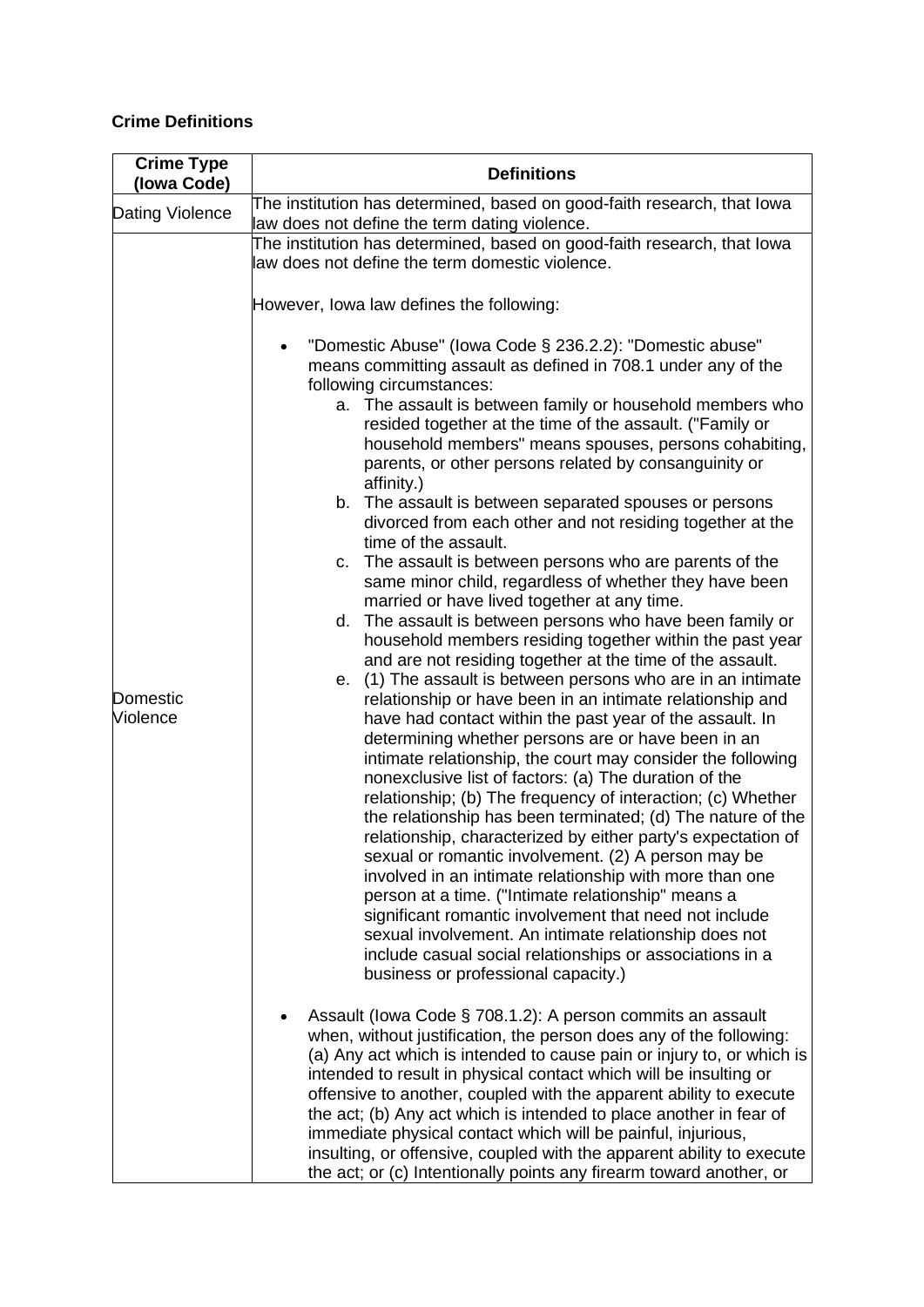| <b>Crime Type</b><br>(Iowa Code)                | <b>Definitions</b>                                                                                                                                                                                                                                                                                                                                                                                                                                                                                                                                                                                                                                                                                                                                                                                         |  |  |
|-------------------------------------------------|------------------------------------------------------------------------------------------------------------------------------------------------------------------------------------------------------------------------------------------------------------------------------------------------------------------------------------------------------------------------------------------------------------------------------------------------------------------------------------------------------------------------------------------------------------------------------------------------------------------------------------------------------------------------------------------------------------------------------------------------------------------------------------------------------------|--|--|
|                                                 | displays in a threatening manner any dangerous weapon toward<br>another; (d) Intentionally points a laser emitting a visible light bean<br>at another person with the intent to cause pain or injury to another.<br>For purposes of this paragraph, "laser" means a device that emits<br>a visible light beam amplified by the stimulated emission of<br>radiation and any light which simulates the appearance of a laser.                                                                                                                                                                                                                                                                                                                                                                                |  |  |
|                                                 | A person commits stalking when all of the following occur:                                                                                                                                                                                                                                                                                                                                                                                                                                                                                                                                                                                                                                                                                                                                                 |  |  |
| Stalking (lowa<br>Code § 708.11.2)              | a. The person purposefully engages in a course of conduct directed<br>at a specific person that would cause a reasonable person to feel<br>terrorized, frightened, intimidated, or threatened or to fear that the<br>person intends to cause bodily injury to, or the death of, that<br>specific person or a member of the specific person's immediate<br>family.<br>b. The person has knowledge or should have knowledge that a<br>reasonable person would feel terrorized, frightened, intimidated, or<br>threatened or fear that the person intends to cause bodily injury to,<br>or the death of, that specific person or a member of the specific<br>person's immediate family by the course of conduct.                                                                                              |  |  |
| <b>Sexual Assault</b><br>(Iowa Code §<br>915.40 | lowa law defines "sexual assault" to mean sexual abuse as defined in<br>section 709.1, or any other sexual offense by which a victim has allegedly<br>had sufficient contact with a convicted or an alleged offender to be<br>deemed a significant exposure.<br>'Sexual abuse" in section 709.1 is defined as any sex act between<br>persons is sexual abuse by either of the persons when the act is<br>performed with the other person in any of the following circumstances:<br>1) The act is done by force or against the will of the other. If the consent<br>or acquiescence of the other is procured by threats of violence toward any<br>person or if the act is done while the other is under the influence of a drug<br>inducing sleep or is otherwise in a state of unconsciousness, the act is |  |  |
|                                                 | done against the will of the other. 2) Such other person is suffering from a<br>mental defect or incapacity which precludes giving consent, or lacks the<br>mental capacity to know the right and wrong of conduct in sexual matters.<br>3) Such other person is a child.<br>For purposes of the Clery Act, the term "sexual assault" includes the<br>offenses of rape, fondling, incest, and statutory rape. These definitions                                                                                                                                                                                                                                                                                                                                                                            |  |  |
| Rape, Fondling,<br>Incest, Statutory<br>Rape    | under lowa law are as follows:<br>Rape: The institution has determined, based on good-faith<br>$\bullet$<br>research, that lowa law does not define the term rape.<br>Fondling: The institution has determined, based on good-faith<br>$\bullet$<br>research, that lowa law does not define the term fondling.<br>Incest (Iowa Code § 726.2): A person, except a child as defined in<br>$\bullet$<br>section 702.5, who performs a sex act with another whom the<br>person knows to be related to the person, either legitimately or<br>illegitimately, as an ancestor, descendant, brother or sister of the<br>whole or half blood, aunt, uncle, niece, or nephew, commits incest.                                                                                                                        |  |  |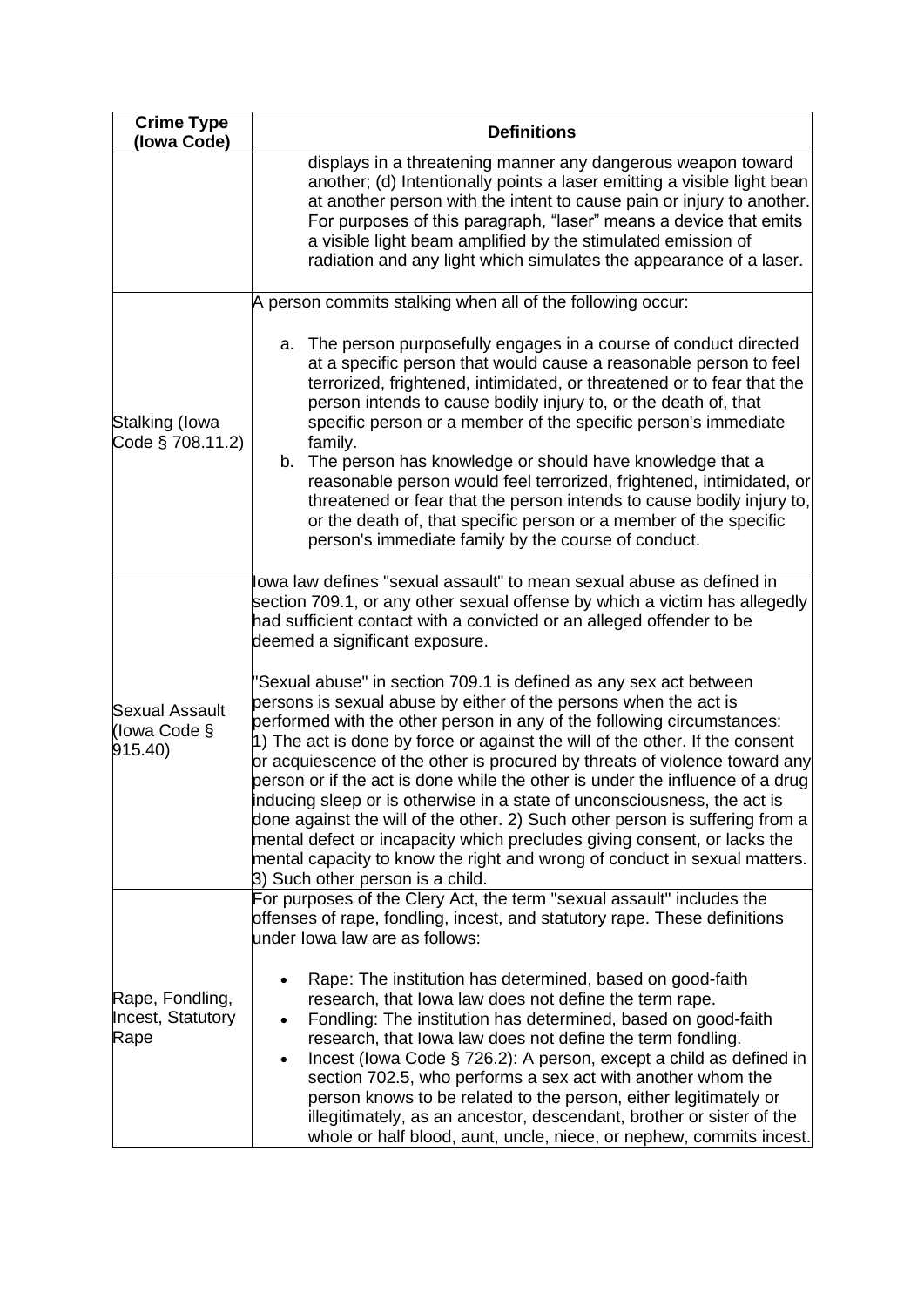| <b>Crime Type</b><br>(Iowa Code) | <b>Definitions</b>                                                                                                                                                                                                                                                                                                                                                                                                                                                                                                                                                                                                                                                                                                                                                                                                                                                                                                                                                                                                                                                                                                                                                                                                                                                                                                                                                                                                                                                                                                                                                                                                                                                                                                                                                                                                                                                                                                                                                                                                                                                                                                                                                                                                                                                                                                                                        |  |  |
|----------------------------------|-----------------------------------------------------------------------------------------------------------------------------------------------------------------------------------------------------------------------------------------------------------------------------------------------------------------------------------------------------------------------------------------------------------------------------------------------------------------------------------------------------------------------------------------------------------------------------------------------------------------------------------------------------------------------------------------------------------------------------------------------------------------------------------------------------------------------------------------------------------------------------------------------------------------------------------------------------------------------------------------------------------------------------------------------------------------------------------------------------------------------------------------------------------------------------------------------------------------------------------------------------------------------------------------------------------------------------------------------------------------------------------------------------------------------------------------------------------------------------------------------------------------------------------------------------------------------------------------------------------------------------------------------------------------------------------------------------------------------------------------------------------------------------------------------------------------------------------------------------------------------------------------------------------------------------------------------------------------------------------------------------------------------------------------------------------------------------------------------------------------------------------------------------------------------------------------------------------------------------------------------------------------------------------------------------------------------------------------------------------|--|--|
|                                  | Statutory Rape: The institution has determined, based on good-<br>$\bullet$<br>faith research, that lowa law does not define the term statutory<br>rape.                                                                                                                                                                                                                                                                                                                                                                                                                                                                                                                                                                                                                                                                                                                                                                                                                                                                                                                                                                                                                                                                                                                                                                                                                                                                                                                                                                                                                                                                                                                                                                                                                                                                                                                                                                                                                                                                                                                                                                                                                                                                                                                                                                                                  |  |  |
| Other "sexual<br>assault" crimes | Other crimes under lowa law that may be classified as a "sexual assault"<br>include the following:<br>Sexual Abuse (lowa Code § 709.1): Any sex act between persons<br>is sexual abuse by either of the persons when the act is performed<br>with the other person in any of the following circumstances: (1)<br>The act is done by force or against the will of the other. If the<br>consent or acquiescence of the other is procured by threats of<br>violence toward any person or if the act is done while the other is<br>under the influence of a drug inducing sleep or is otherwise in a<br>state of unconsciousness, the act is done against the will of the<br>other; (2) Such other person is suffering from a mental defect or<br>incapacity which precludes giving consent, or lacks the mental<br>capacity to know the right and wrong of conduct in sexual matters;<br>or (3) Such other person is a child.<br>lowa Code § 702.17: The term "sex act" or "sexual activity"<br>$\circ$<br>means any sexual contact between two or more persons<br>by any of the following: (1) Penetration of the penis into the<br>vagina or anus; (2) Contact between the mouth and<br>genitalia or mouth and anus or by contact between the<br>genitalia of one person and the genitalia or anus of another<br>person; (3) Contact between the finger, hand, or other<br>body part of one person and the genitalia or anus of<br>another person, except in the course of examination or<br>treatment by [certain healthcare providers]; (4) Ejaculation<br>onto the person of another; (5) By use of artificial sexual<br>organs or substitutes therefor in contact with the genitalia<br>or anus.<br>Sexual Abuse in the First Degree (lowa Code § 709.2): A person<br>commits sexual abuse in the first degree when in the course of<br>committing sexual abuse the person causes another serious<br>injury.<br>Sexual Abuse in the Second Degree (lowa Code § 709.3): A<br>person commits sexual abuse in the second degree when the<br>person commits sexual abuse under any of the following<br>circumstances:<br>During the commission of sexual abuse the person<br>$\circ$<br>displays in a threatening manner a dangerous weapon, or<br>uses or threatens to use force creating a substantial risk of<br>death or serious injury to any person. |  |  |
|                                  | The other person is a child.<br>$\circ$<br>The person is aided or abetted by one or more persons<br>$\circ$<br>and the sex act is committed by force or against the will of<br>the other person against whom the sex act is committed.<br>Sexual Abuse in the Third Degree (lowa Code § 709.4): A person<br>commits sexual abuse in the third degree when the person<br>performs a sex act under any of the following circumstances:                                                                                                                                                                                                                                                                                                                                                                                                                                                                                                                                                                                                                                                                                                                                                                                                                                                                                                                                                                                                                                                                                                                                                                                                                                                                                                                                                                                                                                                                                                                                                                                                                                                                                                                                                                                                                                                                                                                      |  |  |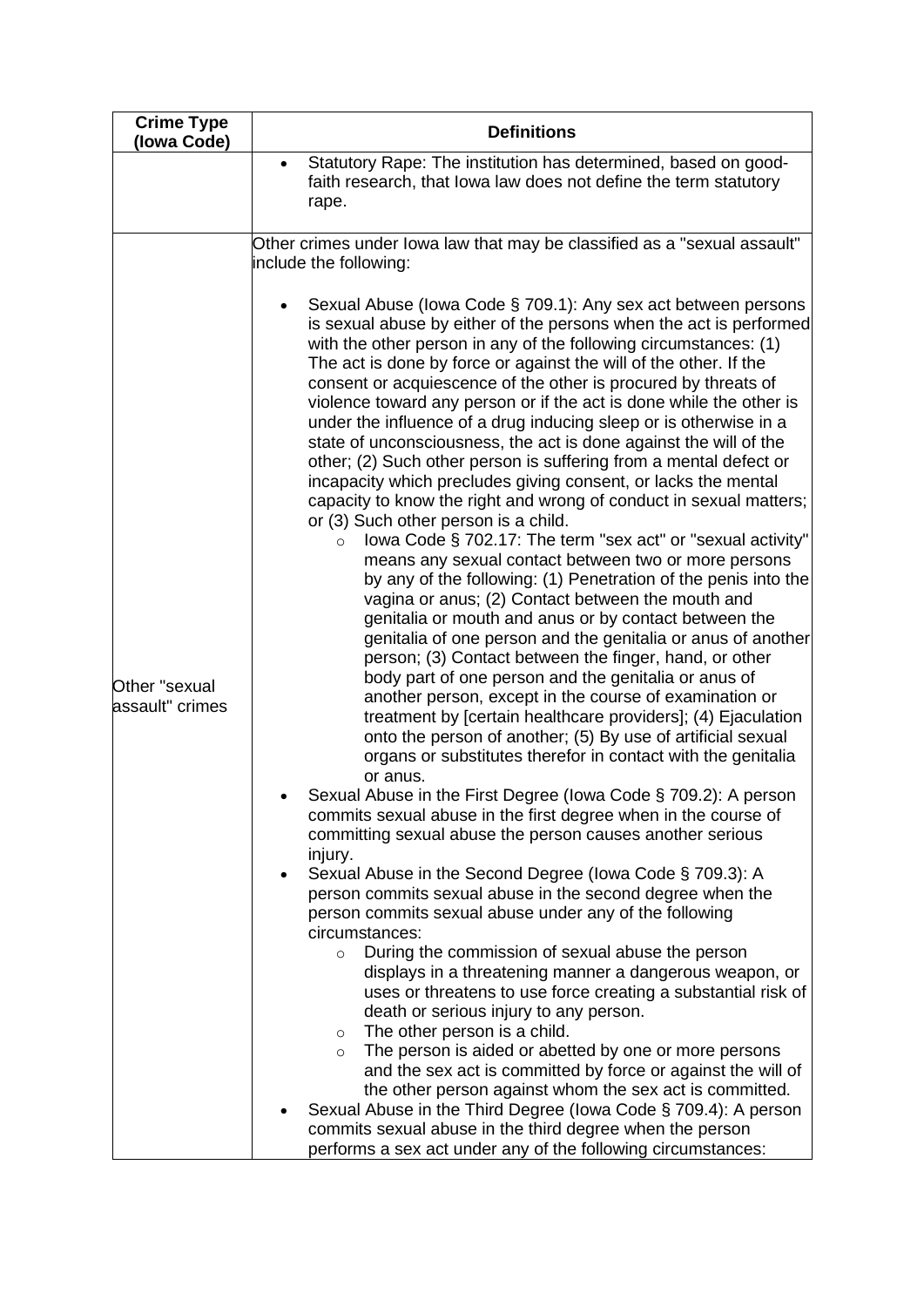| <b>Crime Type</b> | <b>Definitions</b>                                                                                                                          |  |  |
|-------------------|---------------------------------------------------------------------------------------------------------------------------------------------|--|--|
| (Iowa Code)       | The act is done by force or against the will of the other                                                                                   |  |  |
|                   | $\circ$<br>person, whether or not the other person is the person's<br>spouse or is cohabiting with the person.                              |  |  |
|                   | The act is between persons who are not at the time<br>$\circ$                                                                               |  |  |
|                   | cohabiting as husband and wife and if any of the following                                                                                  |  |  |
|                   | are true: (1) The other person is suffering from a mental                                                                                   |  |  |
|                   | defect or incapacity which precludes giving consent; (2)                                                                                    |  |  |
|                   | [Deleted by Acts 2021 (89 G.A.) S.F. 253, § 4, eff. July 1,                                                                                 |  |  |
|                   | 2021.]; (3) The other person is fourteen or fifteen years of<br>age and any of the following are true: (a) the person is a                  |  |  |
|                   | member of the same household as the other person; (b)                                                                                       |  |  |
|                   | the person is related to the other person by blood or affinity                                                                              |  |  |
|                   | to the fourth degree; (c) the person is in a position of                                                                                    |  |  |
|                   | authority over the other person and uses that authority to                                                                                  |  |  |
|                   | coerce the other person to submit; (d) the person is four or                                                                                |  |  |
|                   | more years older than the other person.<br>The act is performed while the other person is under the                                         |  |  |
|                   | $\circ$<br>influence of a controlled substance, which may include, but                                                                      |  |  |
|                   | is not limited to flunitrazepam, and all of the following are                                                                               |  |  |
|                   | true: (1) The controlled substance, which may include but                                                                                   |  |  |
|                   | is not limited to flunitrazepam, prevent the other person                                                                                   |  |  |
|                   | from consenting to the act; (2) The person performing the                                                                                   |  |  |
|                   | act knows or reasonably should have known that the other<br>person was under the influence of the controlled                                |  |  |
|                   | substance, which may include but is not limited to                                                                                          |  |  |
|                   | flunitrazepam.                                                                                                                              |  |  |
|                   | The act is performed while the other person is mentally<br>$\circ$                                                                          |  |  |
|                   | incapacitated, physically incapacitated, or physically                                                                                      |  |  |
|                   | helpless.<br>Lascivious Acts with a Child (lowa Code § 709.8.1): It is unlawful                                                             |  |  |
|                   | for any person sixteen years of age or older to perform any of the                                                                          |  |  |
|                   | following acts with a child with or without the child's consent                                                                             |  |  |
|                   | unless married to each other, for the purpose of arousing or                                                                                |  |  |
|                   | satisfying the sexual desires of either of them:                                                                                            |  |  |
|                   | Fondle or touch the pubes or genitals of a child.<br>$\circ$<br>Permit or cause a child to fondle or touch the person's<br>$\circ$          |  |  |
|                   | genitals or pubes.                                                                                                                          |  |  |
|                   | Cause the touching of the person's genitals to any part of<br>$\circ$                                                                       |  |  |
|                   | the body of a child.                                                                                                                        |  |  |
|                   | Solicit a child to engage in a sex act or solicit a person to<br>$\circ$<br>arrange a sex act with a child.                                 |  |  |
|                   | Inflict pain or discomfort upon a child or permit a child to<br>$\circ$                                                                     |  |  |
|                   | inflict pain or discomfort on the person.                                                                                                   |  |  |
|                   | Indecent Contact with a Child (lowa Code § 709.12): A person                                                                                |  |  |
|                   | eighteen years of age or older is upon conviction guilty of an                                                                              |  |  |
|                   | aggravated misdemeanor if the person commits any of the                                                                                     |  |  |
|                   | following acts with a child, not the person's spouse, with or without<br>the child's consent, for the purpose of arousing or satisfying the |  |  |
|                   | sexual desires of either of them: (a) Fondle or touch the inner                                                                             |  |  |
|                   | thigh, groin, buttock, anus, or breast of the child; (b) Touch the                                                                          |  |  |
|                   | clothing covering the immediate area of the inner thigh, groin,                                                                             |  |  |
|                   | buttock, anus, or breast of the child; (c) Solicit or permit a child to                                                                     |  |  |
|                   | fondle or touch the inner thigh, groin, buttock, anus, or breast of                                                                         |  |  |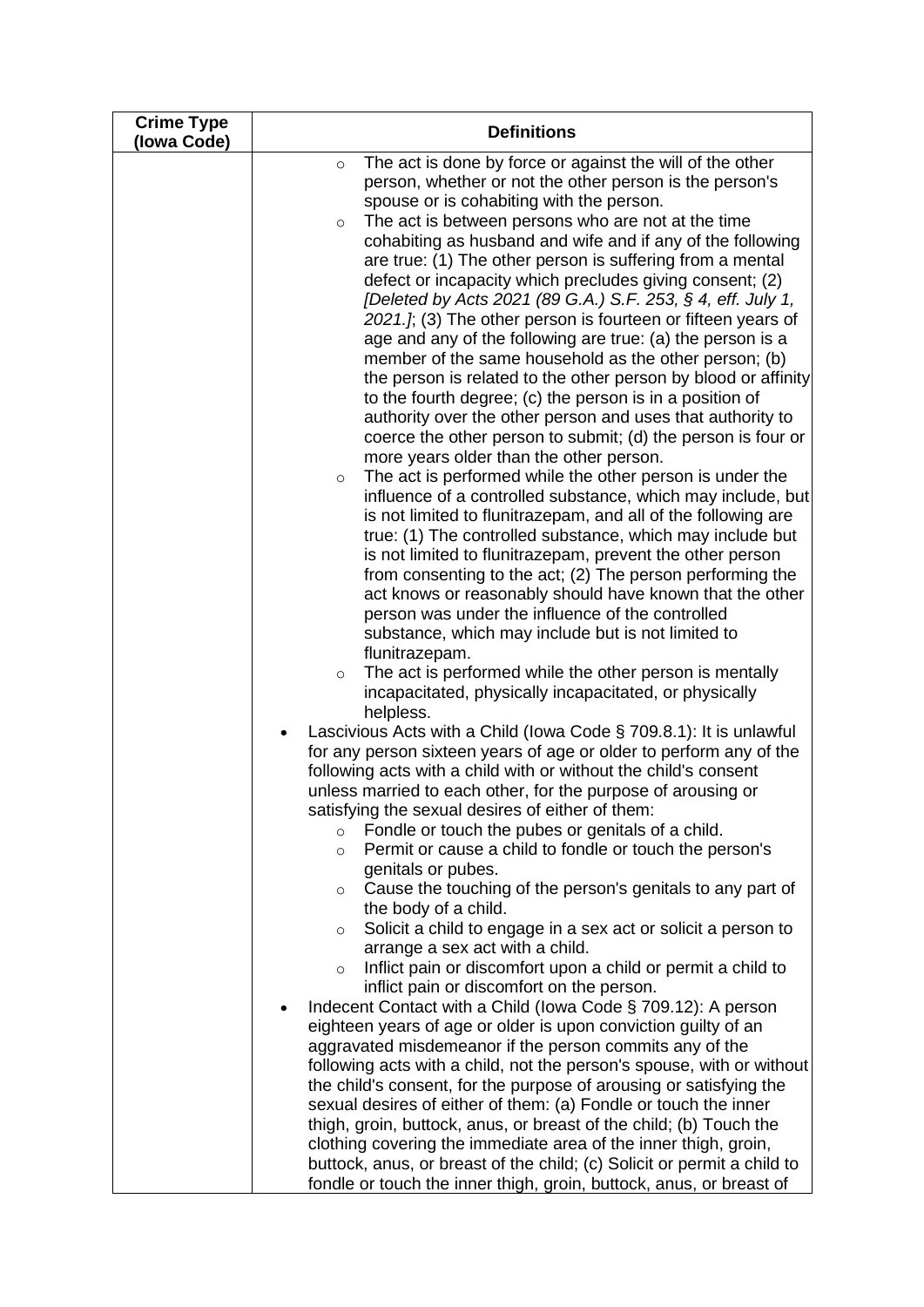| <b>Crime Type</b><br>(Iowa Code)                 | <b>Definitions</b>                                                                                                                                                                                                                                                                                                                                                                                                                                                                                                                                                                                                                                                                                                                                                                                                                                                                                                                                                                                                                                                                                                                                                                                                                                                                                                                                                                                                                                                                                                                                                                                                                                                                                                                                                                                                                                                                                                                                                                                                                                                                                                                                                                                                                                                                                                                                                      |  |  |
|--------------------------------------------------|-------------------------------------------------------------------------------------------------------------------------------------------------------------------------------------------------------------------------------------------------------------------------------------------------------------------------------------------------------------------------------------------------------------------------------------------------------------------------------------------------------------------------------------------------------------------------------------------------------------------------------------------------------------------------------------------------------------------------------------------------------------------------------------------------------------------------------------------------------------------------------------------------------------------------------------------------------------------------------------------------------------------------------------------------------------------------------------------------------------------------------------------------------------------------------------------------------------------------------------------------------------------------------------------------------------------------------------------------------------------------------------------------------------------------------------------------------------------------------------------------------------------------------------------------------------------------------------------------------------------------------------------------------------------------------------------------------------------------------------------------------------------------------------------------------------------------------------------------------------------------------------------------------------------------------------------------------------------------------------------------------------------------------------------------------------------------------------------------------------------------------------------------------------------------------------------------------------------------------------------------------------------------------------------------------------------------------------------------------------------------|--|--|
|                                                  | the person; (d) Solicit a child to engage in any act prohibited under<br>section 709.8, subsection 1, paragraph "a", "b", or "e".<br>Lascivious Conduct with a Minor (lowa Code § 709.14): 1. a. It is<br>$\bullet$<br>unlawful for a person over eighteen years of age or older who is in<br>a position of authority over a minor to force, persuade, or coerce<br>that minor, with or without consent, to disrobe or partially disrobe<br>for the purpose of arousing or satisfying the sexual desires of<br>either of them. b. A violation of this subsection is a serious<br>misdemeanor. 2. For purposes of subsections 3 and 4, "minor"<br>means a person fourteen or fifteen years of age. 3. a. It is unlawful<br>for a person eighteen years of age or older who is in a position of<br>authority over a minor to perform any of the following acts with that<br>minor, with or without consent, for the purpose of arousing or<br>satisfying the sexual desires of either of them: (1) Fondle or touch<br>the inner thigh, groin, buttock, anus, or breast of the minor. (2)<br>Touch the clothing covering the immediate area of the inner thigh,<br>groin, buttock, anus, or breast of the minor. (3) Solicit or permit the<br>minor to fondle or touch the inner thigh, groin, buttock, anus, or<br>breast of the person. (4) Solicit the minor to engage in any act<br>prohibited under subsection 4, paragraph "a", subparagraph (1),<br>(2), or (3). b. A violation of this subsection is a serious<br>misdemeanor. 4. a. It is unlawful for a person eighteen years of<br>age or older who is in a position of authority over a minor to<br>perform any of the following acts with that minor, with or without<br>consent, for the purpose of arousing or satisfying the sexual<br>desires of either of them: (1) Fondle or touch the pubes or genitals<br>of the minor. (2) Permit or cause the minor to fondle or touch the<br>person's genitals or pubes. (3) Cause the touching of the person's<br>genitals to any part of the body of the minor. (4) Solicit the minor<br>to engage in a sex act or solicit a person to arrange a sex act with<br>the minor. (5) Inflict pain or discomfort upon the minor or permit<br>the minor to inflict pain or discomfort on the person. b. A violation<br>of this subsection is an aggravated misdemeanor. |  |  |
| Consent (as it<br>relates to sexual<br>activity) | The institution has determined, based on good-faith research, that lowa<br>law does not define the term consent (as it relates to sexual activity).                                                                                                                                                                                                                                                                                                                                                                                                                                                                                                                                                                                                                                                                                                                                                                                                                                                                                                                                                                                                                                                                                                                                                                                                                                                                                                                                                                                                                                                                                                                                                                                                                                                                                                                                                                                                                                                                                                                                                                                                                                                                                                                                                                                                                     |  |  |

#### **College Definition of Consent**

The College uses the following definition of consent in its Sexual Harassment Policy for the purpose of determining whether sexual violence, including sexual assault, has occurred.

#### **Consent**

"Consent" refers to words or actions that a reasonable person in the perspective of the Respondent would understand as agreement to engage in the sexual conduct at issue. A person who is Incapacitated is not capable of giving Consent.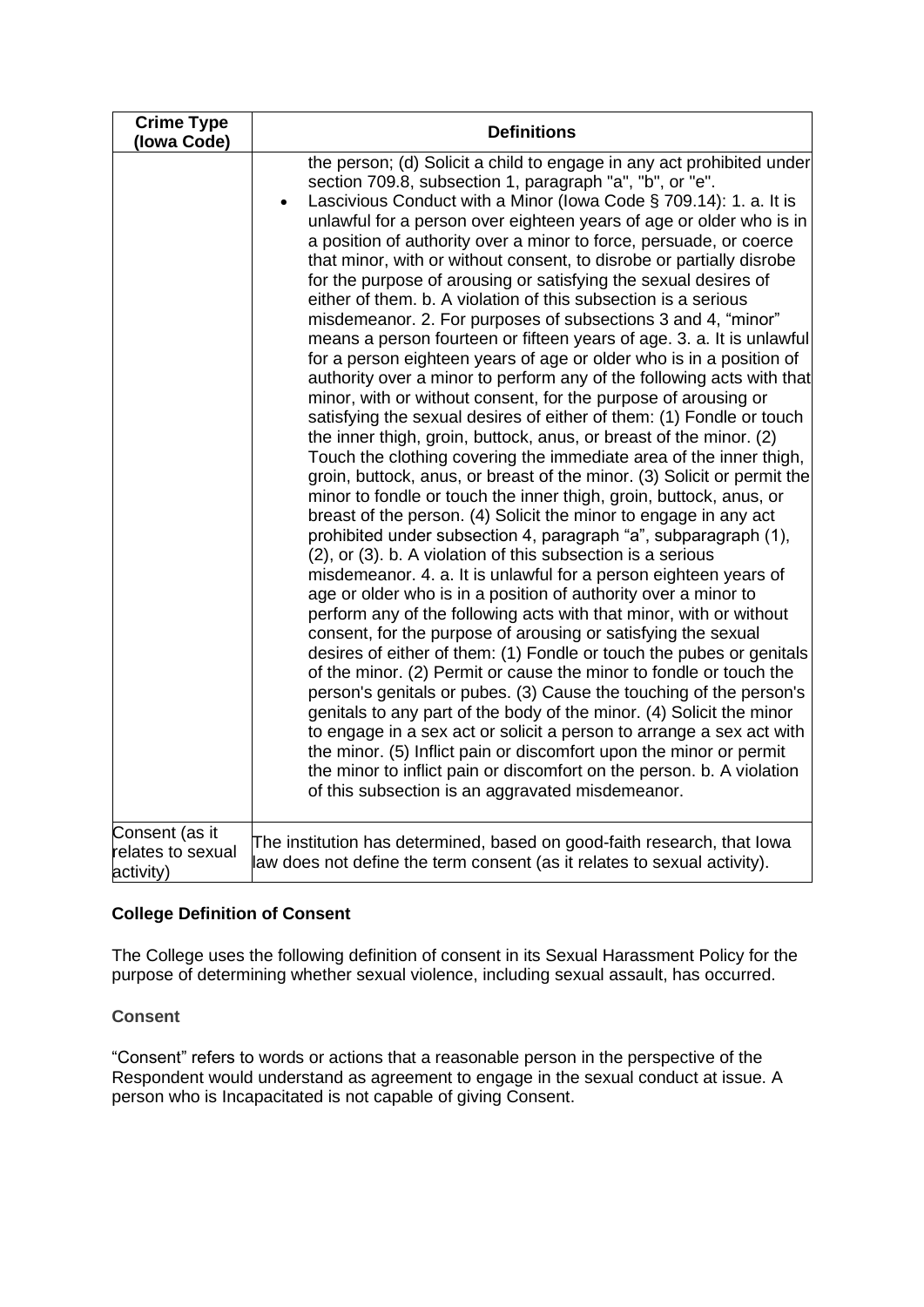Lack of consent is a critical factor in determining whether Sexual Harassment has occurred. As defined above, consent is an informed, freely given, and mutually understood agreement to participate in specific sexual acts with another person that is not achieved through unreasonable manipulation or coercion—or any kind of physical force or weapon and requires having cognitive ability to agree to participate. Consent requires an outward demonstration, through mutually understandable words, conduct or action, indicating that an individual has freely chosen to engage in the specific sexual acts. A verbal "no" constitutes lack of consent, even if it sounds insincere or indecisive.

- Silence or lack of physical or verbal resistance does not imply consent.
- If coercion, intimidation, threats, and/or physical force are used, there is no consent.
- Consent cannot be inferred from a person's manner of dress.
- Consent to one form of sexual activity does not imply consent to other forms of sexual activity.
- Consent to engage in sexual activity with one person does not imply consent to engage in sexual activity with another.
- Consent to past sexual activity does not constitute consent to future sexual activity.
- Consent can be withdrawn at any time. A person who initially consents to sexual activity is deemed not to have consented to any sexual activity that occurs after he or she withdraws consent. When consent is withdrawn, sexual activity must immediately stop.
- Being in a romantic relationship with someone does not imply consent to sexual activity. Even in the context of an ongoing relationship, consent must be sought and freely given for each specific sexual act.
- Effective consent may not exist when there is a disparity in power between the parties (e.g., faculty/student, supervisor/employee).
- A person cannot consent to sexual activity if that person is unable to understand the nature of the activity or give knowing consent due to circumstances, including without limitation the following:
	- $\circ$  The individual is incapacitated due to drug or alcohol consumption, either voluntarily or involuntarily;
	- $\circ$  The individual is unconscious, asleep, or otherwise unaware that sexual activity is occurring;
	- o The individual is below the minimum age of consent in the applicable jurisdiction (16 years in lowa or:
	- $\circ$  The individual has a mental disability that impairs his or her ability to provide consent.

#### **Incapacitated**

"Incapacitated" refers to the state where a person does not appreciate the nature or fact of sexual activity due to the effect of drugs or alcohol consumption, medical condition or disability, or due to a state of unconsciousness or sleep.

Incapacitation is a state where an individual cannot make an informed and rational decision to consent to engage in sexual contact because the individual lacks conscious knowledge of the nature of the act (e.g., to understand the "who, what, where, when, why or how" of the sexual interaction) and/or is physically or mentally helpless. An individual is also considered incapacitated, and therefore unable to give consent, when asleep, unconscious, or otherwise unaware that sexual contact is occurring.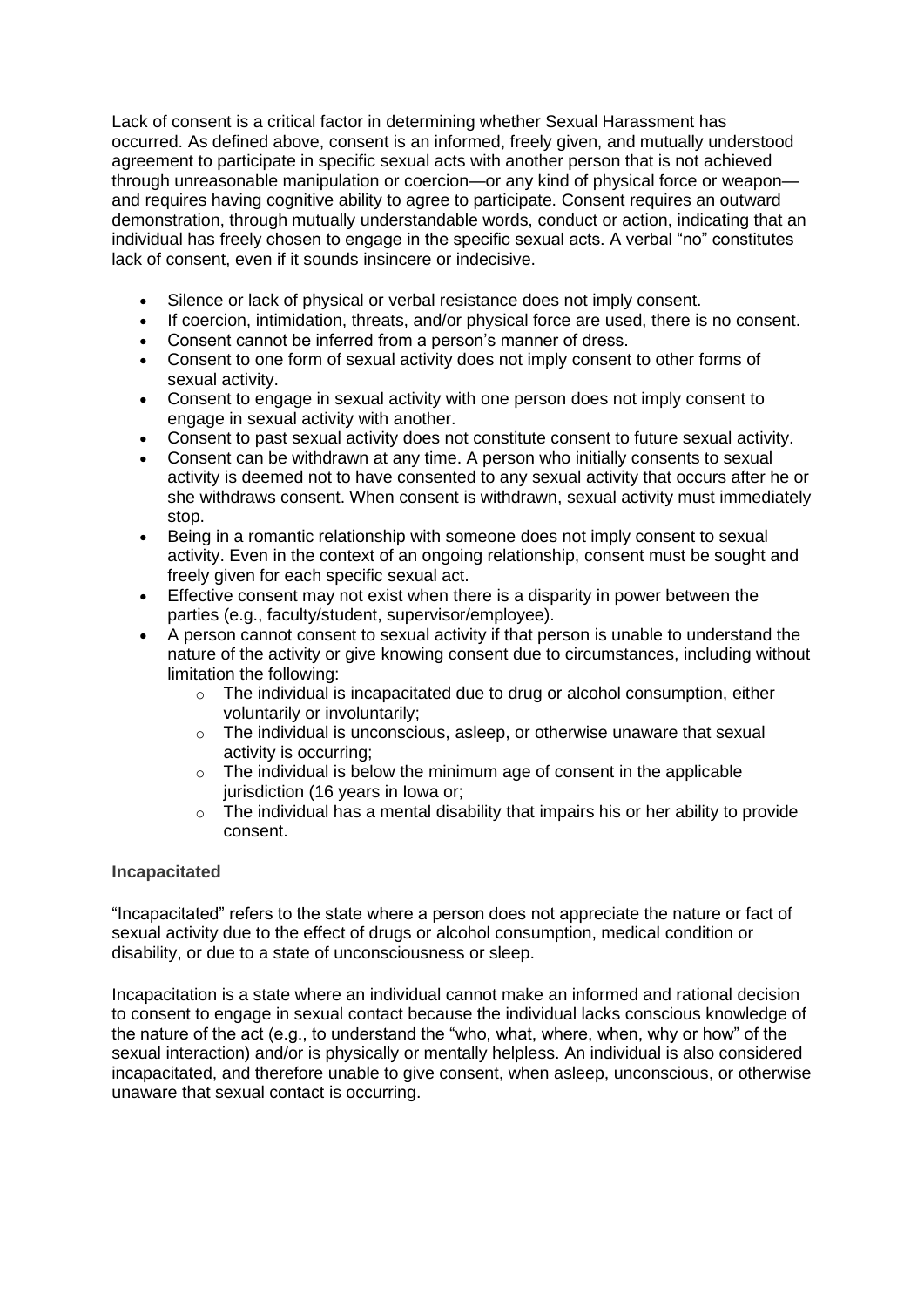Incapacitation can only be found when the Respondent knew or should have known that the Complainant was incapacitated when viewed from the position of a sober, reasonable person. One's own intoxication is not an excuse for failure to recognize another person's incapacitation.

Incapacitation may result from the use of alcohol and/or other drugs; however, consumption of alcohol of other drugs, inebriation, or intoxication alone are insufficient to establish incapacitation. Incapacitation is beyond mere drunkenness or intoxication. The impact of alcohol or drugs varies from person to person, and evaluating incapacitation requires an assessment of how consumption of alcohol and/or drugs impacts an individual's:

- Decision-making ability
- Awareness of consequences
- Ability to make informed judgments
- Capacity to appreciate the nature of circumstances of the act.

No single factor is determinative of incapacitation. Some common signs that someone may be incapacitated include slurred speech, confusion, shaky balance, stumbling or falling down, vomiting, and unconsciousness.

#### **Coercion**

"Coercion" is direct or implied threat of force, violence, danger, hardship, or retribution sufficient to persuade a reasonable person of ordinary susceptibility to perform an act which otherwise would not have been performed or acquiesce in an act to which one would otherwise not have submitted. Coercion can include unreasonable and sustained pressure for sexual activity. Coercive behavior differs from seductive behavior based on the type of pressure someone uses to get consent from another. A person's words or conduct cannot amount to Coercion for purposes of this Policy unless they wrongfully impair the other's freedom of will and ability to choose whether or not to engage in sexual activity.

#### **Risk Reduction**

If you find yourself in an uncomfortable sexual situation, these suggestions may help you reduce your risk:

- Make your limits known before going too far.
- You can withdraw consent to sexual activity at any time. Do not be afraid to tell a sexual aggressor "NO" clearly and loudly.
- Try to remove yourself from the physical presence of a sexual aggressor. Be direct as possible about wanting to leave the environment.
- Grab someone nearby and ask them for help.
- Be responsible about your alcohol and/or drug use. Alcohol and drugs can lower your sexual inhibitions and may make you vulnerable to someone who views an intoxicated/high person as a sexual opportunity.
- Attend large parties with friends you trust. Watch out for your friends and ask that they watch out for you.
- Be aware of someone trying to slip you an incapacitating "rape drug" like Rohypnol or GHB.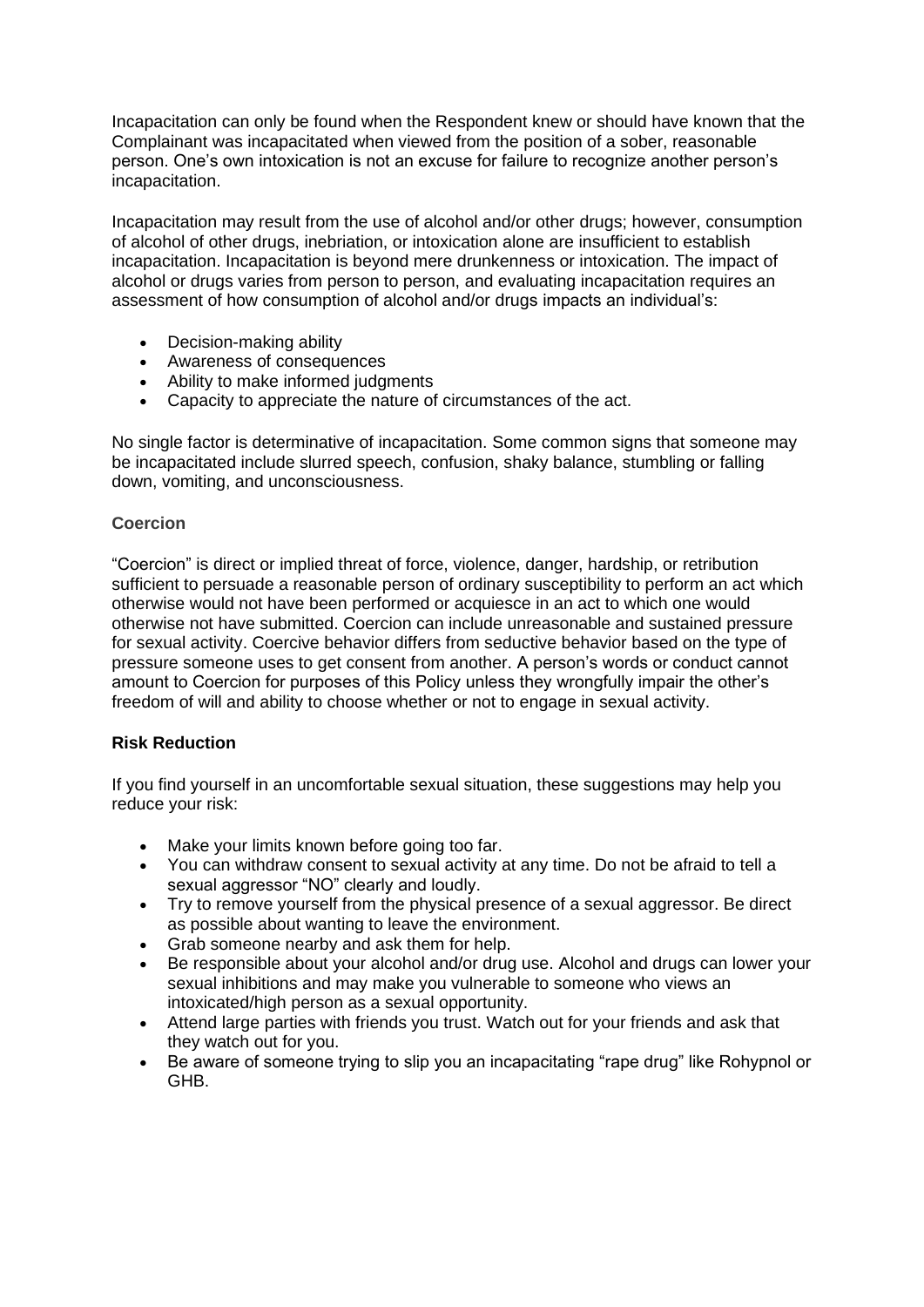If you find yourself in the position of being the initiator of sexual behavior, these suggestions may help you to reduce your risk of being accused of sexual assault or another sexual crime:

- Remember that you owe sexual respect to the other person.
- Don't make assumptions about the other person's consent or about how far they are willing to go.
- Remember that consent to one form of sexual activity does not necessarily imply consent to another form of sexual behavior.
- If your partner expresses a withdrawal of consent, stop immediately.
- Clearly communicate your sexual intentions so that the other person has a chance to clearly tell you their intentions.
- Consider "mixed messages" a clear sign that the other person is uncomfortable with the situation and may not be ready to progress sexually.
- Don't take advantage of someone who is really drunk or on drugs, even if they knowingly and intentionally put themselves in that state. Further, don't be afraid to step in if you see someone else trying to take advantage of a nearly incapacitated person.
- Be aware of the signs of incapacitation, such as slurred speech, bloodshot eyes, vomiting, unusual behavior, passing out, staggering, etc.

It is also important to be aware of the warning signs of an abusive person. Some examples include: past abuse; threats of violence or abuse; breaking objects; using force during an argument; jealousy; controlling behavior; quick involvement; unrealistic expectations; isolation; blames others for problems; hypersensitivity; cruelty to animals or children; "playful" use of force during sex; Jekyll-and-Hyde personality.

#### **Bystander Intervention**

In addition to reporting incidents to appropriate authorities, below are some ways in which individuals can take safe and positive steps to prevent harm and intervene when there is a risk of dating violence, domestic violence, sexual assault, or stalking against another person.

- Look out for those around you.
- Realize that it is important to intervene to help others.
- Treat everyone respectfully. Do not be hostile or an antagonist.
- Be confident when intervening.
- Recruit help from others if necessary.
- Be honest and direct.
- Keep yourself safe.
- If things get out of hand, don't hesitate to contact the police.

#### **Other Information Covered by the PPAP**

The PPAP also provides information on possible sanctions and protective measures that may be imposed following a determination that an offense of dating violence, domestic violence, sexual assault, or stalking has occurred, an explanation of the disciplinary procedures that will be followed when one of these offenses is alleged, the rights of the parties in such a proceeding, available resources, and other pertinent information. Much of this information is set forth in the upcoming sections of this security report.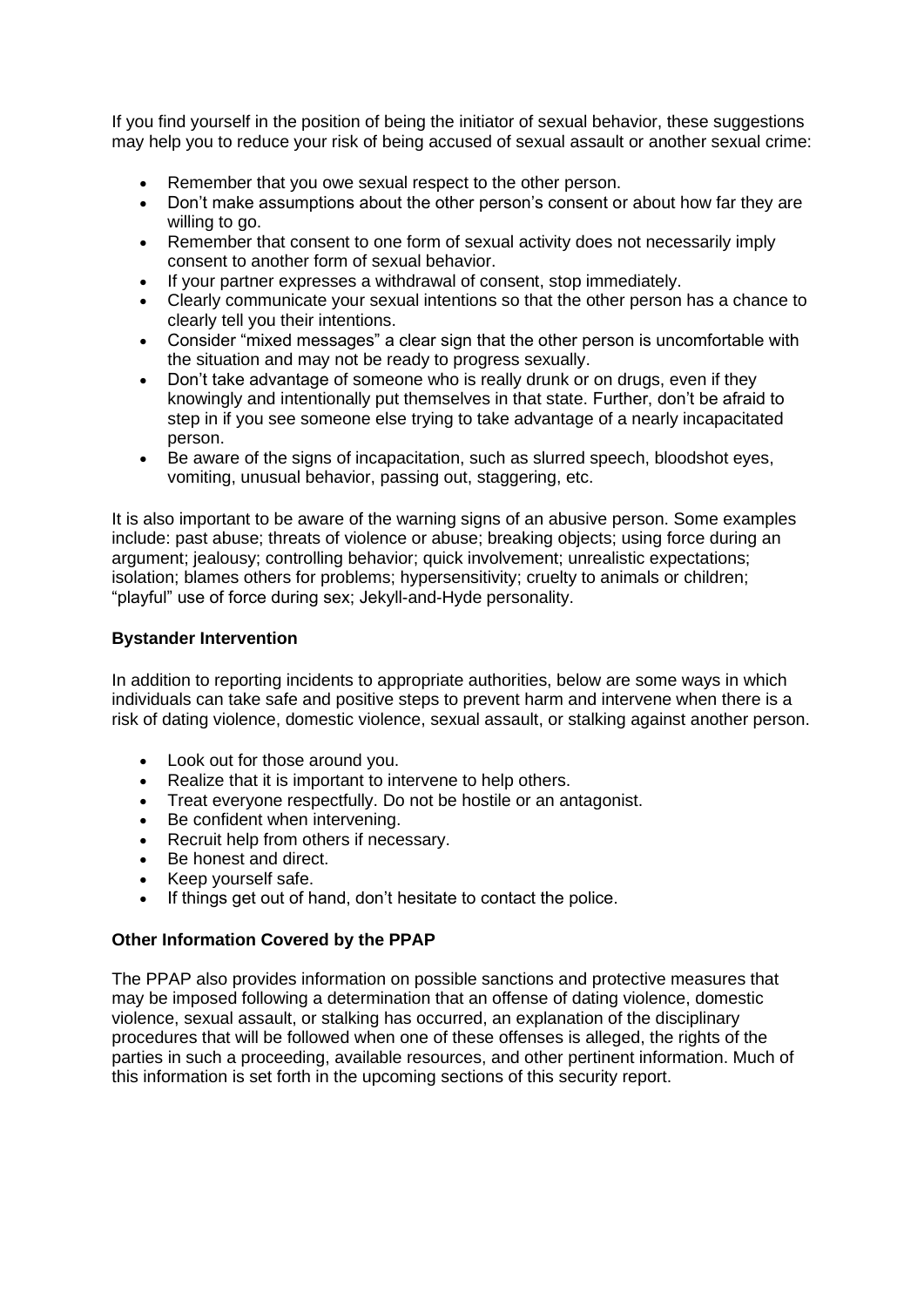#### **Ongoing Prevention and Awareness Campaign:**

The College also conducts an Ongoing Prevention and Awareness Campaign (OPAC) aimed at all students and employees. This campaign covers the same material as provided in the PPAP, but is intended to increase the understanding of students and employees on these topics and to improve their skills for addressing the offenses of dating violence, domestic violence, sexual assault and stalking.

#### **PPAP and OPAC Programming Methods:**

The PPAP and OPAC are carried out in a variety of ways, using a range of strategies, and, as appropriate, targeting specific audiences throughout the College. Methods include, but are not limited to online presentations, distribution of written materials, periodic email blasts, and guest speakers. Past programming and currently planned programming include the following:

| <b>Date</b>         | <b>Event</b>                  | <b>Audience</b>                   |
|---------------------|-------------------------------|-----------------------------------|
| Various (Upon Hire) | Title IX/FERPA Training - Net | Allen College Faculty, Staff      |
|                     | Learning                      | & Adjunct                         |
| Spring 2021         | Title IX/FERPA Training - Net | <b>New Allen College Students</b> |
|                     | Learning                      |                                   |
| Summer 2021         | Title IX/FERPA Training - Net | New Allen College Students        |
|                     | Learning                      |                                   |
| <b>Fall 2021</b>    | Title IX/FERPA Training - Net | New and Returning Allen           |
|                     | Learning                      | <b>College Students</b>           |
| <b>Fall 2021</b>    | Title IX - Net Learning       | Allen College Faculty, Staff      |
|                     |                               | & Adjunct                         |
|                     | FERPA Training - Email        |                                   |

The Student Primary Prevention and Awareness Program (PPAP) is required annually for new students. Because the College recognizes that the prevention of sexual misconduct, including domestic violence, dating violence, sexual assault, and stalking, is important, it offers educational programming to a variety of groups such as campus personnel, incoming students, and new employees. Among other elements, such training covers relevant definitions, procedures, and sanctions; provides safe and positive options for bystander intervention; and provides risk reduction information, including recognizing warning signs of abusive behavior and how to avoid potential attacks. Although the student PPAP is aimed at new students, it is required of all students annually and is provided through online delivery. Additionally, self-defense trainings were offered on campus to students and faculty and staff.

The Employee Primary Prevention and Awareness Program (PPAP) is required annually for all new and returning employees. Among other elements, such training will cover relevant definitions, procedures, and sanctions; will provide safe and positive options for bystander intervention; and will provide risk reduction information, including recognizing warning signs of abusive behavior and how to avoid potential attacks. Although this Primary Prevention and Awareness Program (PPAC) is aimed at new employees, it is required of all employees annually. The training is provided through multiple delivery methods including face-to-face and online to accommodate learning styles and schedules.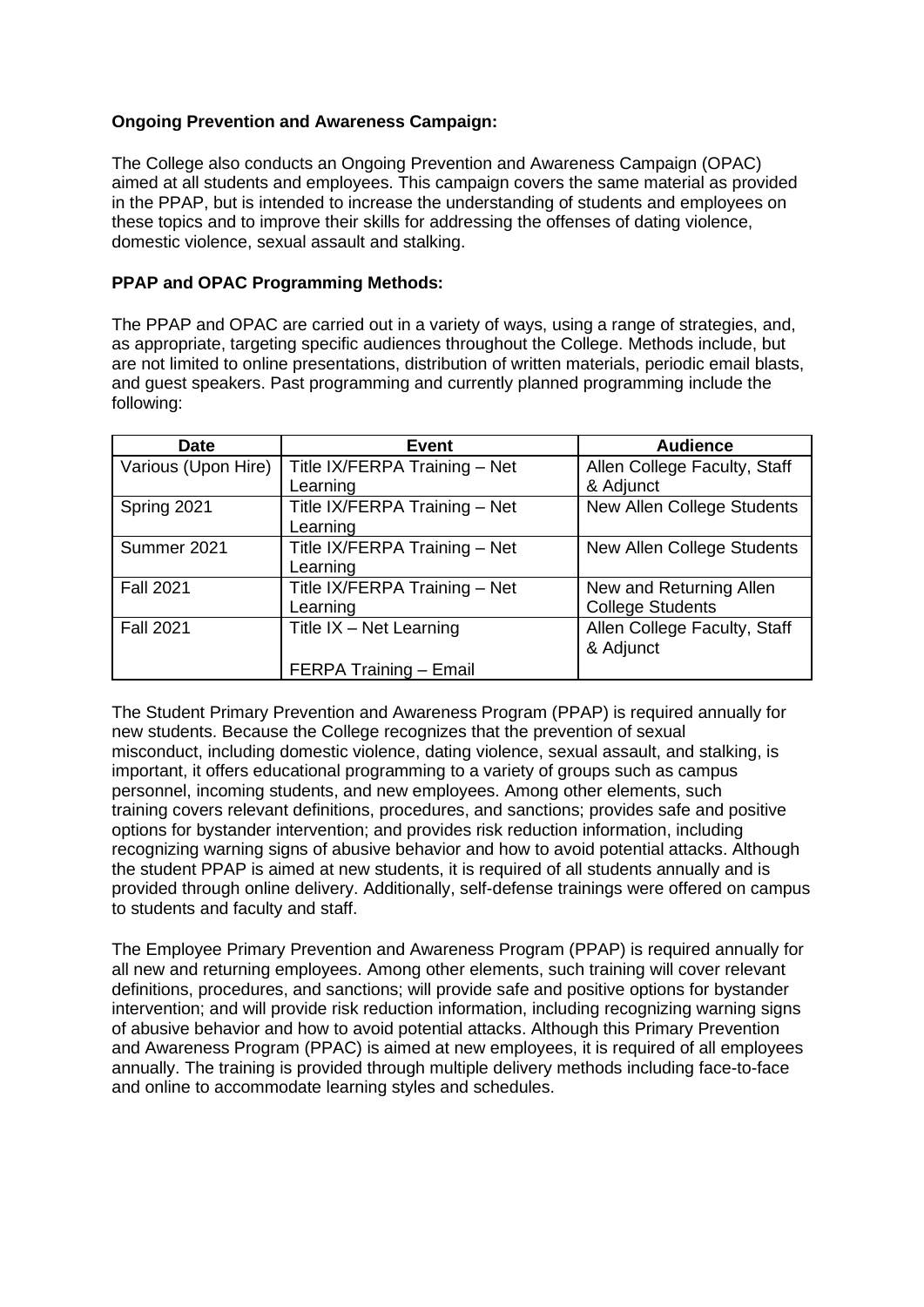As part of its ongoing campaign, the College uses a variety of strategies, such as emails blasts with pertinent information, Facebook campaign, etc. While programming occurs throughout the year, the College also offers educational sessions in coordination with nationally recognized observances such as Sexual Assault Awareness Month and Domestic Violence Awareness Month.

# **Procedures to Follow if You are a Victim of Dating Violence, Domestic Violence, Sexual Assault, or Stalking:**

If you believe you are the victim of sexual assault, domestic violence, dating violence, or stalking, get to safety and call 911 and/or campus security at (319) 240-7189. You may also contact the Title IX Coordinator at (319) 226-2004. The College also encourages all individuals who feel they have been victims of sexual assault, domestic violence, dating violence, or stalking to seek immediate assistance from a medical provider for emergency services, including treatment of any injury.

Seeking medical attention and preserving evidence helps preserve the full range of options for an individual, including the options of working through the College's Complaint Resolution Procedures and/or legal options including obtaining a protective order from a court, pursuing a civil action, and/or participating in a law enforcement investigation and criminal prosecution.

Even if an individual has not been physically hurt, a timely medical examination is recommended so that forensic evidence can be collected and preserved. An individual may choose to allow the collection of evidence by medical personnel even if they choose not to make a report to the police.

Local medical assistance can be obtained at:

UnityPoint Health – Allen Hospital (319) 235-3941 Emergency Department

Mercy One (319) 272-7050 Emergency Department

Victims will be notified in writing of the procedures to follow, including:

- 1. To whom and how the alleged offense should be reported (contact the Title IX Coordinator or refer to the other resources listed in this report).
- 2. The importance of preserving evidence that may be necessary to prove the offense in a criminal proceeding or disciplinary action or to obtain a protective order.
- 3. The victim's options regarding notification to law enforcement, which are: (a) the option to notify either on-campus or local police; (b) the option to be assisted by campus security authorities in notifying law enforcement if the victim so chooses (the institution is obligated to comply with such a request if it is made); and (c) the option to decline to notify such authorities.
- 4. Where applicable, the rights of victims and the institution's responsibilities regarding orders of protection, no-contact orders, restraining orders, or similar lawful orders issued by a criminal, civil, or tribal court.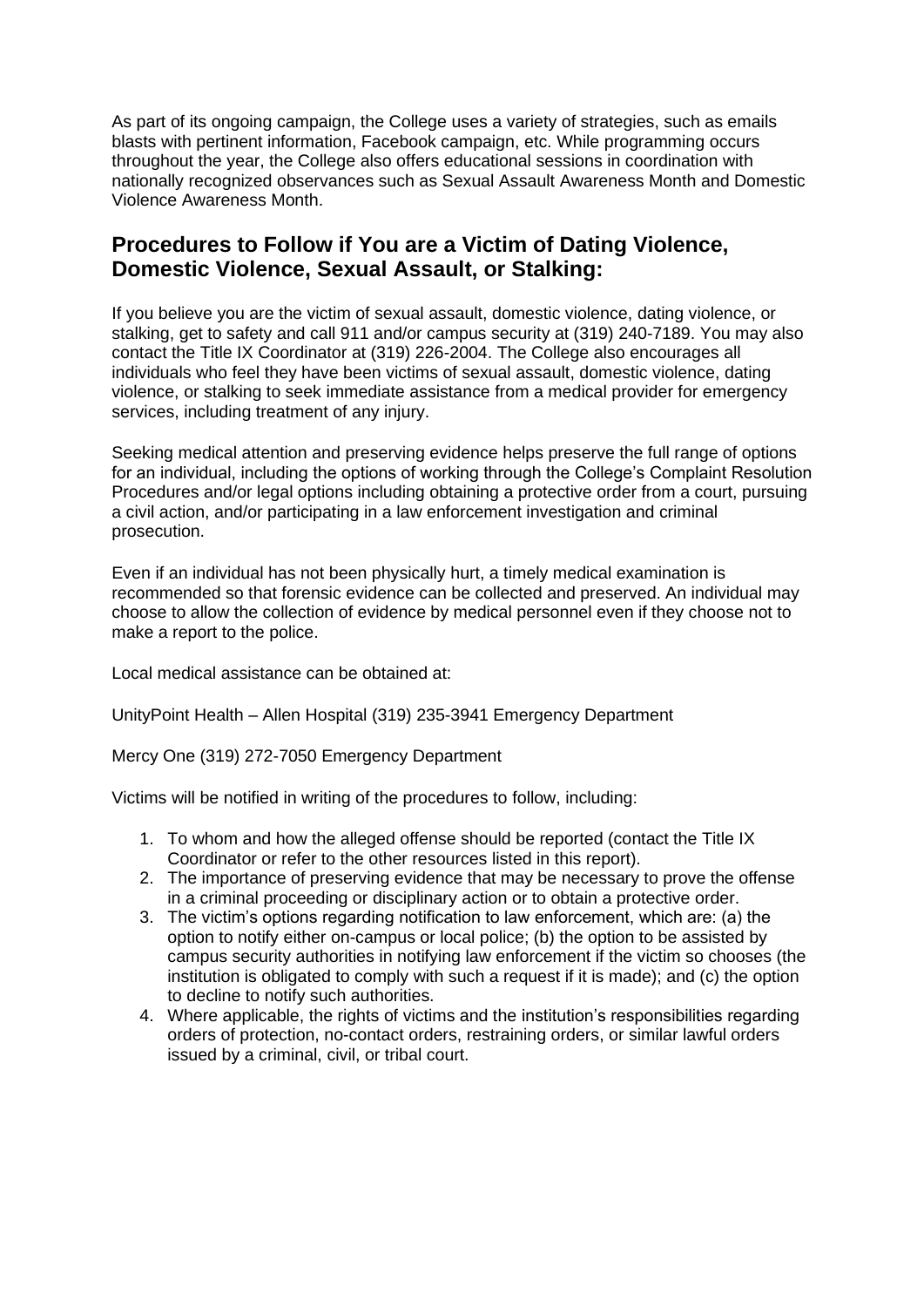#### **Preservation of Evidence & Forensic Examinations**

Victims of physical assault are advised to not remove clothing items worn during or following an assault, as they frequently contain valuable fiber, hair, and fluid evidence. Don't bathe or wash, or otherwise clean the environment in which the assault occurred. You can obtain a forensic examination at UnityPoint Health – Allen Hospital, 1825 Logan Avenue, Waterloo, IA (319) 235-3941.

Completing a forensic examination does not require you to file a police report, but having a forensic examination will help preserve evidence in case you decide at a later date to file a police report.

Victims are also advised to retain evidence in electronic formats (e.g., text messages, emails, photos, social media posts, screenshots, etc.). Such evidence is valuable in all situations, and it may be the only type of evidence available in instances of stalking.

#### **Security/Law Enforcement & How to Make a Police Report**

- UnityPoint Health Waterloo Security (319) 240-7189
- Waterloo Police Department, 715 Mulberry St, Waterloo, IA (319) 291-4339
- To make a police report, a victim should contact the local police agency listed above either by phone or in-person. The victim should provide as much information as possible, including name, address, and when and what occurred, to the best of the victim's ability.

#### **Information about Legal Protection Orders**

Individuals who feel they have experienced sexual assault, domestic violence, dating violence, or stalking have the option to pursue a criminal complaint with the appropriate law enforcement agency, to pursue a complaint with the College through its Complaint Resolution Procedures or to pursue both processes consecutively or concurrently. A victim of Sexual Assault, Domestic Violence, Dating Violence, or Stalking also has the right not to pursue any complaint to either the College or to a law enforcement agency.

For more information regarding the option to pursue a criminal complaint, contact:

#### **UnityPoint Health – Allen Security (319) 240-7189 or non-emergency number (319) 235-3869 or (319) 235-1392.**

#### **Waterloo Police Department, 911 or non-emergency number (319) 291-4340.**

The Title IX Coordinator and the Campus Security Department are available to assist students with contacting appropriate law enforcement authorities. (For more information on the extent of a particular law enforcement agency's reporting obligations to other entities or its ability to protect an individual's privacy or have confidential communications during the criminal complaint process, contact the appropriate law enforcement agency.)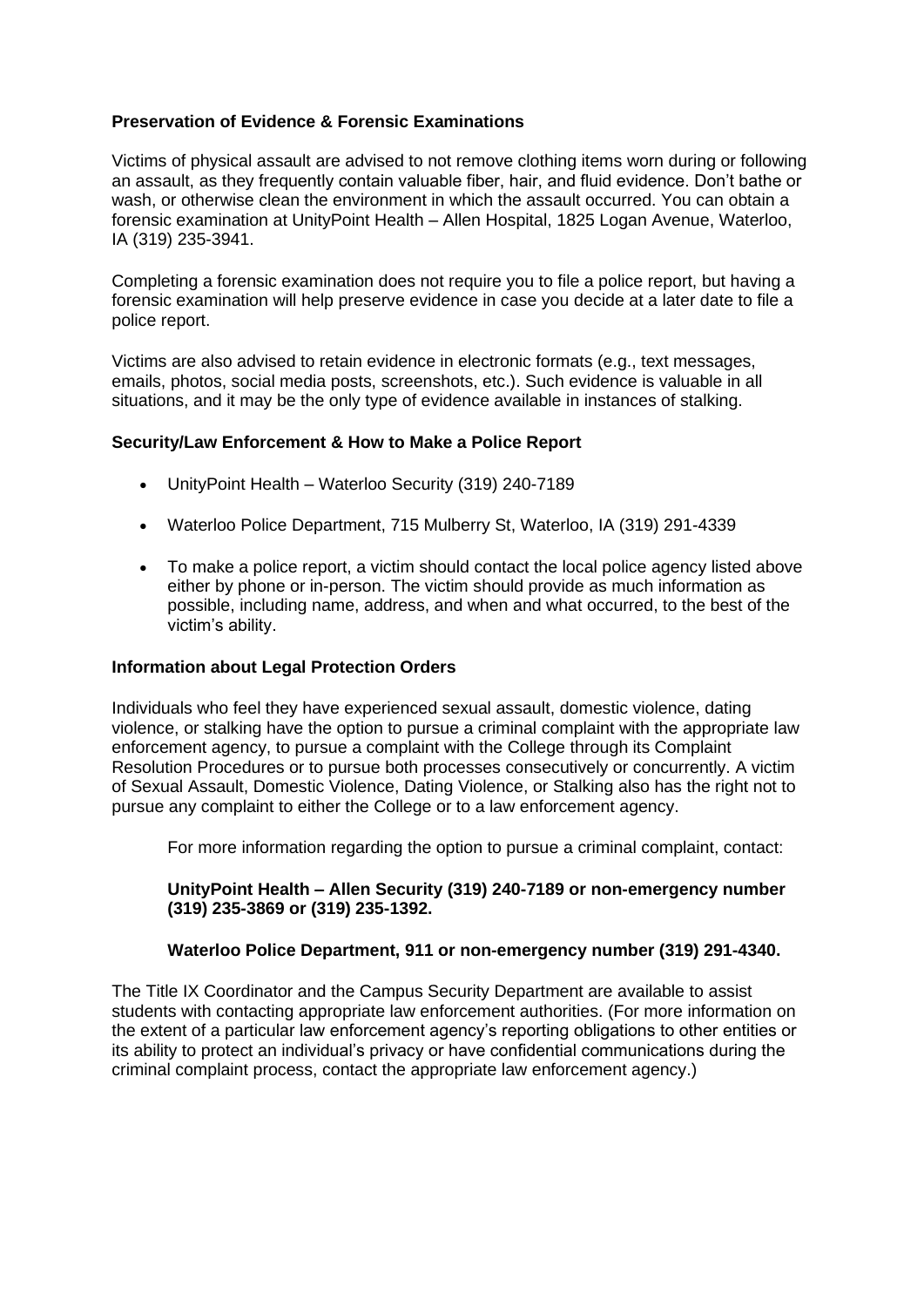In addition to having the option of pursuing a criminal complaint, individuals also have the right to request that law enforcement issue emergency protective restraining orders or to pursue such orders through the court process. The College can assist parties who wish to do so. Individuals who receive emergency or permanent protective or restraining orders through a criminal or civil process should notify the Title IX Coordinator so that the College can work with the individual and the subject of the restraining order to manage compliance with the order on campus. For more information about such orders see:

Black Hawk County Courthouse, 316 East 5<sup>th</sup> Street, Waterloo, IA 50703 (319) 833-3000.

The Iowa Judicial Branch can provide the necessary forms and may assist in completing the forms. Forms may also be found at [https://www.iowacourts.gov/for-the-public/court-forms.](https://www.iowacourts.gov/for-the-public/court-forms)

When a protection order is granted, it is enforceable statewide. If you have obtained a protection order and need it to be enforced in your area, you should contact the local police department.

The College will also enforce any temporary restraining order or other no contact order against the alleged perpetrator from a criminal, civil, or tribal court. Any student or employee who has a protection order or no contact order should notify the Title IX Coordinator and provide a copy of the restraining order so that is may be kept on file with the institution and can be enforced on campus, if necessary. Upon learning of any orders, the institution will take all reasonable and legal action to implement the order.

The College does not issue legal orders of protection. However, as a matter of institutional policy, the institution may impose a no-contact order between individuals in appropriate circumstances. This institution may also issue a "no trespass warning" if information available leads to a reasonable conclusion that an individual is likely to cause harm to any member of the campus community. A person found to be in violation of a No Trespass Warning may be arrested and criminally charged.

#### **Available Victim Services:**

Victims will be provided written notification about existing counseling, health, mental health, victim advocacy, legal assistance, visa and immigration assistance, student financial aid, and other services available to them, both within the College and in the surrounding community. Those services include:

- **Student Financial Aid** Sometimes a victim of a crime may feel the need to take a leave of absence from school. If a student is considering a leave of absence based on the circumstances of a complaint, he/she should understand there may be financial aid implications in taking such leave. This should be discussed with financial aid personnel, and the Title IX Coordinator for your campus can assist in facilitating this conversation if desired. The College's financial aid website can be found at:
- Iowa Legal Aid: <https://www.iowalegalaid.org/>
- National Domestic Violence Hotline: (800) 799-7233
- National Sexual Assault Hotline: (800) 656-4673
- Rape, Abuse and Incest National Network (RAINN):<https://www.rainn.org/>
- US Dept. of Justice Office on Violence Against Women:<https://www.justice.gov/ovw>
- National Coalition Against Domestic Violence:<http://www.ncadv.org/>
- National Sexual Violence Resource Center: <http://www.nsvrc.org/>
- U.S. Citizenship and Immigration Services: <https://www.uscis.gov/>
- Immigration Advocates Network: <https://www.immigrationadvocates.org/>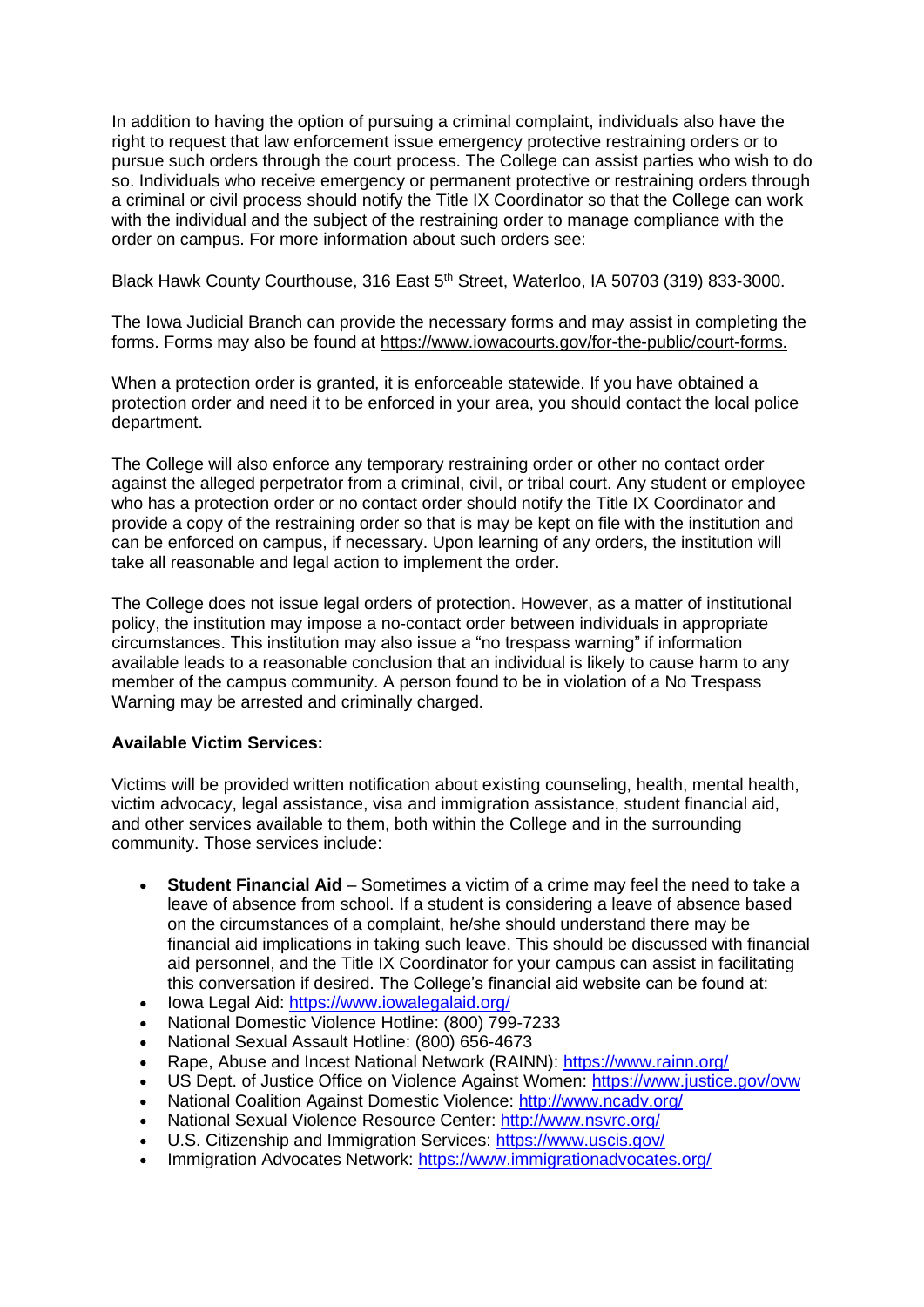The following services list is meant to be a guide, is not all-inclusive and is subject to change

| <b>Judicial Services</b>                                   |                                                                                                                              |
|------------------------------------------------------------|------------------------------------------------------------------------------------------------------------------------------|
| UnityPoint Health - Waterloo Security                      |                                                                                                                              |
| <b>ER Entrance</b>                                         |                                                                                                                              |
| 1825 Logan Ave.                                            |                                                                                                                              |
| Waterloo, IA 50703                                         |                                                                                                                              |
| (319) 235-3869                                             |                                                                                                                              |
| (319) 240-7189 (cell)                                      |                                                                                                                              |
| <b>Waterloo Police Department</b>                          |                                                                                                                              |
| 715 Mulberry St.                                           | To report sexual abuse that occurred in<br>Waterloo. Reporting is not the same as<br>filing charges but would initiate an    |
| Waterloo, IA 50703                                         | investigation of the assault.                                                                                                |
| (319) 291-2515 or 911 (emergency)                          |                                                                                                                              |
| <b>Cedar Falls Police Department</b>                       |                                                                                                                              |
| 220 Clay St.                                               | To report sexual abuse that occurred in<br>Cedar Falls. Reporting is not the same as<br>filing charges but would initiate an |
| Cedar Falls, IA 50613<br>(319) 273-8612 or 911 (emergency) | investigation of the assault.                                                                                                |
| <b>Waverly Police Department</b>                           |                                                                                                                              |
| 111 4 <sup>th</sup> Street NE                              | To report sexual abuse that occurred in<br>Waverly. Reporting is not the same as<br>filing charges but would initiate an     |
| Waverly, IA 50677<br>(319) 352-5400 or 911 (emergency)     | investigation of the assault.                                                                                                |
| <b>Black Hawk County Sheriff's Department</b>              |                                                                                                                              |
| 225 $E$ 6 <sup>th</sup> Street                             |                                                                                                                              |
| Waterloo, IA 50703<br>(319) 291-2587                       |                                                                                                                              |
| <b>Bremer County Sheriff's Department</b>                  |                                                                                                                              |
| 111 4 <sup>th</sup> Street NE                              |                                                                                                                              |
| Waverly, IA 50677<br>(319) 352-5400                        |                                                                                                                              |
| <b>Black Hawk County Attorney's Office</b>                 |                                                                                                                              |
| <b>Black Hawk County Courthouse</b>                        | Review cases and make a determination<br>of prosecution of sexual abuse/assault<br>cases that occurred within their          |
| Room B-1                                                   | jurisdiction.                                                                                                                |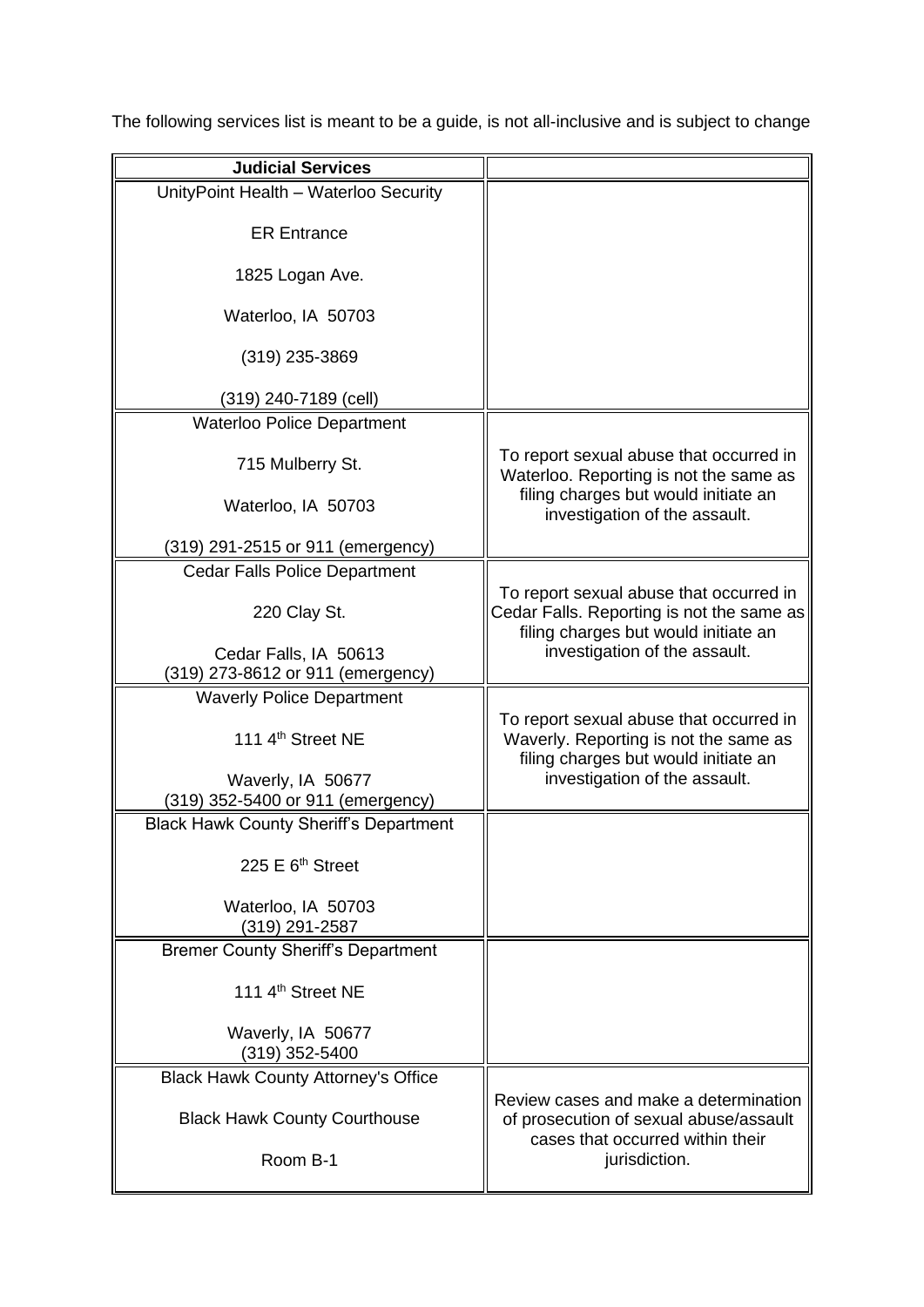| 316 E. 5th St.                                                                                                                           |                                                                                                                                                                                                          |
|------------------------------------------------------------------------------------------------------------------------------------------|----------------------------------------------------------------------------------------------------------------------------------------------------------------------------------------------------------|
| Waterloo, IA 50703<br>(319) 833-3001                                                                                                     |                                                                                                                                                                                                          |
| Allen College Administration Office, Academic<br>Affairs Office, or Enrollment Management Office<br>(319) 226-2000 (General Information) | To file a College complaint if the<br>perpetrator is a student. A victim/survivor<br>can simultaneously pursue criminal<br>prosecution and College disciplinary<br>sanctions against the perpetrator(s). |
| <b>Psychological Services</b>                                                                                                            |                                                                                                                                                                                                          |
| UnityPoint Health - Waterloo EAP (Employee<br>Assistance Program)                                                                        |                                                                                                                                                                                                          |
| $(319)$ 235-3550                                                                                                                         |                                                                                                                                                                                                          |
| After Hours (319) 235-4357                                                                                                               | Counseling and referral services are<br>available to Allen College students and                                                                                                                          |
| Toll Free (800) 303-9996                                                                                                                 | employees.                                                                                                                                                                                               |
| Helpline (319) 235-4357                                                                                                                  |                                                                                                                                                                                                          |
| https://www.unitypoint.org/waterloo/employee-<br>assistance-programs.aspx                                                                |                                                                                                                                                                                                          |
| UnityPoint Health - Waterloo Allen Mental<br><b>Health Walk-In Clinic</b>                                                                | Provide counseling and link with<br>community resources.                                                                                                                                                 |
| (319) 226-2106                                                                                                                           |                                                                                                                                                                                                          |
| Cedar Valley Friends of the Family<br>24 Hour Crisis Line (319) 352-1108 or (800)<br>410-7233                                            | Offers services dealing with domestic<br>violence and sexual assault. Telephone<br>support offered for any type of problem,<br>also offered through collect calls. Victims'                              |
| http://www.fofia.org                                                                                                                     | name not necessary. Advocacy services<br>are in conjunction with a medical exam<br>and/or legal proceedings.                                                                                             |
| Iowa Coalition Against Domestic Violence                                                                                                 | 24-hour crisis line, 24-hour rape/sexual<br>assault medical, legal and court                                                                                                                             |
| lowa Domestic Violence Hotline: (800) 942-0333                                                                                           | advocacy, individual counseling, support<br>groups, emergency cellular phone loan                                                                                                                        |
| http://www.icadv.org                                                                                                                     | program, transportation to medical and<br>counseling appointments as needed,<br>training, community education and<br>prevention services.                                                                |
| Blackhawk-Grundy Mental Health Center Inc.                                                                                               | Individual and family counseling services.                                                                                                                                                               |
| 3251 W 9th St                                                                                                                            | Eligibility for counseling services is based                                                                                                                                                             |
| Waterloo, IA 50702                                                                                                                       | upon county eligibility guidelines,                                                                                                                                                                      |
| (319) 234-2893 or (800) 583-1526                                                                                                         | managed care and/or insurance<br>requirements. Services are provided on a                                                                                                                                |
| www.unitypoint.org/waterloo/mental-health.aspx                                                                                           | sliding fee scale based upon income.                                                                                                                                                                     |
| <b>Waypoint Services</b>                                                                                                                 | Waypoint provides shelter and support for<br>women and families in crisis due to<br>homelessness, poverty, and domestic                                                                                  |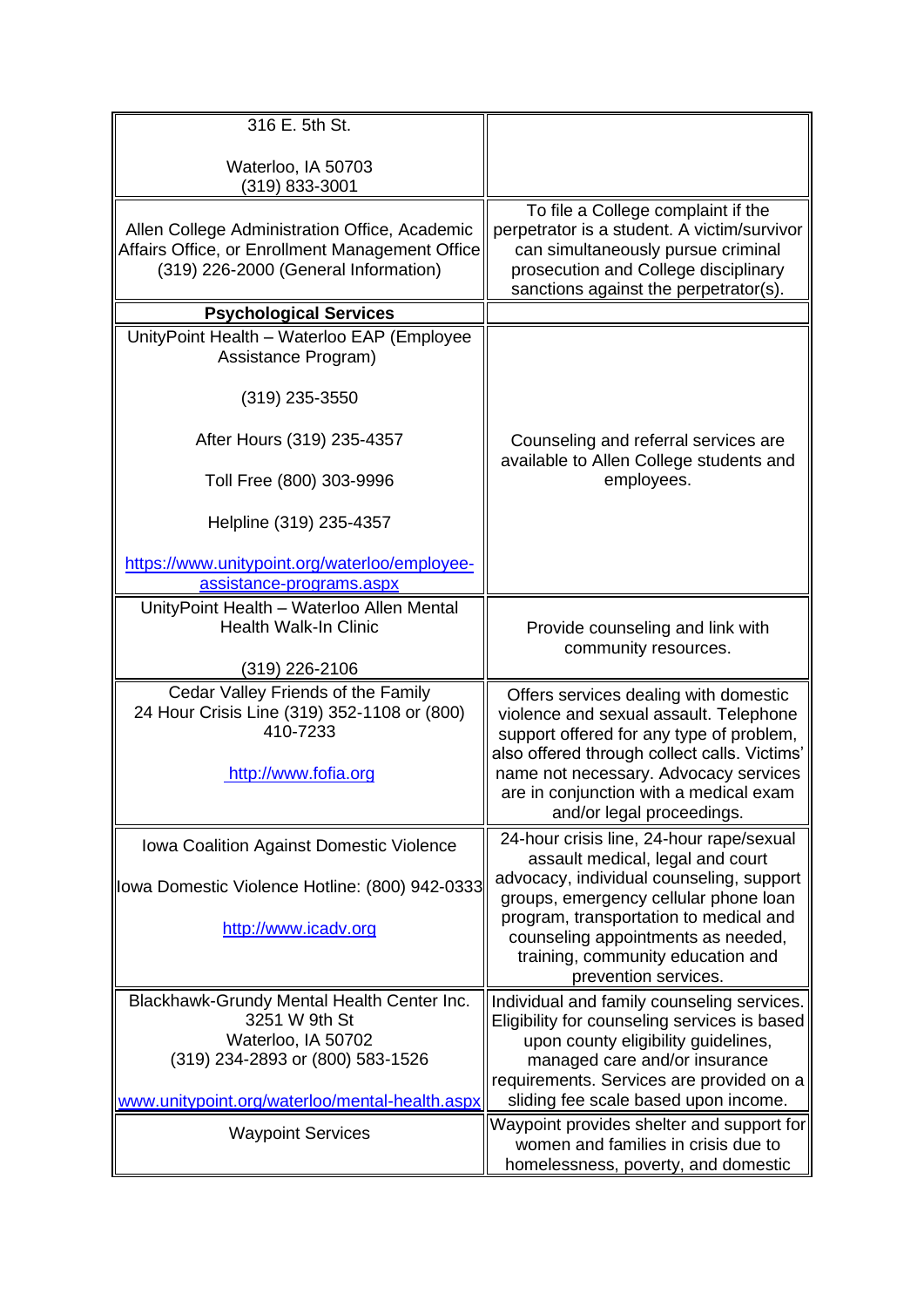| Crisis line (319) 363-2093 or (800) 208-0388                                                                                                                              | violence. It also provides quality,<br>affordable childcare.                                                                                                                                                                                                                                                                                                                                                                                                                                                                    |
|---------------------------------------------------------------------------------------------------------------------------------------------------------------------------|---------------------------------------------------------------------------------------------------------------------------------------------------------------------------------------------------------------------------------------------------------------------------------------------------------------------------------------------------------------------------------------------------------------------------------------------------------------------------------------------------------------------------------|
| Business (319) 365-1458                                                                                                                                                   |                                                                                                                                                                                                                                                                                                                                                                                                                                                                                                                                 |
| www.waypointservices.org                                                                                                                                                  |                                                                                                                                                                                                                                                                                                                                                                                                                                                                                                                                 |
| <b>Medical Services</b>                                                                                                                                                   |                                                                                                                                                                                                                                                                                                                                                                                                                                                                                                                                 |
| UnityPoint Health - Waterloo (Allen Memorial<br>Hospital)<br>$(319)$ 235-3941<br>1825 Logan Avenue<br>Waterloo, IA 50703<br>www.unitypoint.org                            | 24-Hour emergency medical services and<br>examinations for evidence using a rape<br>kit. Located adjacent to Allen College<br>campus.                                                                                                                                                                                                                                                                                                                                                                                           |
| Sartori Memorial Hospital<br>$(319)$ 268-3000<br>515 College Street<br>Cedar Falls, IA 50613<br>https://www.mercyone.org/location/mercyone-<br>cedar-falls-medical-center | 24-Hour emergency medical services and<br>examinations for evidence using a rape<br>kit. Close to UNI campus.                                                                                                                                                                                                                                                                                                                                                                                                                   |
| UnityPoint-Waterloo, Allen Women's Health<br>Center<br>$(319)$ 235-5090<br>233 Vold Drive<br>Waterloo, IA 50703<br>www.unitypoint.org                                     | Provides reproductive health care for the<br>women of Northeast Iowa. The Center<br>receives Title V Maternal Health, Title X<br>Family Planning from the lowa<br>Department of Public Health for Black<br>Hawk, Bremer, Buchanan, and Grundy<br>county service areas. In addition,<br><b>Adolescent Pregnancy Prevention funds</b><br>are received from the lowa Department of<br>Human Services. The Women's Health<br>Center is known area wide for providing<br>health services for women of all income<br>levels and ages. |
| <b>Waverly Health Center</b><br>$(319)$ 352-4120<br>312 9 <sup>th</sup> Street SW<br>Waverly, IA 50677                                                                    | 24-Hour emergency medical services and<br>examinations for evidence using a rape<br>kit. Close to Wartburg campus.                                                                                                                                                                                                                                                                                                                                                                                                              |
| <b>Black Hawk County Sexually Transmitted</b><br><b>Disease Clinic</b><br>1407 Independence Ave., Suite 5<br>Waterloo, IA 50703<br>(319) 291-2413                         | Free, confidential sexually transmitted<br>disease testing and treatment,<br>anonymous HIV antibody testing. No<br>appointment necessary. Please phone for<br>clinic hours.                                                                                                                                                                                                                                                                                                                                                     |
| <b>Religious/Spiritual Services</b>                                                                                                                                       |                                                                                                                                                                                                                                                                                                                                                                                                                                                                                                                                 |
| Allen Memorial Hospital Spiritual Care<br>(319) 235-3694 After Hours (319) 235-6344<br>1825 Logan Avenue<br>Waterloo, IA 50703                                            | Spiritual counseling available.                                                                                                                                                                                                                                                                                                                                                                                                                                                                                                 |
| <b>Wartburg College Ministry Services</b><br>$(319)$ 352-8217<br>100 Wartburg Blvd<br>Waverly, IA 50677                                                                   | Spiritual counseling available.                                                                                                                                                                                                                                                                                                                                                                                                                                                                                                 |
| UNI Campus Ministries are listed in the UNI<br>telephone directory.                                                                                                       | Spiritual counseling available.                                                                                                                                                                                                                                                                                                                                                                                                                                                                                                 |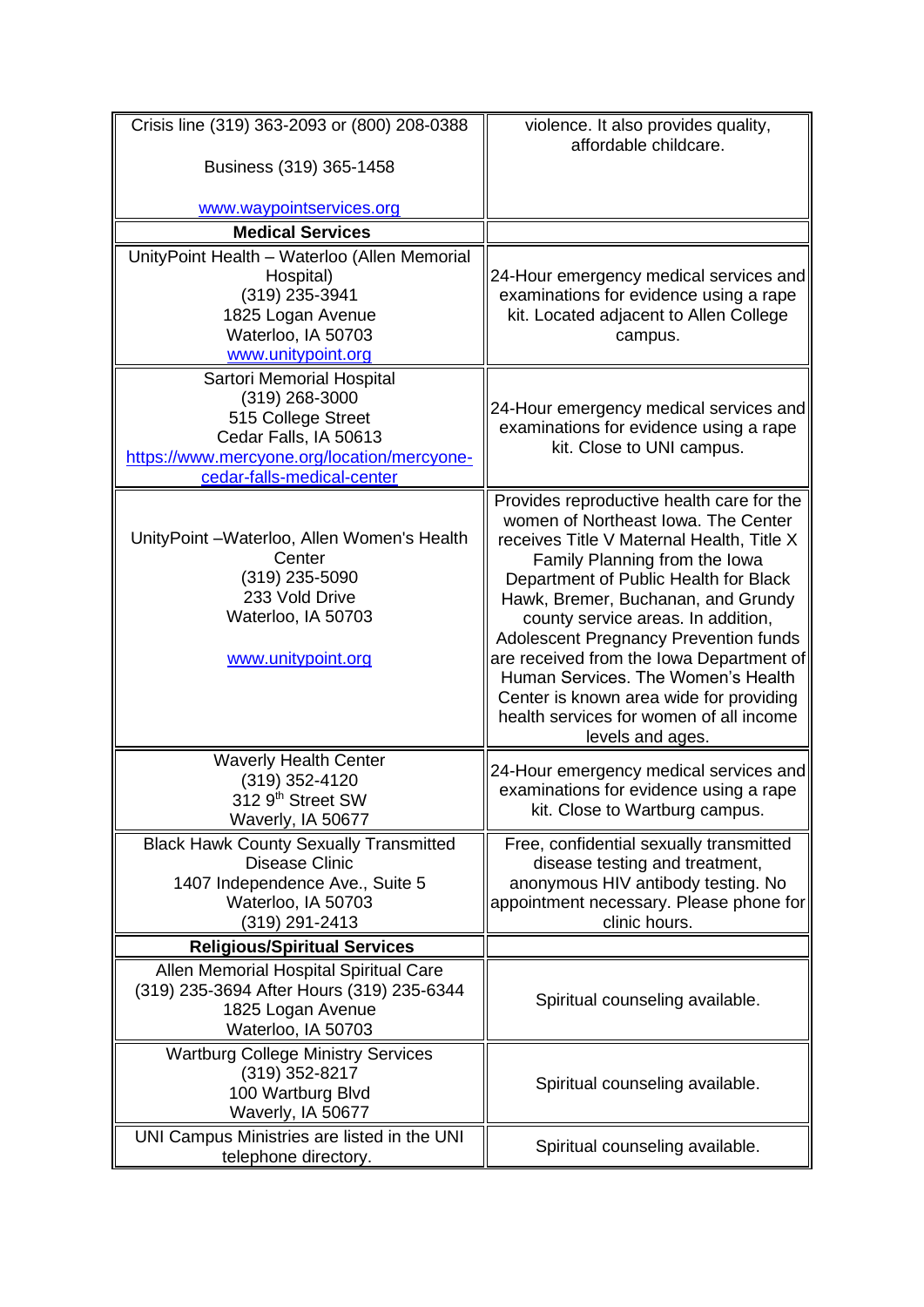| (319) 273-2311 for assistance in locating a<br>specific denomination                                                                          |                                                                                                                                                                                                                                                                                                                                                                                                                                                                                                                                                                                  |  |  |  |  |
|-----------------------------------------------------------------------------------------------------------------------------------------------|----------------------------------------------------------------------------------------------------------------------------------------------------------------------------------------------------------------------------------------------------------------------------------------------------------------------------------------------------------------------------------------------------------------------------------------------------------------------------------------------------------------------------------------------------------------------------------|--|--|--|--|
| <b>Financial Services</b>                                                                                                                     |                                                                                                                                                                                                                                                                                                                                                                                                                                                                                                                                                                                  |  |  |  |  |
| Crime Victim Compensation Program<br>(800) 373-5044 or (515) 281-5044                                                                         | Reimbursement for cost of sexual assault<br>evidence collection ("rape kit" exam). Will<br>reimburse for other crime-related<br>expenses (e.g. lost wages, medical<br>/counseling costs) under certain<br>conditions.                                                                                                                                                                                                                                                                                                                                                            |  |  |  |  |
| <b>Education/Advocacy Services</b>                                                                                                            |                                                                                                                                                                                                                                                                                                                                                                                                                                                                                                                                                                                  |  |  |  |  |
| <b>Center for Violence Prevention</b><br>(319) 273-3545<br>Sabin 309<br>University of Northern Iowa<br>Cedar Falls, IA 50614-0409             | Counseling, medical & legal referrals, safe<br>housing arrangements, assistance with<br>academic concerns (e.g. coursework<br>extensions, excused absences, reduced<br>course loads), meeting accompaniment,<br>initiation of No Contact and/or No<br>Trespass orders. Coordination of campus-<br>wide prevention efforts.                                                                                                                                                                                                                                                       |  |  |  |  |
| Crime Victim Witness Assistance Program Black assistance in trial preparation, in obtaining<br>Hawk Co. Attorney's Office<br>$(319)$ 833-3001 | Information regarding victim's rights and<br>restitution and in reclaiming property held<br>as evidence. Referral assistance and<br>accompaniment to court (if desired).                                                                                                                                                                                                                                                                                                                                                                                                         |  |  |  |  |
| <b>Iowa Sexual Abuse Hotline</b><br>(800) 284-7821                                                                                            | The Iowa Sexual Abuse Hotline is a 24-<br>hour line providing support, information<br>and referral services to survivors of sexual<br>abuse, significant others, and individuals<br>seeking information and referral. All<br>services are confidential, free of charge<br>and available to women, men and<br>children. The Iowa Sexual Abuse Hotline<br>assists callers in accessing local<br>resources such as sexual assault and<br>domestic violence centers, shelters, law<br>enforcement agencies, hospitals, county<br>attorney offices, and other counseling<br>services. |  |  |  |  |
| <b>Waterloo Riverview Center</b>                                                                                                              |                                                                                                                                                                                                                                                                                                                                                                                                                                                                                                                                                                                  |  |  |  |  |
| (888) 557-0310                                                                                                                                | 24-hour sexual assault crisis and support                                                                                                                                                                                                                                                                                                                                                                                                                                                                                                                                        |  |  |  |  |
| (319) 939-9599 (Daytime)                                                                                                                      | line                                                                                                                                                                                                                                                                                                                                                                                                                                                                                                                                                                             |  |  |  |  |
| www.riverviewcenter.org                                                                                                                       |                                                                                                                                                                                                                                                                                                                                                                                                                                                                                                                                                                                  |  |  |  |  |
| <b>Waypoint Services</b>                                                                                                                      |                                                                                                                                                                                                                                                                                                                                                                                                                                                                                                                                                                                  |  |  |  |  |
| Crisis line (319) 363-2093 or (800) 208-0388<br>Business (319) 365-1458                                                                       | 24-hour relationship violence crisis and<br>support line                                                                                                                                                                                                                                                                                                                                                                                                                                                                                                                         |  |  |  |  |
| www.waypointservices.org                                                                                                                      |                                                                                                                                                                                                                                                                                                                                                                                                                                                                                                                                                                                  |  |  |  |  |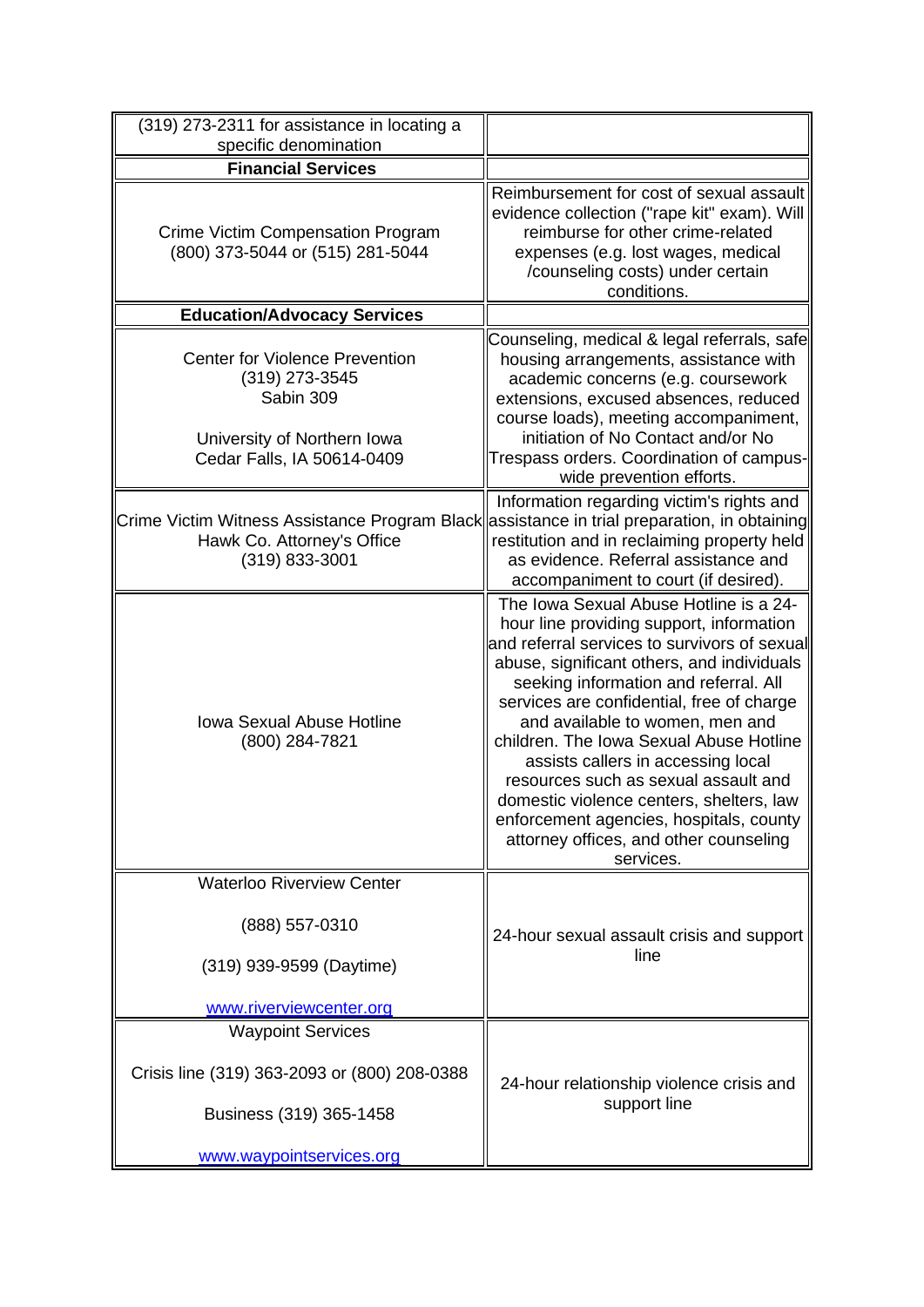The following services list is meant to be a guide, is not all-inclusive and is subject to change

#### **Accommodations and Protective Measures:**

The College will provide written notification to victims about options for, and available assistance in, changing academic, living, transportation, and working situations or protective measures. If victims request these accommodations or protective measures and they are reasonably available the College is obligated to provide them, regardless of whether the victim chooses to report the crime to campus security or local law enforcement.

Requests for accommodations or protective measures should be made to the Title IX Coordinator at (319) 226-2004, and the Title IX Coordinator is responsible for deciding what, if any, accommodations or protective measures will be implemented.

When determining the reasonableness of such a request, the College may consider, among other factors, the following:

- The specific need expressed by the complainant.
- The age of the students involved.
- The severity or pervasiveness of the allegations
- Any continuing effects on the complainant
- Whether the complainant and alleged perpetrator share the same class or job location.
- Whether other judicial measures have been taken to protect the complainant (e.g., civil protection orders).

The College will maintain as confidential any accommodations or protective measures provided a victim to the extent that maintaining confidentiality would not impair the College's ability to provide them. However, there may be times when certain information must be disclosed to a third party in order to implement the accommodation or protective measure. Such decisions will be made by the College in light of the surrounding circumstances, and disclosures of this nature will be limited so that only the information necessary to implement the accommodation or protective measure is provided. In the event it is necessary to disclose information about a victim in order to provide an accommodation or protective order, the College will inform the victim of that necessity prior to the disclosure, including which information will be shared, with whom it will be shared and why.

#### **Procedures for Disciplinary Action:**

Allegations of domestic violence, dating violence, sexual assault or stalking will be processed through the institution's Sexual Harassment Policy and the related complaint resolution procedures. The procedures are utilized whenever or wherever a complaint is made, regardless of the status of the complainant and the respondent.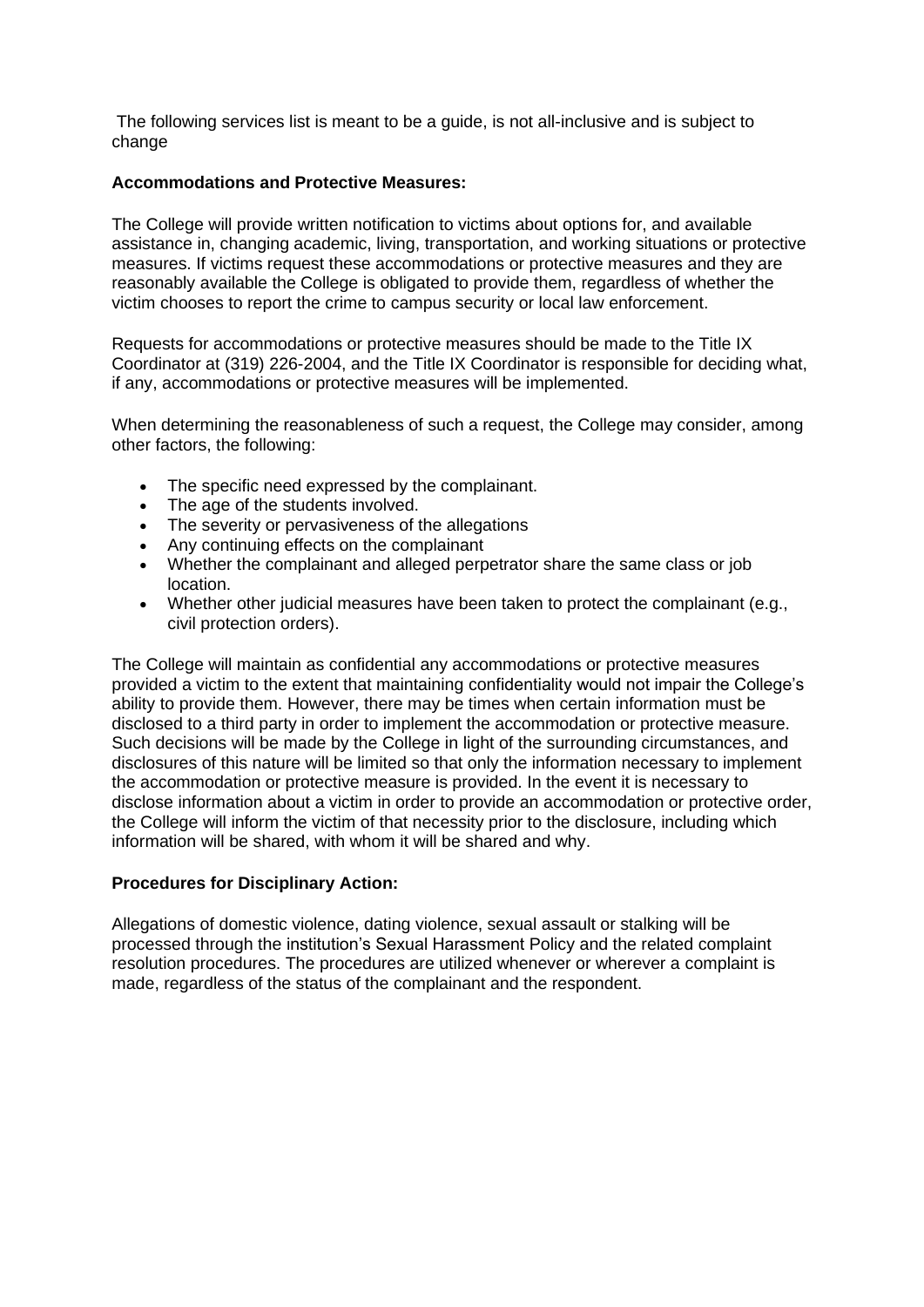The complaint resolution procedures are invoked once a report is made to one of the following individuals:

#### **Title IX Coordinator**

Dr. Joanna Ramsden-Meier Dean of Enrollment Management (319) 226-2004 Office #132 Barrett Forum Joanna.Ramsden-Meier@allencollege.edu

#### **Title IX Deputy Coordinator**

Denise Hanson Executive Director, Business & Finance (319) 226-2012 Office #146 Barrett Forum Denise.Hanson@allencollege.edu

Reports may be made by complainants, third parties, witnesses, or bystanders, and may be made in person, by regular mail, telephone, electronic mail, or by any other means that results in the Title IX Coordinator receiving the person's verbal or written report.

#### **Preliminary Assessment**

After receiving a report under "Reporting Sexual Harassment," the Title IX Coordinator will conduct a preliminary assessment to determine:

- Whether the conduct, as reported, falls or could fall within the scope of this Policy (see "Scope"); and
- Whether the conduct, as reported, constitutes or could constitute Sexual Harassment.

If the Title IX Coordinator determines that the conduct reported could not fall within the scope of this Policy, and/or could not constitute Sexual Harassment, even if investigated, the Title Coordinator will close the matter under this Policy and may notify the reporting party if doing so is consistent with the Family Educational Rights and Privacy Act ("FERPA"). The Title IX Coordinator may refer the report to other College offices, as appropriate, including for potential assessment under the under the Student Code of Conduct in the case of students and other College policies and standards, as applicable, for other persons.

If the Title IX Coordinator determines that the conduct reported could fall within the scope of this Policy, and/or could constitute Sexual Harassment, if investigated, the Title IX Coordinator will proceed to contact the Complainant (see "Contacting the Complainant").

As part of the preliminary assessment, the Title IX Coordinator may take investigative steps to determine the identity of the Complainant, if it is not apparent from the report.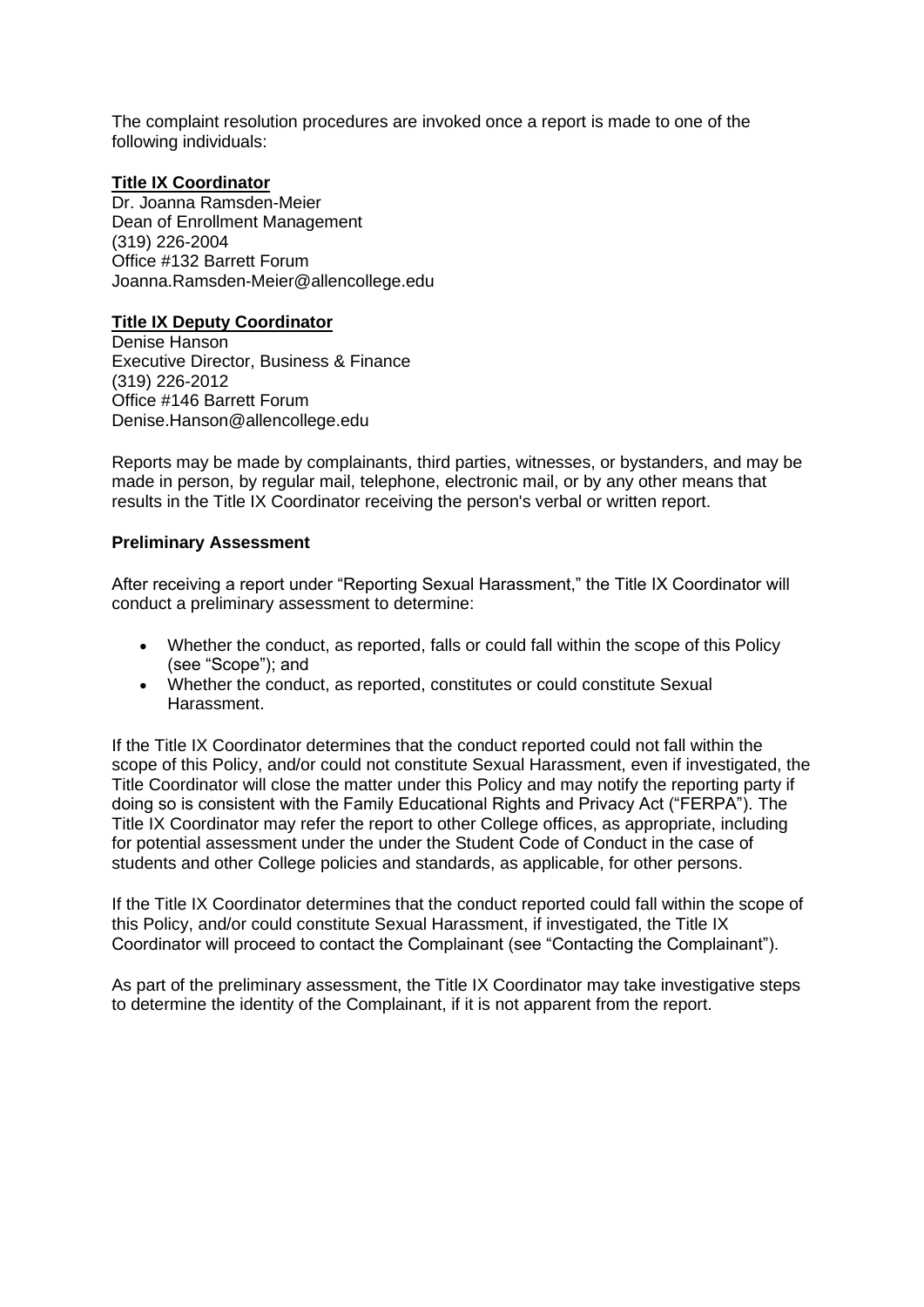#### **Contacting the Complainant**

If a report is not closed as a result of the preliminary assessment (see "Preliminary Assessment") and the Complainant's identity is known, the Title IX Coordinator will promptly contact the Complainant to discuss the availability of Supportive Measures (see "Supportive Measures"); to discuss and consider the Complainant's wishes with respect to Supportive Measures; to inform the Complainant about the availability of Supportive Measures with or without filing a Formal Complaint; and to explain the process for filing and pursuing a Formal Complaint. The Complainant will also be provided options for filing complaints with the local police and information about resources that are available on campus and in the community.

#### **Supportive Measures**

If a report is not closed as a result of the preliminary assessment (see "Preliminary Assessment"), the College will offer and make available Supportive Measures to the Complainant regardless of whether the Complainant elects to file a Formal Complaint.

Contemporaneously with the Respondent being notified of a Formal Complaint, the Title IX Coordinator will notify the Respondent of the availability of Supportive Measures for the Respondent, and the College will offer and make available Supportive Measures to the Respondent in the same manner in which it offers and makes them available to the Complainant. The College will also offer and make available Supportive Measures to the Respondent prior to the Respondent being notified of a Formal Complaint, if the Respondent requests such measures.

The Title IX Coordinator will provide the Complainant and Respondent with a written document (separate from this Policy) listing the available rights, options, and resources, including Supportive Measures, and describing of the College's procedures for investigating and resolving reports of Sexual Harassment in plain, concise language.

The College will maintain the confidentiality of Supportive Measures provided to either a Complainant or Respondent, to the extent that maintaining such confidentiality does not impair the College's ability to provide the Supportive Measures in question.

#### **Interim Removal**

At any time after receiving a report of Sexual Harassment, the Title IX Coordinator may remove a student Respondent from one or more of the College's Education Programs and Activities on a temporary basis if an individualized safety and risk analysis determines that an immediate threat to the physical health or safety of any student or other individual arising from the allegations of Sexual Harassment justifies removal. In the event the Title IX Coordinator imposes an interim removal, the Title IX Coordinator must offer to meet with the Respondent within twenty-four hours and provide the Respondent an opportunity to challenge the interim removal.

In the case of a Respondent who is a non-student employee (administrator, faculty, or staff), and in its discretion, the College may place the Respondent on administrative leave at any time after receiving a report of Sexual Harassment, including during the pendency of the investigation and adjudication process (see "Investigation" and "Adjudication").

For all other Respondents, including independent contractors and guests, the College retains broad discretion to prohibit such persons from entering onto its campus and other properties at any time, and for any reason, whether after receiving a report of Sexual Harassment or otherwise.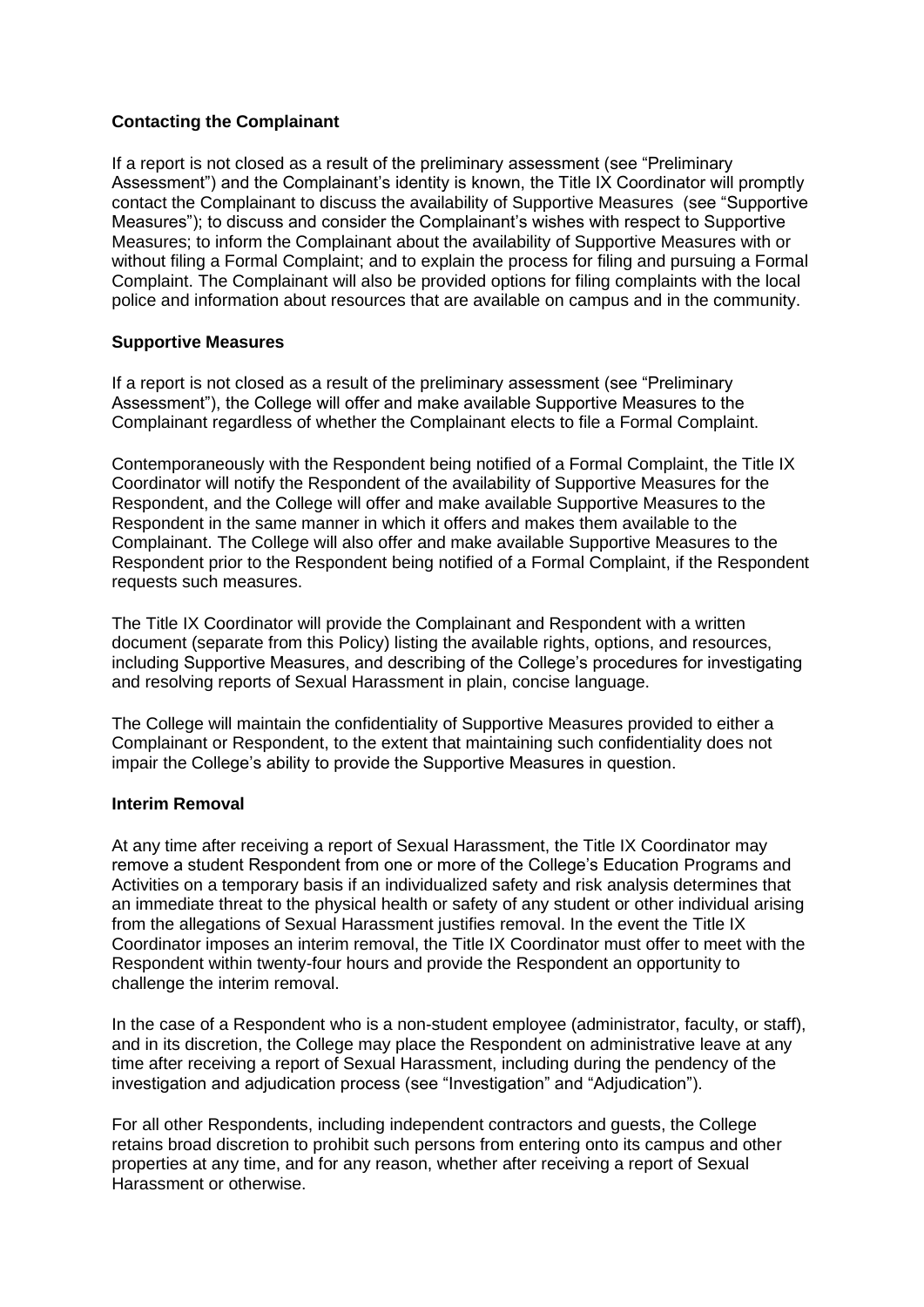#### **Formal Complaint**

A Complainant may file a Formal Complaint with the Title IX Coordinator requesting that the College investigate and adjudicate a report of Sexual Harassment in accordance with the provisions "Investigation" and "Adjudication." Provided, however, that at the time the Complainant submits a Formal Complaint, the Complainant must be participating in, or attempting to participate in, one or more of the College's Education Programs or Activities.

A Complainant may file a Formal Complaint with the Title IX Coordinator in person, by regular mail, or by email using the contact information specified in "Reporting Sexual Harassment." No person may submit a Formal Complaint on the Complainant's behalf.

In any case, including a case where a Complainant elects not to file a Formal Complaint, the Title IX Coordinator may file a Formal Complaint on behalf of the College if doing so is not clearly unreasonable. Such action will normally be taken in limited circumstances involving serious or repeated conduct or where the alleged perpetrator may pose a continuing threat to the College Community. Factors the Title IX Coordinator may consider include (but are not limited to):

- The alleged Respondent is likely to commit additional acts of Sexual Harassment, such as:
	- $\circ$  Whether there have been other Sexual Harassment complaints about the same alleged Respondent;
	- o Whether the alleged Respondent has a history of arrests or records from a prior school indicating a history of violence;
	- o Whether the alleged Respondent threatened further Sexual Harassment against the Complainant or others;
	- o Whether the Title IX Sexual Harassment was committed by multiple perpetrators
- The Title IX Sexual Harassment was perpetrated with a weapon
- The Complainant is a minor
- The College possesses other means to obtain relevant evidence of the Sexual Harassment (e.g., security cameras or personnel, physical evidence)
- The Complainant's report reveals a pattern of perpetration (e.g., via illicit use of drugs or alcohol) at a given location or by a particular group.

If the Complainant or the Title IX Coordinator files a Formal Complaint, then the College will commence an investigation as specified in "Reporting Sexual Harassment" and proceed to adjudicate the matter as specified in "Adjudication," below. In all cases where a Formal Complaint is filed, the Complainant will be treated as a party, irrespective of the party's level of participation.

In a case where the Title IX Coordinator files a Formal Complaint, the Title IX Coordinator will not act as a Complainant or otherwise as a party for purposes of the investigation and adjudication processes.

If neither the Reporting Party nor the Title IX Coordinator files a Formal Complaint, the complaint resolution provisions of this Policy will not be applied, but the Title IX Coordinator may refer the report to other College offices as appropriate.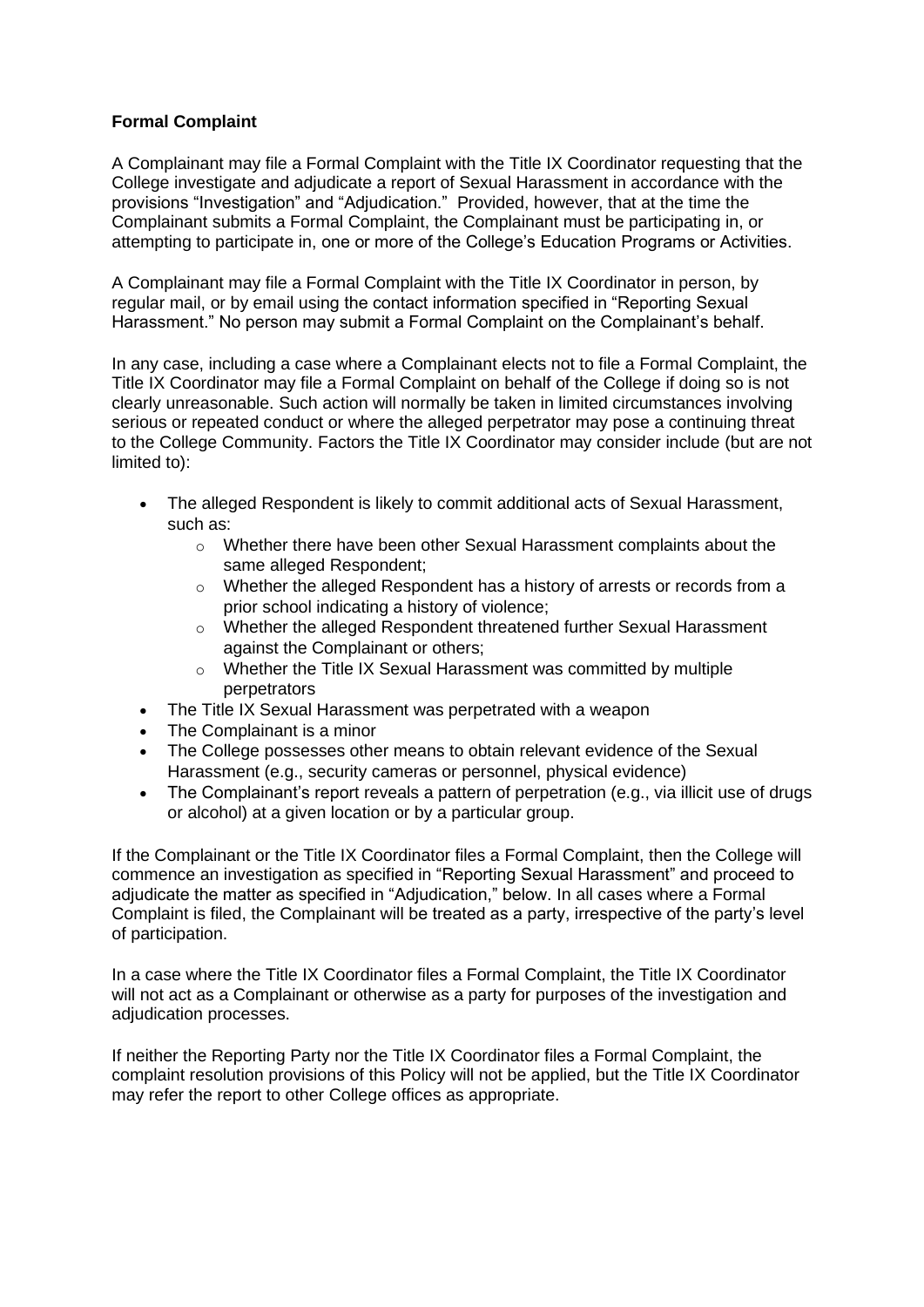#### **Consolidation of Formal Complaints**

The College may consolidate Formal Complaints as to allegations of Sexual Harassment against more than one Respondent, or by more than one Complainant against one or more Respondents, or by one party against the other party, where the allegations of Sexual Harassment arise out of the same facts or circumstances. Where the investigation and adjudication process involve more than one Complainant or more than one Respondent, references in this Policy to the singular "party," "Complainant," or "Respondent" include the plural, as applicable. A Formal Complaint of Retaliation may be consolidated with a Formal Complaint of Sexual Harassment.

#### **Dismissal Prior to Commencement of Investigation**

In a case where the Complainant files a Formal Complaint, the Title IX Coordinator will evaluate the Formal Complaint and must dismiss it if the Title IX Coordinator determines:

- The conduct alleged in the Formal Complaint would not constitute Sexual Harassment, even if proved; or
- The conduct alleged in the Formal Complaint falls outside the scope of the Policy specified in "Scope" (that is, because the alleged conduct did not occur in the College's Education Programs and Activities and/or the alleged conduct occurred outside the geographic boundaries of the United States).

In the event the Title IX Coordinator determines the Formal Complaint should be dismissed pursuant to this Section, the Title IX Coordinator will provide written notice of dismissal to the parties and advise them of their right to appeal as specified in "Appeal." The Title IX Coordinator may refer the subject matter of the Formal Complaint to other College offices, as appropriate. A dismissal pursuant to this Section is presumptively a final determination for purposes of this Policy, unless otherwise specified in writing by the Title IX Coordinator in the written notice of dismissal.

#### **Notice of Formal Complaint**

Within five (5) days of the Title IX Coordinator receiving a Formal Complaint, the Title IX Coordinator will transmit a written notice to the Complainant and Respondent that includes:

- A physical copy of this Policy or a hyperlink to this Policy;
- Sufficient details known at the time so that the parties may prepare for an initial interview with the investigator, to include the identities of the parties involved in the incident (if known), the conduct allegedly constituting Sexual Harassment, and the date and location of the alleged incident (if known);
- A statement that the Respondent is presumed not responsible for the alleged Sexual Harassment and that a determination of responsibility will not be made until the conclusion of the adjudication and any appeal;
- Notifying the Complainant and Respondent of their right to be accompanied by an advisor of their choice, as specified in "Advisor of Choice."
- Notifying the Complainant and Respondent of their right to inspect and review evidence as specified in "Access to Evidence."
- Notifying the Complainant and Respondent of the College's prohibitions on retaliation and false statements specified in Sections "Bad Faith Complaints and False Information" and "Retaliation."
- Information about resources that are available on campus and in the community.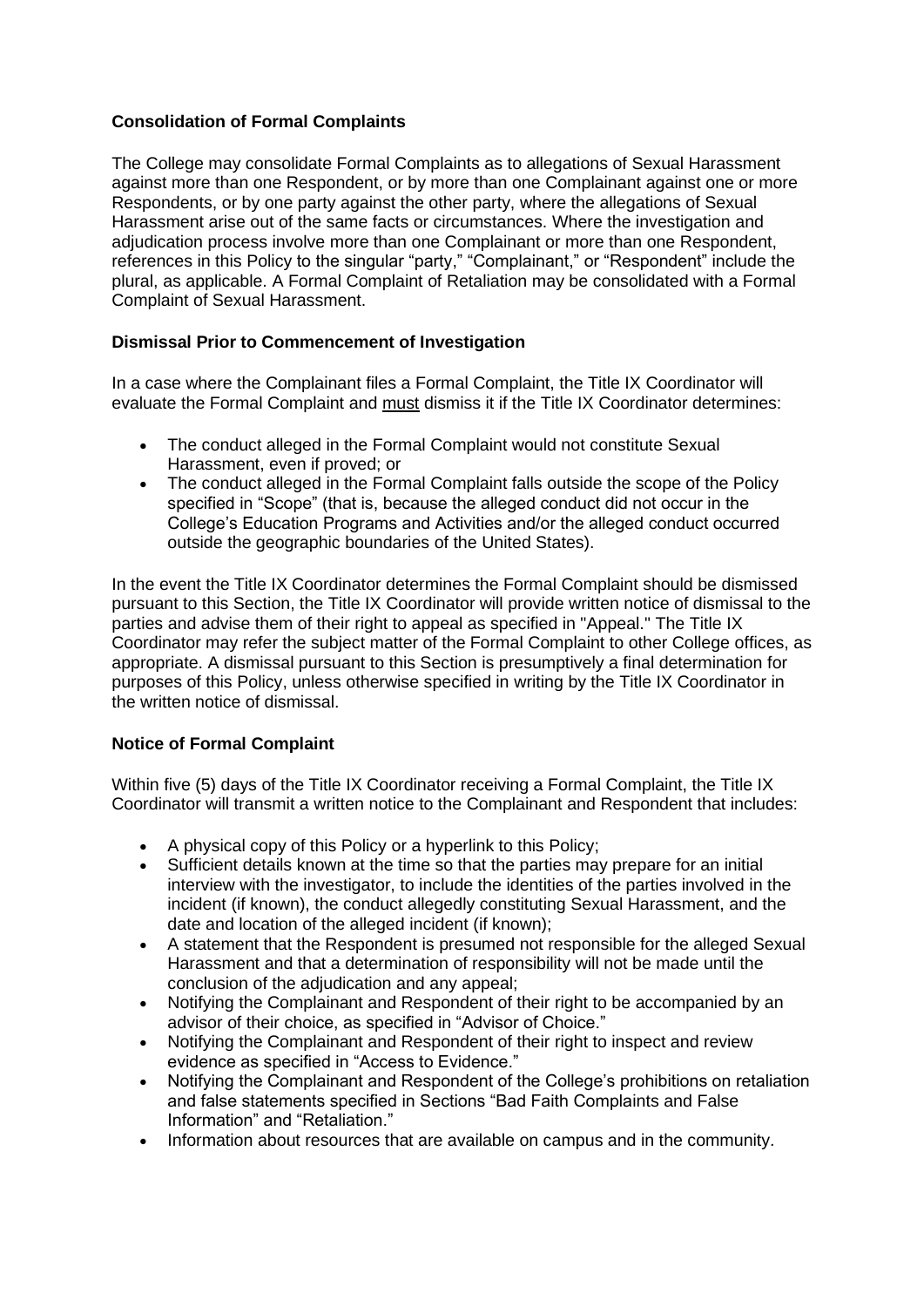Should the College elect, at any point, to investigate allegations that are materially beyond the scope of the initial written notice, the College will provide a supplemental written notice describing the additional allegations to be investigated.

# **Investigation**

#### **Commencement and Timing**

After the written notice of Formal Complaint is transmitted to the parties, an investigator selected by the Title IX Coordinator or his/her designee will undertake an investigation to gather evidence relevant to the alleged misconduct, including inculpatory and exculpatory evidence. The burden of gathering evidence sufficient to reach a determination in the adjudication lies with the College and not with the parties. The investigation will culminate in a written investigation report, specified in "Investigation Report," that will be submitted to the adjudicator during the selected adjudication process. Although the length of each investigation may vary depending on the totality of the circumstances, the College strives to complete each investigation within thirty (30) to forty-five (45) days of the transmittal of the written notice of Formal Complaint.

#### **Equal Opportunity**

During the investigation, the investigator will provide an equal opportunity for the parties to be interviewed, to present witnesses (including fact and expert witnesses), and to present other inculpatory and exculpatory evidence. Notwithstanding the foregoing, the investigator retains discretion to limit the number of witness interviews the investigator conducts if the investigator finds that testimony would be unreasonably cumulative, if the witnesses are offered solely as character references and do not have information relevant to the allegations at issue, or if the witnesses are offered to render testimony that is categorically inadmissible, such as testimony concerning sexual history of the Complainant, as specified in "Sexual History." The investigator will not restrict the ability of the parties to gather and present relevant evidence on their own.

The investigation is a party's opportunity to present testimonial and other evidence that the party believes is relevant to resolution of the allegations in the Formal Complaint. A party that is aware of and has a reasonable opportunity to present particular evidence and/or identify particular witnesses during the investigation, and elects not to, will be prohibited from introducing any such evidence during the adjudication absent a showing of mistake, inadvertence, surprise, or excusable neglect.

#### **Documentation of Investigation**

The investigator will take reasonable steps to ensure the investigation is documented. Interviews of the parties and witnesses may be documented by the investigator's notes, audio recorded, video recorded, or transcribed. The particular method utilized to record the interviews of parties and witnesses will determined by the investigator in the investigator's sole discretion, although whatever method is chosen shall be used consistently throughout a particular investigation.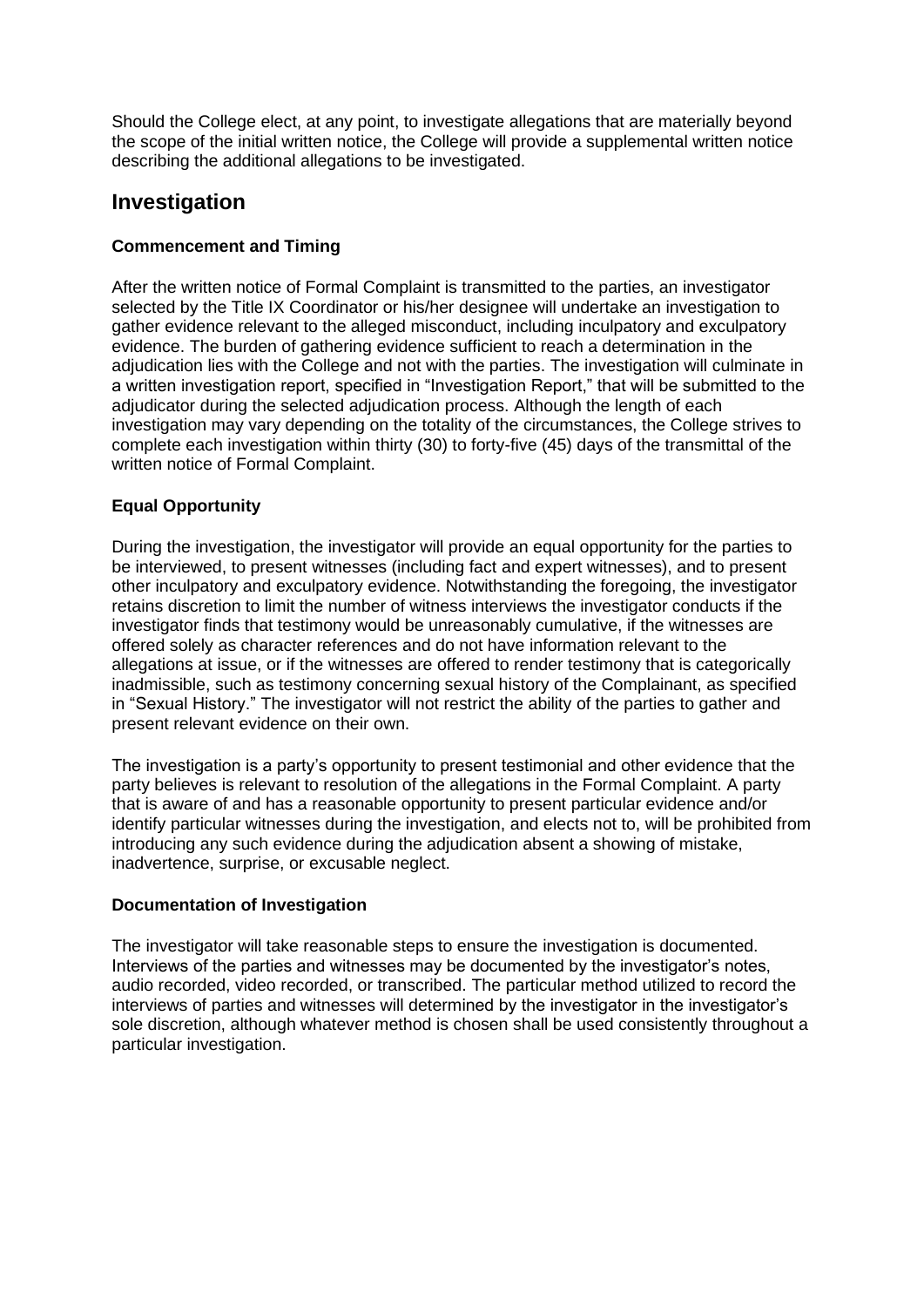#### **Access to the Evidence**

At the conclusion of the evidence-gathering phase of the investigation, but prior to the completion of the investigation report, the Investigating Officer will transmit to each party and their advisor, in either electronic or hard copy form, all evidence obtained as part of the investigation that is directly related to the allegations raised in the Formal Complaint, including evidence the College may choose not to rely on at any hearing and inculpatory or exculpatory evidence whether obtained from a party or some other source. Thereafter, the parties will have ten (10) days in which to submit to the investigator a written response, which the investigator will consider prior to completing the investigation report.

The parties and their advisors are permitted to review the evidence solely for the purposes of this grievance process and may not duplicate or disseminate the evidence to the public.

#### **Investigation Report**

After the period for the parties to provide any written response as specified "Access to Evidence" has expired, the investigator will complete a written investigation report that fairly summarizes the various steps taken during the investigation, summarizes the relevant evidence collected, lists material facts on which the parties agree, and lists material facts on which the parties do not agree. When the investigation report is complete, the investigator will transmit a copy to the Title IX Coordinator. The investigator will also transmit the investigation report to each party and their advisor, in either electronic or hard copy form.

#### **Adjudication Process Selection**

After the investigator has sent the investigation report to the parties, the Title IX Coordinator will transmit to each party a notice advising the party of the two different adjudication processes specified in "Adjudication." The notice will explain that the hearing process specified in "Hearing Process" is the default process for adjudicating all Formal Complaints and will be utilized unless both parties voluntarily consent to administrative adjudication as specified in "Administrative Adjudication (Optional)" as a form of informal resolution. The notice will be accompanied by a written consent to administrative adjudication and will advise each party that, if both parties execute the written consent to administrative adjudication, then the administrative adjudication process will be used in in lieu of the hearing process. Parties are urged to carefully review this Policy (including the entirety of "Adjudication"), consult with their advisor, and consult with other persons as they deem appropriate (including an attorney) prior to consenting to administrative adjudication.

Each party will have three (3) days from transmittal of the notice specified in this Section to return the signed written consent form to the Title IX Coordinator. If either party does not timely return the signed written consent, that party will be deemed not to have consented to administrative adjudication and the Formal Complaint will be adjudicated pursuant to the hearing process.

# **Adjudication**

#### **Hearing Process**

The default process for adjudicating Formal Complaints is the hearing process specified in this Section ("Hearing Process"). The hearing process will be used to adjudicate all Formal Complaints unless both parties' timely consent to administrative adjudication as specified in "Adjudication Process Selection."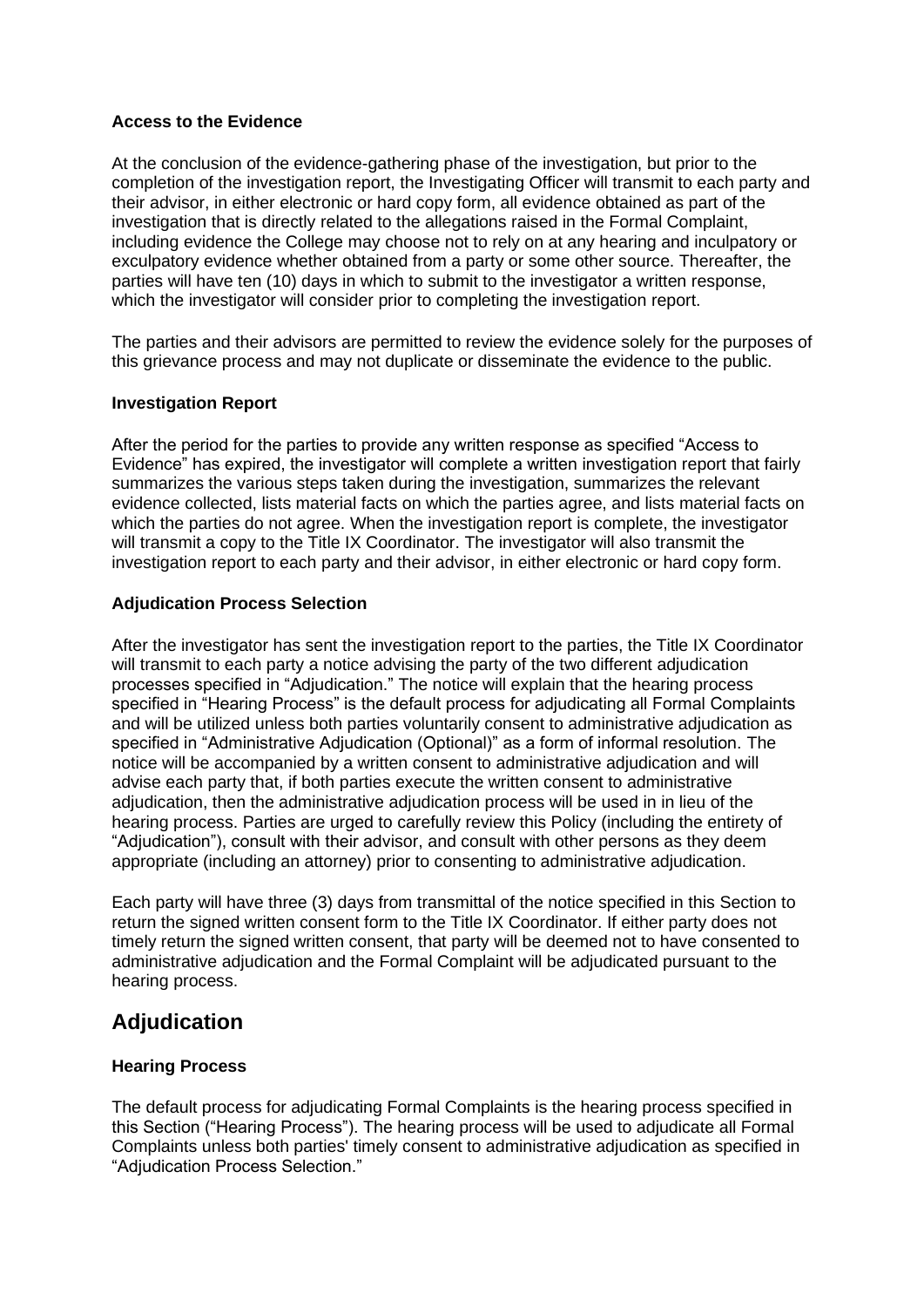#### **Hearing Officer**

After selection of the hearing process as the form of administrative adjudication, the Title IX Coordinator will promptly appoint a hearing officer who will oversee the hearing process and render a determination of responsibility for the allegations in the Formal Complaint, at the conclusion of the hearing process. The Title IX Coordinator will see that the hearing officer is provided a copy of the investigation report and a copy of all evidence transmitted to the parties by the investigator as specified in "Access to Evidence."

#### **Hearing Notice and Response to the Investigation Report**

After the hearing officer is appointed by the Title IX Coordinator, the hearing officer will promptly transmit written notice to the parties notifying the parties of the hearing officer's appointment; setting a deadline for the parties to submit any written response to the investigation report; setting a date for the pre-hearing conference; setting a date and time for the hearing; and providing a copy of the College's Hearing Procedures. Neither the prehearing conference, nor the hearing itself, may be held any earlier than ten (10) days from the date of transmittal of the written notice specified in this Section ("Hearing Notice and Response to the Investigation Report").

A party's written response to the investigation report must include:

- To the extent the party disagrees with the investigation report, any argument or commentary regarding such disagreement;
- Any argument that evidence should be categorically excluded from consideration at the hearing based on privilege, relevancy, the prohibition on the use of sexual history specified in "Sexual History," or for any other reason;
- A list of any witnesses that the party contends should be requested to attend the hearing pursuant to an attendance notice issued by the hearing officer;
- A list of any witnesses that the party intends to bring to the hearing without an attendance notice issued by the hearing officer;
- Any objection that the party has to the College's Hearing Procedures;
- Any request that the parties be separated physically during the pre-hearing conference and/or hearing;
- Any other accommodations that the party seeks with respect to the pre-hearing conference and/or hearing;
- The name and contact information of the advisor who will accompany the party at the pre-hearing conference and hearing;
- If the party does not have an advisor who will accompany the party at the hearing, a request that the College provide an advisor for purposes of conducting questioning as specified in "Hearing."

A party's written response to the investigation report may also include:

- Argument regarding whether any of the allegations in the Formal Complaint are supported by a preponderance of the evidence; and
- Argument regarding whether any of the allegations in the Formal Complaint constitute Sexual Harassment.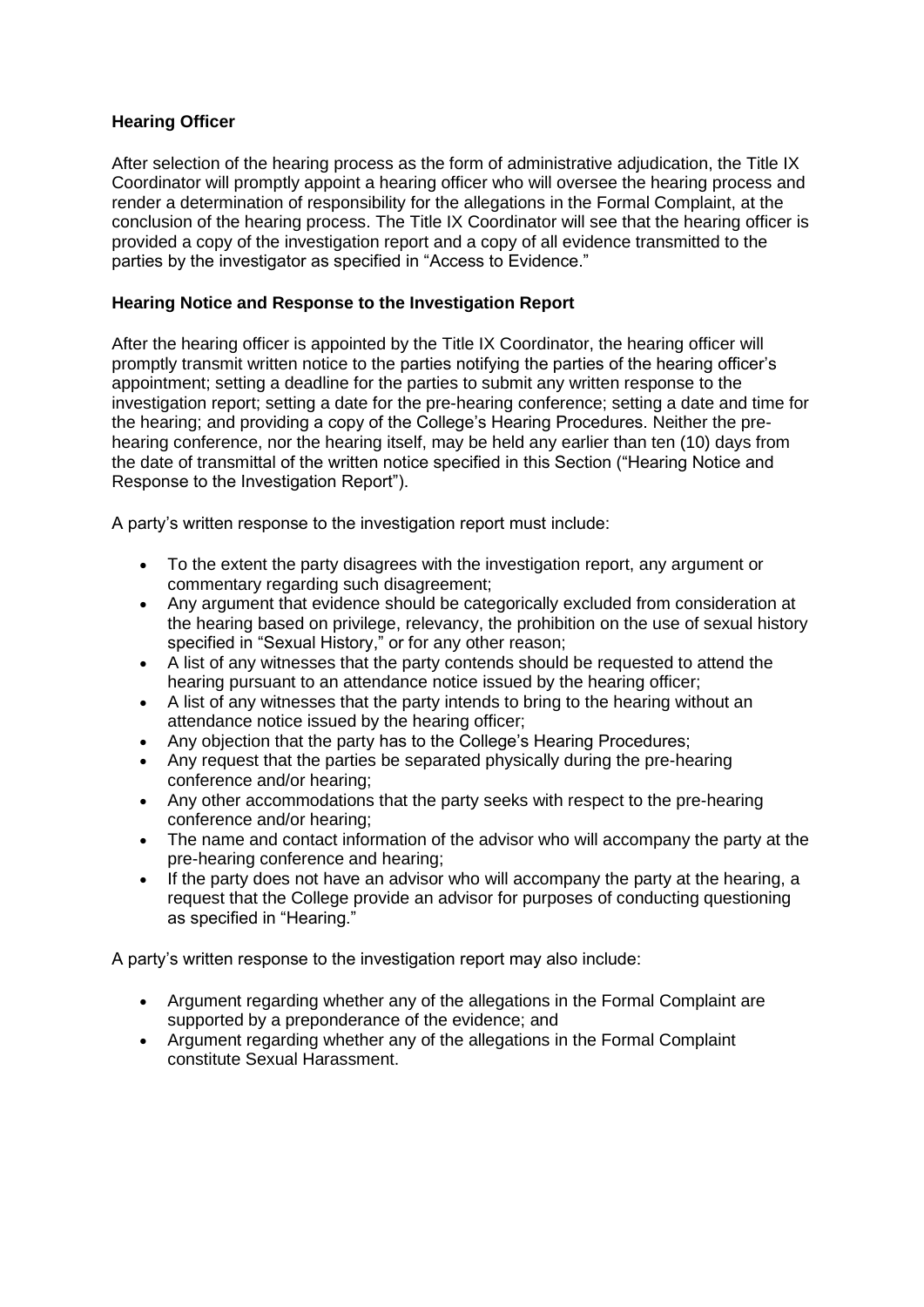#### **Pre-Hearing Conference**

Prior to the hearing, the hearing officer will conduct a pre-hearing conference with the parties and their advisors. The pre-hearing conference will be conducted live, with simultaneous and contemporaneous participation by the parties and their advisors. By default, the pre-hearing conference will be conducted with the hearing officer, the parties, the advisors, and other necessary College personnel together in the same physical location. However, upon request of either party, the parties will be separated into different rooms with technology enabling the parties to participate simultaneously and contemporaneously by video and audio.

In the hearing officer's discretion, the pre-hearing conference may be conducted virtually, by use of video and audio technology, where all participants participate simultaneously and contemporaneously by use of such technology.

During the pre-hearing conference, the hearing officer will discuss the hearing procedures with the parties; address matters raised in the parties' written responses to the investigation report, as the hearing officer deems appropriate; discuss whether any stipulations may be made to expedite the hearing; discuss the witnesses the parties have requested be served with notices of attendance and/or witnesses the parties plan to bring to the hearing without a notice of attendance; and resolve any other matters that the hearing officer determines, in the hearing officer's discretion, should be resolved before the hearing.

#### **Issuance of Notices of Attendance**

After the pre-hearing conference, the hearing officer will transmit notices of attendance to any College employee (including administrator, faculty, or staff) or student whose attendance is requested at the hearing as a witness. The notice will advise the subject of the specified date and time of the hearing and advise the subject to contact the hearing officer immediately if there is a material and unavoidable conflict.

The subject of an attendance notice should notify any manager, faculty member, coach, or other supervisor, as necessary, if attendance at the hearing will conflict with job duties, classes, or other obligations. All such managers, faculty members, coaches, and other supervisors are required to excuse the subject of the obligation, or provide some other accommodation, so that the subject may attend the hearing as specified in the notice.

The College will not issue a notice of attendance to any witness who is not an employee or a student.

#### **Hearing**

After the pre-hearing conference, the hearing officer will convene and conduct a hearing pursuant to the College's Hearing Procedures. The hearing will be audio recorded. The audio recording will be made available to the parties for inspection and review on reasonable notice, including for use in preparing any subsequent appeal.

The hearing will be conducted live, with simultaneous and contemporaneous participation by the parties and their advisors. By default, the hearing will be conducted with the hearing officer, the parties, the advisors, witnesses, and other necessary College personnel together in the same physical location. However, upon request of either party, the parties will be separated into different rooms with technology enabling the parties to participate simultaneously and contemporaneously by video and audio. Neither party will be compelled to testify in the physical presence of the other party.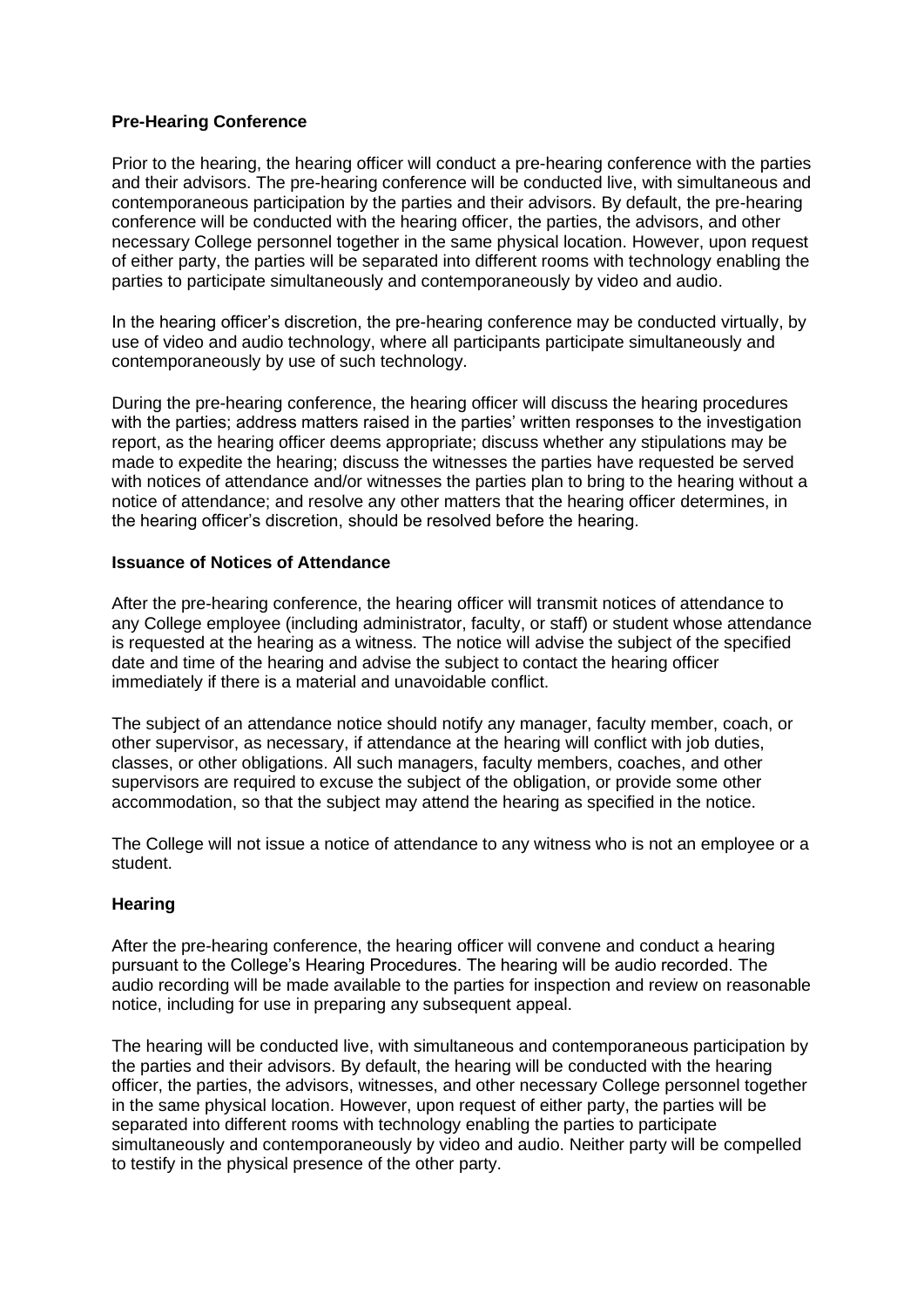In the hearing officer's discretion, the hearing may be conducted virtually, by use of video and audio technology, where all participants participate simultaneously and contemporaneously by use of such technology.

While the Hearing Procedures and rulings from the hearing officer will govern the particulars of the hearing, each hearing will include, at a minimum:

- Opportunity for each party to address the hearing officer directly and to respond to questions posed by the hearing officer;
- Opportunity for each party's advisor to ask directly, orally, and in real time, relevant questions, and follow up questions, of the other party and any witnesses, including questions that support or challenge credibility;
- Opportunity for each party to raise contemporaneous objections to testimonial or non-testimonial evidence and to have such objections ruled on by the hearing officer and a reason for the ruling provided;
- Opportunity for each party to submit evidence that the party did not present during the investigation due to mistake, inadvertence, surprise, or excusable neglect;
- Opportunity for each party to make a brief closing argument.

Except as otherwise permitted by the hearing officer, the hearing will be closed to all persons except the parties, their advisors, the investigator, the hearing officer, the Title IX Coordinator, and other necessary College personnel. With the exception of the investigator and the parties, witnesses will be sequestered until such time as their testimony is complete. The parties will not be permitted to question the other party directly.

During the hearing, the parties and their advisors will have access to the investigation report and evidence that was transmitted to them pursuant to "Access to Evidence."

While a party has the right to attend and participate in the hearing with an advisor, a party and/or advisor who materially and repeatedly violates the rules of the hearing in such a way as to be materially disruptive, may be barred from further participation and/or have their participation limited, as the case may be, in the discretion of the hearing officer.

Subject to the minimum requirements specified in this Section ("Hearing"), the hearing officer will have sole discretion to determine the manner and particulars of any given hearing. including with respect to the length of the hearing, the order of the hearing, and questions of admissibility. The hearing officer will independently and contemporaneously screen questions for relevance in addition to resolving any contemporaneous objections raised by the parties and will explain the rational for any evidentiary rulings.

The hearing is not a formal judicial proceeding and strict rules of evidence do not apply. The hearing officer will have discretion to modify the Hearing Procedures, when good cause exists to do so, and provided the minimal requirements specified in this Section ("Hearing") are met.

#### **Subjection to Questioning**

In the event that any party or witness refuses to attend the hearing, or attends but refuses to submit to questioning by the parties' advisors, the statements of that party or witness, as the case may be, whether given during the investigation or during the hearing, may be considered by the hearing officer in reaching a determination of responsibility.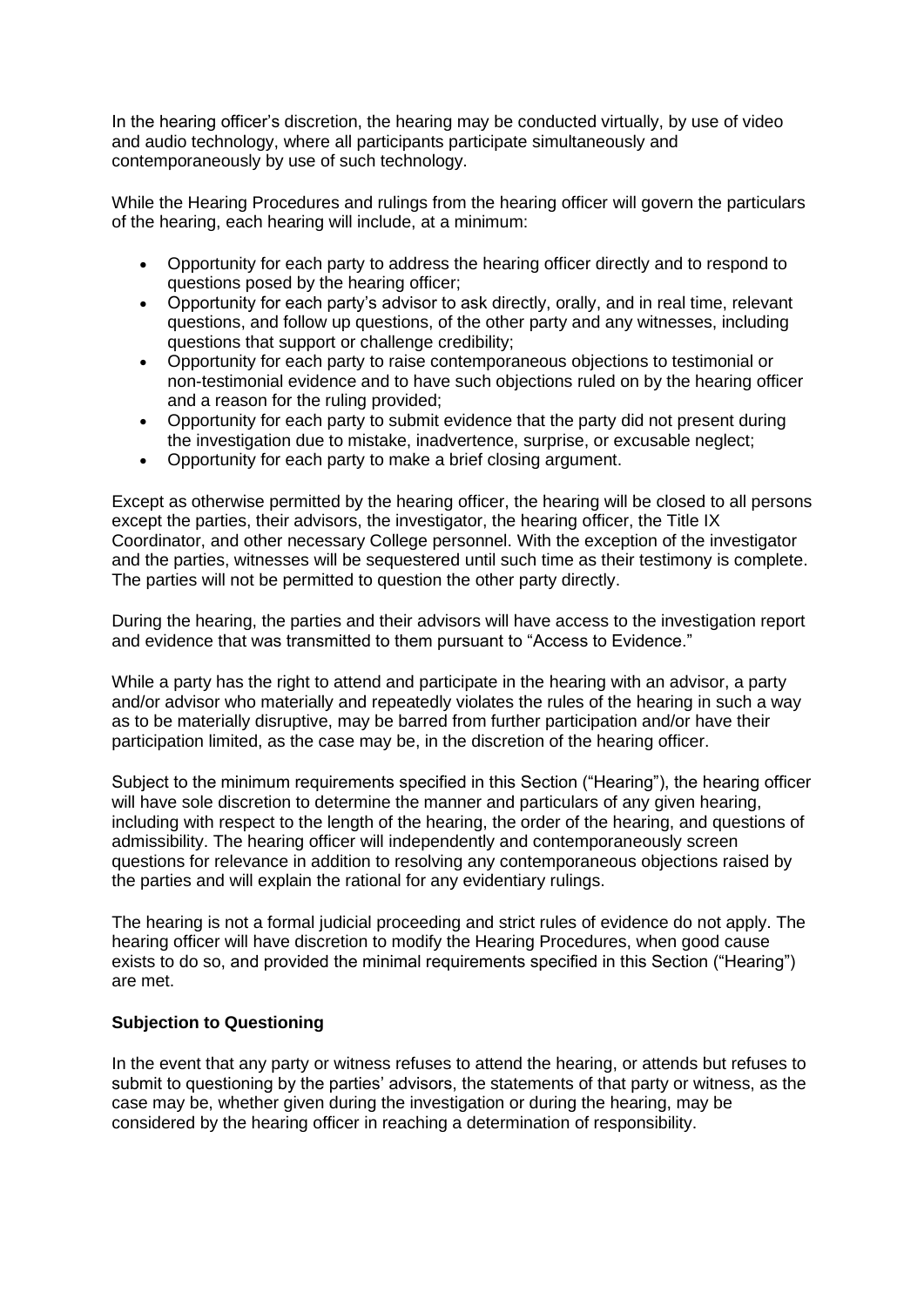#### **Deliberation and Determination**

After the hearing is complete, the hearing officer will objectively evaluate all relevant evidence collected during the investigation, including both inculpatory and exculpatory evidence, together with testimony and non-testimony evidence received at the hearing, and ensure that any credibility determinations made are not based on a person's status as a Complainant, Respondent, or witness. The hearing officer will take care to exclude from consideration any evidence that was ruled inadmissible at the pre-hearing conference, during the hearing, or by operation of "Subjection to Questioning." The hearing officer will resolve disputed facts using a preponderance of the evidence (that is, "more likely than not") standard and reach a determination regarding whether the facts that are supported by a preponderance of the evidence constitute one or more violations of the Policy as alleged in the Formal Complaint.

#### **Discipline and Remedies**

In the event the hearing officer determines that the Respondent is responsible for violating this Policy, the hearing officer will, prior to issuing a written decision, consult with an appropriate College official with disciplinary authority over the Respondent and such official will determine any discipline to be imposed. The hearing officer will also, prior to issuing a written decision, consult with the Title IX Coordinator who will determine whether and to what extent ongoing support measures or other remedies will be provided to the Complainant.

#### **Written Decision**

After reaching a determination and consulting with the appropriate College official and Title IX Coordinator as required by "Discipline and Remedies," the hearing officer will prepare a written decision that will include:

- Identification of the allegations potentially constituting Sexual Harassment made in the Formal Complaint;
- A description of the procedural steps taken by the College upon receipt of the Formal Complaint, through issuance of the written decision, including notification to the parties, interviews with the parties and witnesses, site visits, methods used to gather non-testimonial evidence, and the date, location, and people who were present at or presented testimony at the hearing.
- Articulate findings of fact, made under a preponderance of the evidence standard, that support the determination;
- A statement of, and rationale for, each allegation that constitutes a separate potential incident of Sexual Harassment, including a determination regarding responsibility for each separate potential incident;
- The discipline determined by the appropriate College official as referenced in "Discipline and Remedies";
- Whether the Complainant will receive any ongoing support measures or other remedies as determined by the Title IX Coordinator; and
- A description of the College's process and grounds for appeal, as specified in "Appeal."

The hearing officer's written determination, which will include information regarding appeal rights, will be transmitted to the parties. Transmittal of the written determination to the parties concludes the hearing process, subject to any right of appeal as specified in "Appeal."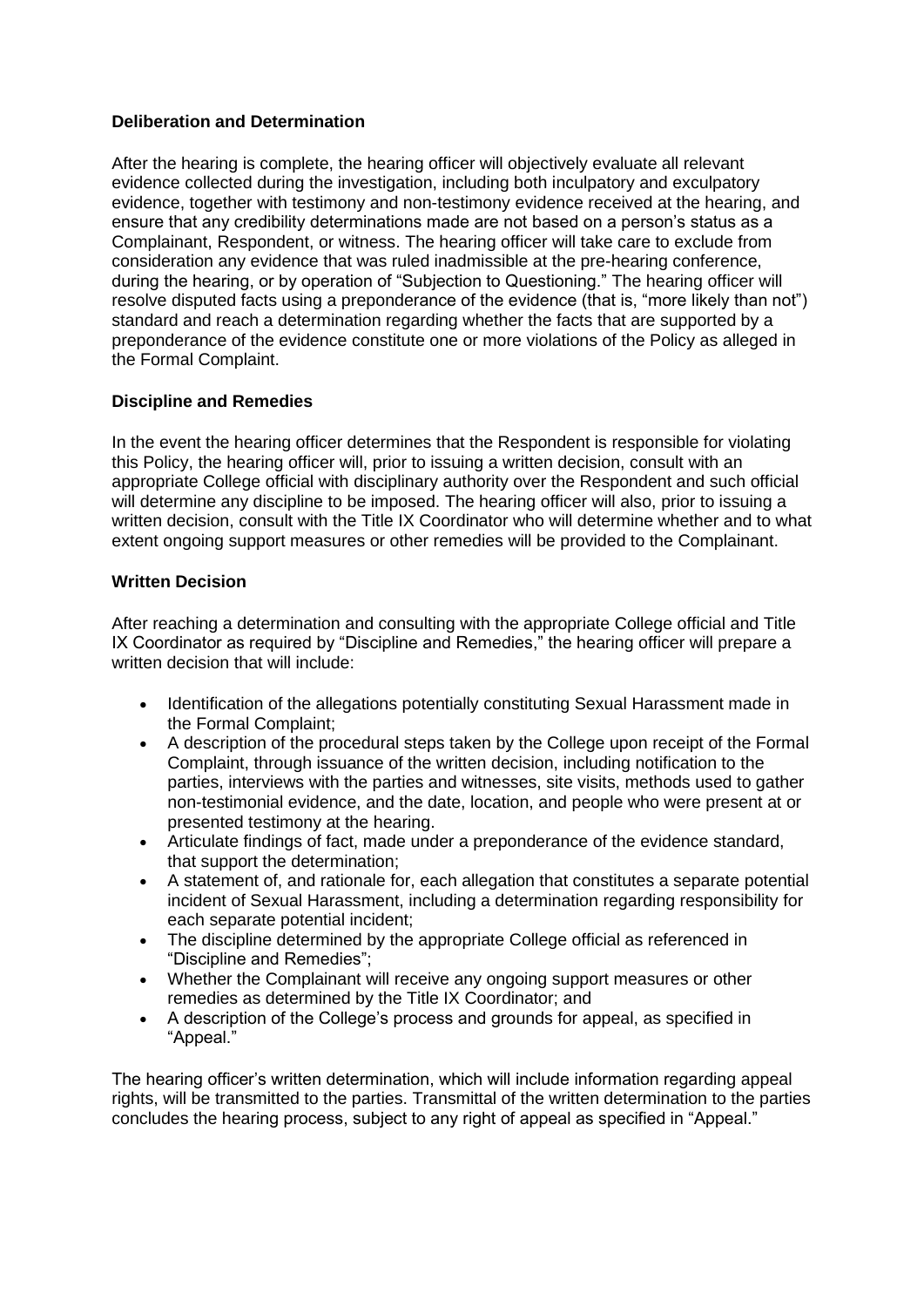Although the length of each adjudication by hearing will vary depending on the totality of the circumstances, the College strives to issue the hearing officer's written determination within 14 days of the decision.

#### **Administrative Adjudication (Optional)**

In lieu of the hearing process, the parties may consent to have a Formal Complaint resolved by administrative adjudication as a form of informal resolution. Administrative adjudication is voluntary and must be consented to in writing by both parties and approved by the Title IX Coordinator as specified in "Adjudication Process Selection." At any time prior to the issuance of the administrative officer's determination, a party has the right to withdraw from administrative adjudication and request a live hearing as specified in "Hearing Process."

If administrative adjudication is selected, the Title IX Coordinator will appoint an administrative officer. The Title IX Coordinator will see that the administrative adjudicator is provided a copy of the investigation report and a copy of all the evidence transmitted to the parties by the investigator as specified in "Access to Evidence."

The administrative officer will promptly send written notice to the parties notifying the parties of the administrative officer's appointment; setting a deadline for the parties to submit any written response to the investigation report; and setting a date and time for each party to meet with the administrative officer separately. The administrative officer's meetings with the parties will not be held any earlier than ten (10) days from the date of transmittal of the written notice specified in this paragraph.

A party's written response to the investigation report must include:

- To the extent the party disagrees with the investigation report, any argument or commentary regarding such disagreement;
- Any argument that a particular piece or class of evidence should be categorically excluded from consideration at the hearing based on privilege, relevancy, the prohibition on the use of sexual history specified in "Sexual History," or for any other reason;
- Argument regarding whether any of the allegations in the Formal Complaint are supported by a preponderance of the evidence;
- Argument regarding whether any of the allegations in the Formal Complaint constitute Sexual Harassment.

After reviewing the parties' written responses, the administrative officer will meet separately with each party to provide the party with an opportunity make any oral argument or commentary the party wishes to make and for the administrative officer to ask questions concerning the party's written response, the investigative report, and/or the evidence collected during the investigation.

After meeting with each party, the administrative officer will objectively revaluate all relevant evidence, including both inculpatory and exculpatory evidence and ensure that any credibility determinations made are not based on a person's status as a Complainant, Respondent, or witness. The administrative officer will take care to exclude from consideration any evidence that the administrative officer determines should be ruled inadmissible based on the objections and arguments raised by the parties in their respective written responses to the investigation report. The administrative officer will resolve disputed facts using a preponderance of the evidence (that is, "more likely than not") standard and reach a determination regarding whether the facts that are supported by a preponderance of the evidence constitute one or more violations of the Policy as alleged in the Formal Complaint.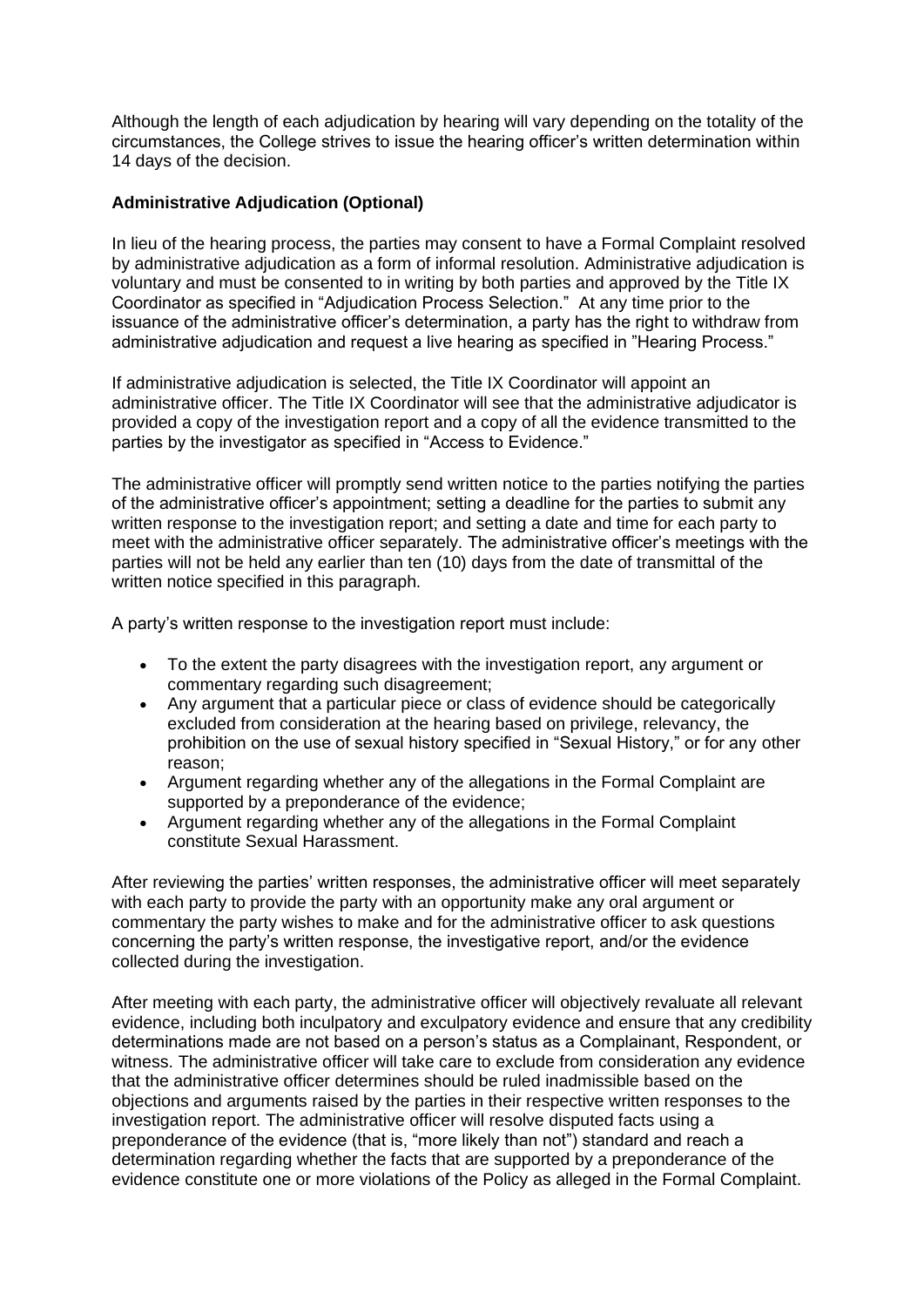Thereafter, the administrative officer will consult with any College official and the Title IX Coordinator, in the manner specified in "Deliberation and Determination" and will prepare and transmit a written decision in the manner as specified in "Written Decision" which shall serve as a resolution for purposes of informal resolution.

Transmittal of the administrative officer's written determination concludes the administrative adjudication, subject to any right of appeal as specified in "Appeal."

Although the length of each administrative adjudication will vary depending on the totality of the circumstances, the College strives to issue the administrative officer's written determination within twenty-one (21) days of the transmittal of the initiating written notice specified in this Section ("Administrative Adjudication").

Other language in this Section notwithstanding, informal resolution will not be permitted if the Respondent is a non-student employee accused of committing Sexual Harassment against a student.

#### **Dismissal During Investigation or Adjudication**

The College shall dismiss a Formal Complaint at any point during the investigation or adjudication process if the Title IX Coordinator determines that one or more of the following is true:

- The conduct alleged in the Formal Complaint would not constitute Sexual Harassment, even if proved; or
- The conduct alleged in the Formal Complaint falls outside the scope of the Policy specified in "Scope" (that is, because the alleged conduct did not occur in the College's Education Programs and Activities and/or the alleged conduct occurred outside the geographic boundaries of the United States).

The College may dismiss a Formal Complaint at any point during the investigation or adjudication process if the Title IX Coordinator determines that any one or more of the following is true:

- The Complainant provides the Title IX Coordinator written notice that the Complainant wishes to withdraw the Formal Complaint or any discrete allegations therein (in which case those discrete allegations may be dismissed);
- The Respondent is no longer enrolled or employed by the College, as the case may be; or
- Specific circumstances prevent the College from gathering evidence sufficient to reach a determination as to the Formal Complaint, or any discrete allegations therein (in which case those discrete allegations may be dismissed).

In the event the Title IX Coordinator dismisses a Formal Complaint pursuant to this Section, the Title IX Coordinator will provide written notice of dismissal to the parties and advise them of their right to appeal as specified in "Appeal." The Title IX Coordinator may refer the subject matter of the Formal Complaint to other College offices, as appropriate. A dismissal pursuant to this Section is presumptively a final determination as it pertains to this Policy, unless otherwise specified in writing by the Title IX Coordinator in the written notice of dismissal.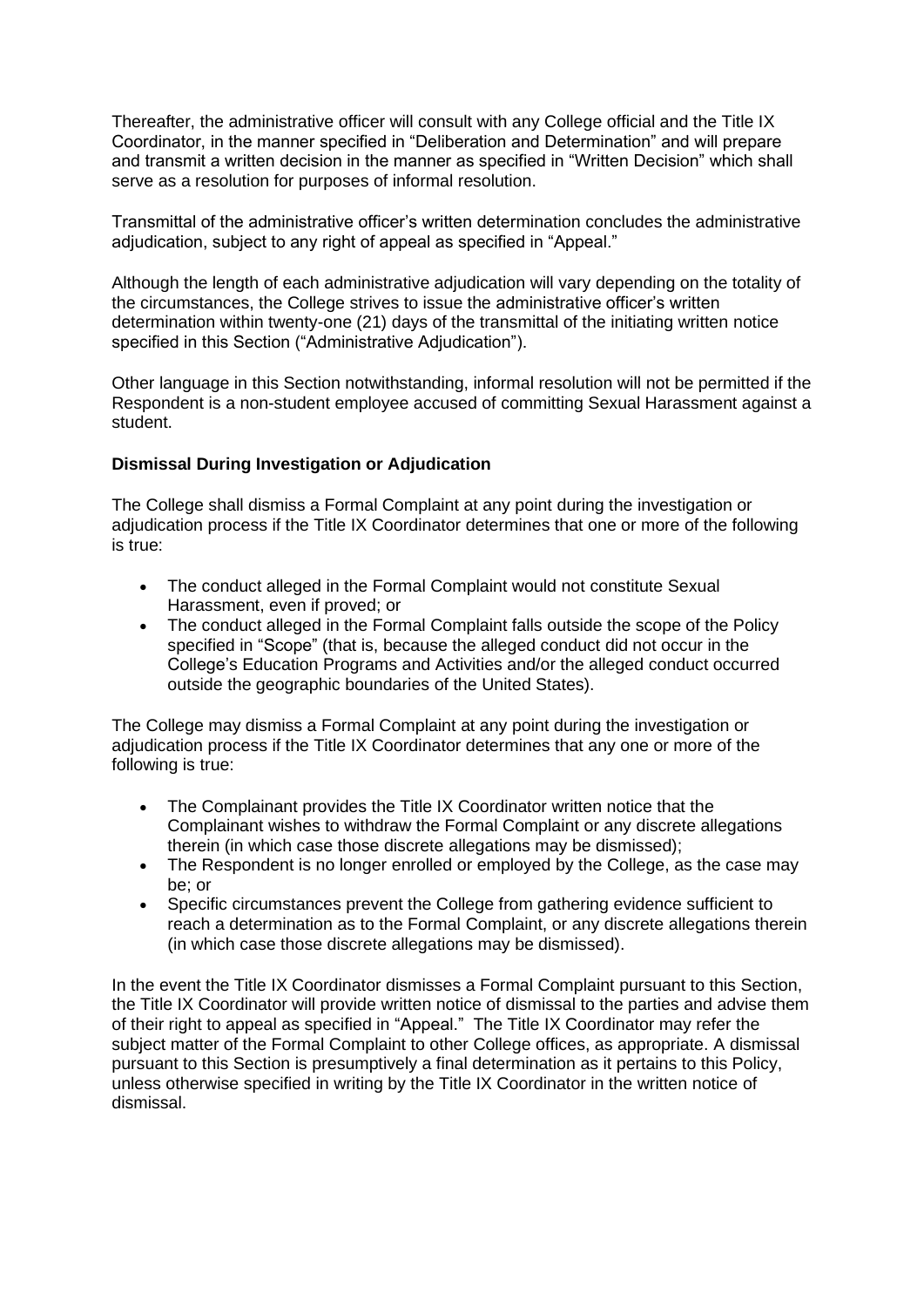#### **Appeal**

Either party may appeal the determination of an adjudication, or a dismissal of a Formal Complaint, on one or more of the following grounds:

- A procedural irregularity affected the outcome;
- There is new evidence that was not reasonably available at the time the determination or dismissal was made, that could have affected the outcome;
- The Title IX Coordinator, investigator, hearing officer, or administrative officer, as the case may be, had a conflict of interest or bias for or against complainants or respondents generally, or against the individual Complainant or Respondent, that affected the outcome.
- The sanction is disproportionate with the outcome.

No other grounds for appeal are permitted.

A party must file an appeal within seven (7) days of the date they receive notice of dismissal or determination appealed from or, if the other party appeals, within thee (3) days of the other party appealing, whichever is later. The appeal must be submitted in writing to Provost, Dr. Robert Loch who serves as the appeal officer. The appeal must specifically identify the determination and/or dismissal appealed from, articulate which one or more of the three grounds for appeal are being asserted, explain in detail why the appealing party believes the appeal should be granted, and articulate what specific relief the appealing party seeks.

Promptly upon receipt of an appeal, the appeal officer will conduct an initial evaluation to confirm that the appeal is timely filed and that it invokes at least one of the permitted grounds for appeal. If the appeal officer determines that the appeal is not timely, or that it fails to invoke a permitted ground for appeal, the appeal officer will dismiss the appeal and provide written notice of the same to the parties.

If the appeal officer confirms that the appeal is timely and invokes at least one permitted ground for appeal, the appeal officer will provide written notice to the other party that an appeal has been filed and that the other party may submit a written opposition to the appeal within seven (7) days. The appeal officer shall also promptly obtain from the Title IX Coordinator any records from the investigation and adjudication necessary to resolve the grounds raised in the appeal.

Upon receipt of any opposition, or after the time period for submission of an opposition has passed without one being filed, the appeal officer will promptly decide the appeal and transmit a written decision within seven (7) days to the parties that explains the outcome of the appeal and the rationale.

The determination of a Formal Complaint, including any discipline, becomes final when the time for appeal has passed with no party filing an appeal or, if any appeal is filed, at the point when the appeal officer has resolved all appeals, either by dismissal or by transmittal of a written decision.

No further review beyond the appeal is permitted.

Although the length of each appeal will vary depending on the totality of the circumstances, the College strives to issue the appeal officer's written decision within (21) days of an appeal being filed.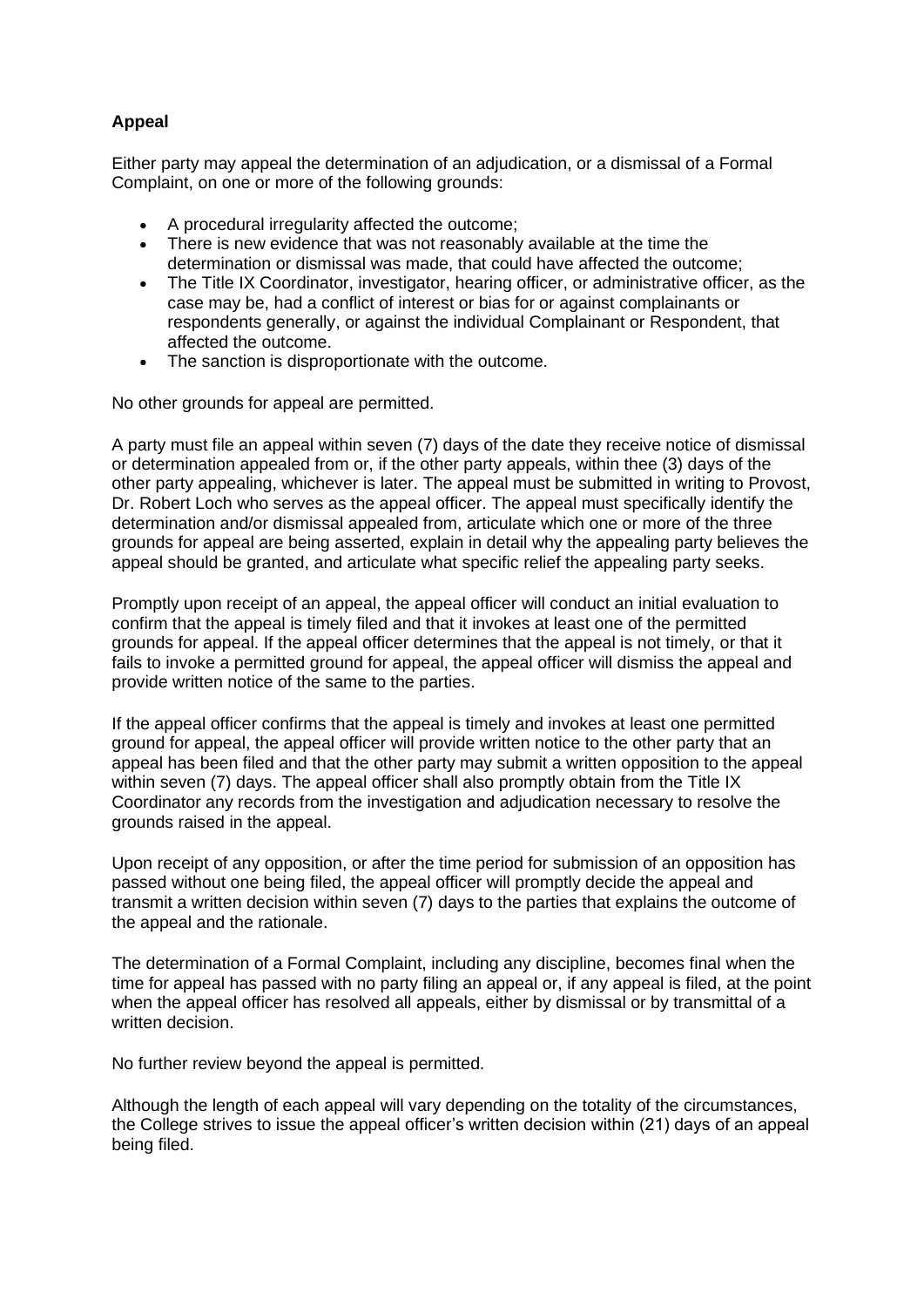#### **Informal Resolution**

At any time after the parties are provided written notice of the Formal Complaint as specified in "Notice of Formal Complaint," and before the completion of any appeal specified in "Appeal," the parties may voluntarily consent, with the Title IX Coordinator's approval, to engage in mediation, facilitated resolution, or other form of dispute resolution the goal of which is to enter into a final resolution resolving the allegations raised in the Formal Complaint by agreement of the parties. Administrative Adjudication as specified in "Administrative Adjudication" is a form of informal resolution.

The specific manner of any informal resolution process will be determined by the parties and the Title IX Coordinator, in consultation together. Prior to commencing the informal resolution process agreed upon, the Title IX Coordinator will transmit a written notice to the parties that:

- Describes the parameters and requirements of the informal resolution process to be utilized:
- Identifies the individual responsible for facilitating the informal resolution (who may be the Title IX Coordinator, another College official, or a suitable third party):
- Explains the effect of participating in informal resolution and/or reaching a final resolution will have on a party's ability to resume the investigation and adjudication of the allegations at issue in the Formal Complaint; and
- Explains any other consequence resulting from participation in the informal resolution process, including written consent to the Title IX Coordinator, before the informal resolution may commence.

During the pendency of the informal resolution process, the investigation and adjudication process that would otherwise occur are stayed and all related deadlines are suspended. If the parties reach a resolution through the informal resolution process, and the Title IX Coordinator agrees that the resolution is not clearly unreasonable, the Title IX Coordinator will reduce the terms of the agreed resolution to writing and present the resolution to the parties for their written signature. Once both parties and the Title IX Coordinator sign the resolution, the resolution is final, and the allegations addressed by the resolution are considered resolved and will not be subject to further investigation, adjudication, remediation, or discipline by the College, except as otherwise provided in the resolution itself, absent a showing that a party induced the resolution by fraud, misrepresentation, or other misconduct or where required to avoid a manifest injustice to either party or to the College. Notwithstanding the forgoing if the form of informal resolution is Administrative Adjudication as specified in "Administrative Adjudication, there shall not be an agreed resolution requiring the parties' signatures; instead, the determination issued by the administrative officer shall serve as the resolution and conclude the formal resolution process, subject only to any right of appeal. With the exception of a resolution resulting from the Administrative Adjudication process specified in "Administrative Adjudication," all other forms of informal resolution pursuant to this Section are not subject to appeal.

A party may withdraw their consent to participate in informal resolution at any time before a resolution has been finalized.

Absent extension by the Title IX Coordinator, any informal resolution process must be completed with twenty-one (21) days. If an informal resolution process does not result in a resolution with twenty-one (21) days, and absent an extension, abeyance, or other contrary ruling by the Title IX Coordinator, the informal resolution process will be deemed terminated, and the Formal Complaint will be resolved pursuant to the investigation and adjudication procedures. The Title IX Coordinator may adjust any time periods or deadlines in the investigation and/or adjudication process that were suspended due to the informal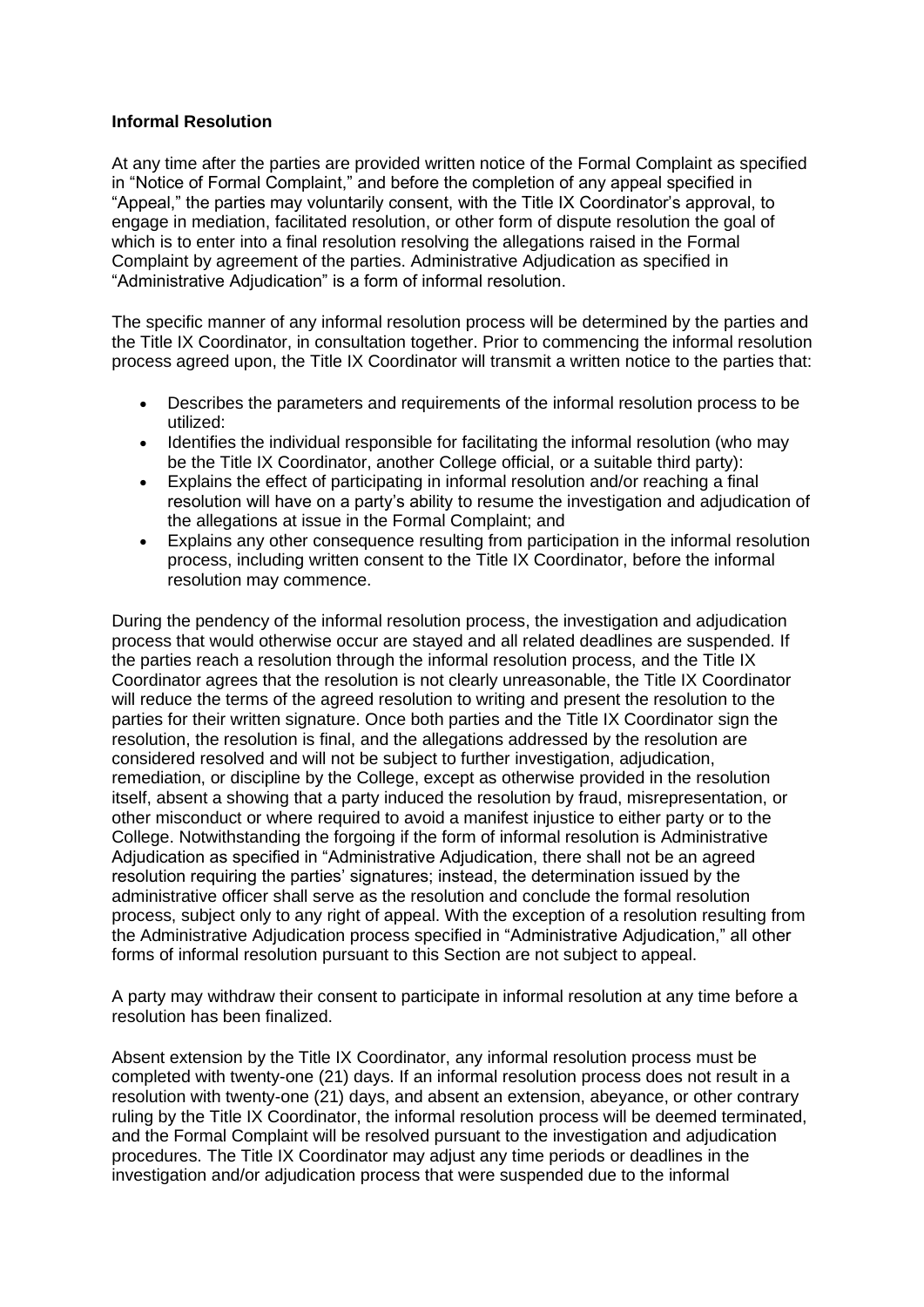resolution. Other language in this Section notwithstanding, informal resolution will not be permitted if the Respondent is a non-student employee accused of committing Sexual Harassment against a student.

#### **Rights of the Parties in an Institutional Proceeding:**

During the course of the process described in the previous section, both the accuser and the individual accused of the offense are entitled to:

- 1. A prompt, fair and impartial process from the initial investigation to the final result.  $\circ$  A prompt, fair and impartial process is one that is:
	- Completed within reasonably prompt timeframes designated by the institution's policy, including a process that allows for the extension of timeframes for good cause, with written notice to the accuser and the accused of the delay and the reason for the delay.
	- Conducted in a manner that:
		- Is consistent with the institution's policies and transparent to the accuser and the accused.
		- Includes timely notice of meetings at which the accuser or accused, or both, may be present; and
		- Provides timely access to the accuser, the accused and appropriate officials to any information that will be used during the informal and formal disciplinary meetings and hearings.
	- Conducted by officials who do not have a conflict of interest or bias for or against the accuser or the accused.
- 2. Proceedings conducted by officials who, at a minimum, receive annual training on the issues related to dating violence, domestic violence, sexual assault, and stalking and on how to conduct an investigation and hearing process that protects the safety of victims and promotes accountability.
	- o Such training addresses topics such as relevant evidence and how it should be used during a proceeding, proper techniques for questioning witnesses, basic procedural rules for conducting a proceeding, and avoiding actual and perceived conflicts of interest. The Title IX Coordinator and two Title IX investigators attend training annually that is offered by Husch Blackwell, a nationally known law firm that specializes in Higher Education law.
- 3. The same opportunities to have others present during any institutional disciplinary proceeding, including the opportunity to be accompanied to any related meeting or proceeding by the advisor of their choice. The institution may not limit the choice of advisor, but may establish limits regarding the extent to which that advisor may participate in the proceeding, as long as those limits apply equally to both parties.
- 4. Have the outcome determined using the preponderance of the evidence standard.
- 5. Simultaneous, written notification of the results of the proceeding, any procedures for either party to appeal the result, any change to the result, and when the result becomes final. For this purpose, "result" means "any initial, interim and final decision by an official or entity authorized to resolve disciplinary matters" and must include the rationale for reaching the result and any sanctions imposed.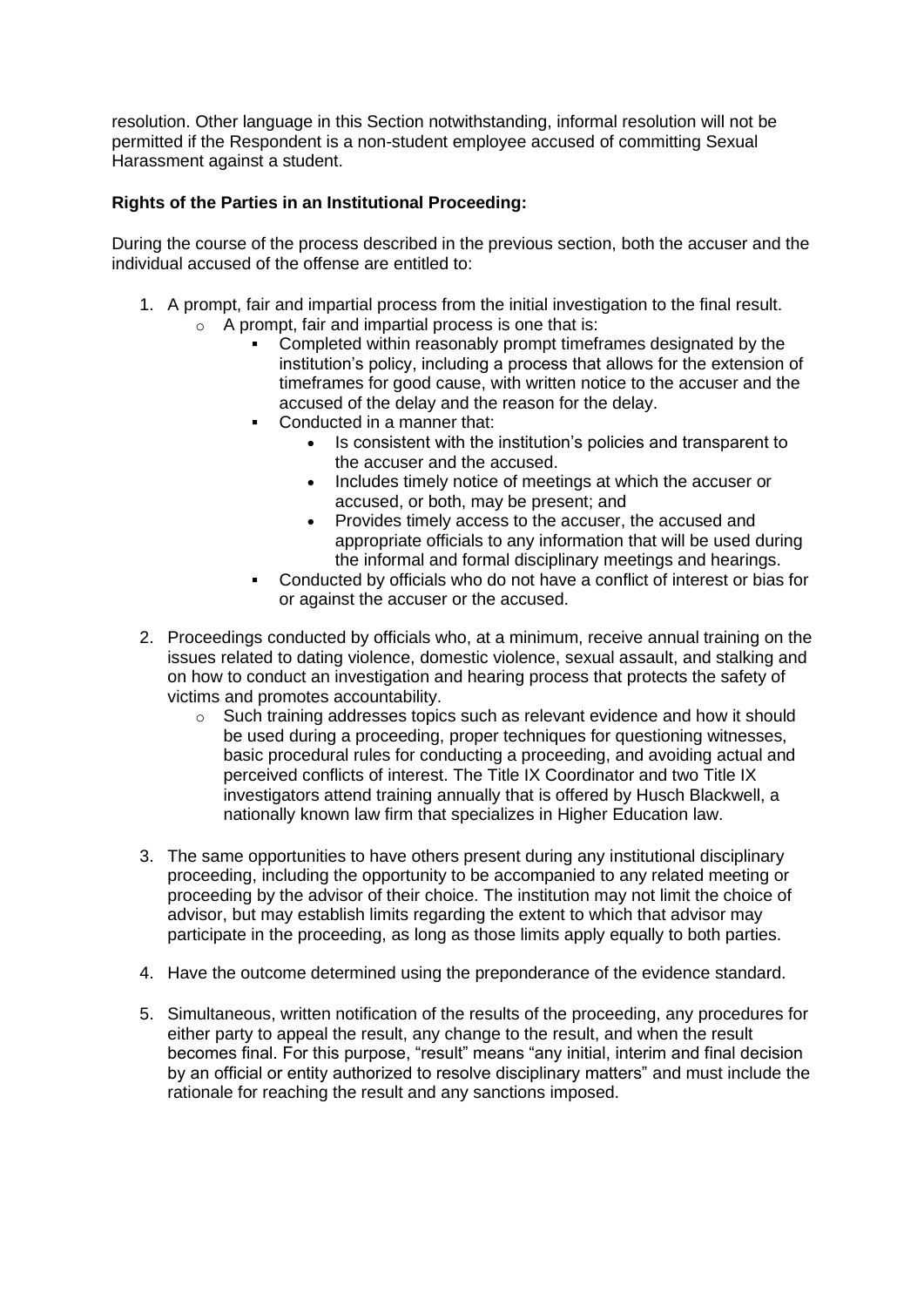#### **Possible Sanctions or Protective Measures that the College May Impose for Dating Violence, Domestic Violence, Sexual Assault or Stalking Offenses:**

Following a final determination in the institution's disciplinary proceeding that dating violence, domestic violence, sexual assault, or stalking has been committed, the institution may impose a sanction depending on the mitigating and aggravating circumstances involved. The possible sanctions include warning; reprimand; probation; restitution; fine; loss of privileges; suspension or expulsion/termination; restriction on eligibility to represent the College at any official function. If a suspension is imposed on a student, it may be for part of a semester, a full semester, or an entire academic year. An employee may be suspended for any length of time determined appropriate by the [Vice President of Human Resources.](file:///C:/Users/HansonDL/AppData/Local/Microsoft/Windows/INetCache/Content.Outlook/XZBVNPEM/) Following a suspension, the individual will be required to meet with the Dean of Enrollment Management (student) or Vice President of Human Resources (employee) to discuss reentry and expectations going forward.

In addition, the College can make available to the victim a range of protective measures. They include forbidding the accused from communicating with the victim, other institutional no-contact orders, security escorts, modifications to academic requirements or class schedules, changes in working situations, etc.

#### **Publicly Available Recordkeeping:**

The College will complete any publicly available recordkeeping, including Clery Act reporting and disclosures, without the inclusion of personally identifiable information about victims of dating violence, domestic violence, sexual assault, and stalking who make reports of such to the College to the extent permitted by law.

#### **Victims to Receive Written Notification of Rights:**

When a student or employee reports to the College that he or she has been a victim of dating violence, domestic violence, sexual assault, or stalking, whether the offense occurred on or off campus, the College will provide the student or employee a written explanation of his or her rights and options as described in the paragraphs above.

#### **Sex Offender Registration Program:**

The Campus Sex Crimes Prevention Act of 2000 requires institutions of higher education to advise members of the campus community where they can obtain information provided by the state concerning registered sex offenders. It also requires sex offenders to notify the state of each institution of higher education in the state at which they are employed or enrolled or carrying on a vocation. The state is then required to notify the College of any such information it receives. Anyone interested in determining whether such persons are on this campus may do so by contacting the Dean of Enrollment Management at (319) 226- 2004. State registry of sex offender information may be accessed at the following link: http://www.iowasexoffender.com/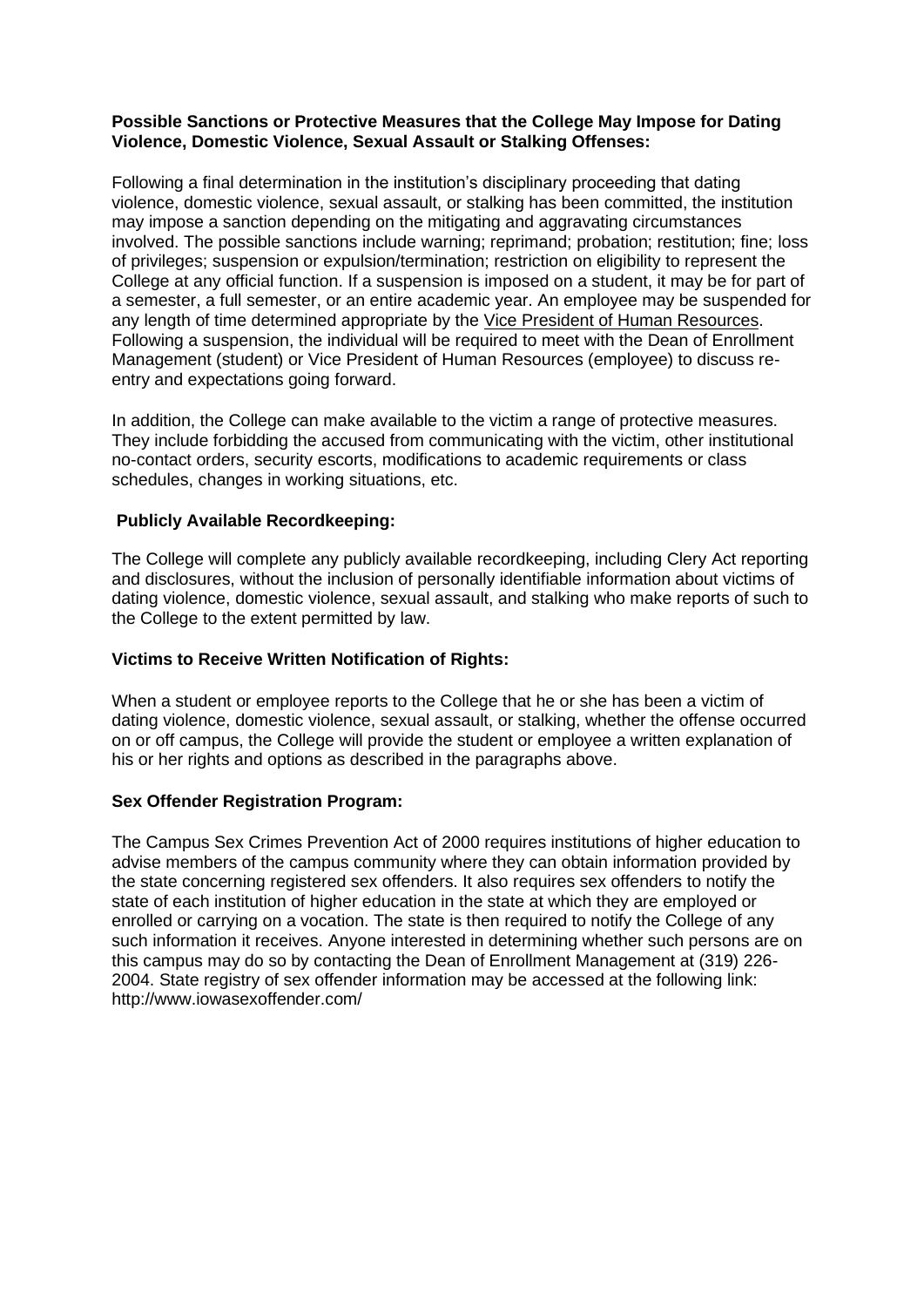# **Timely Warnings and Emergency Response**

#### **Timely Warnings**

In the event of criminal activity occurring either on campus or off campus that in the judgment of the Dean of Enrollment Management, Executive Director of Business & Finance, and President constitutes a serious or continuing threat to members of the campus community, a campus-wide "timely warning" will be issued. Examples of such situations may include a sexual assault or a series of motor vehicle thefts in the area that merit a warning because they present a continuing threat to the campus community. Warnings will be communicated to students and employees via one or more of the methods discussed later in this section. Updates to the warnings will be provided as appropriate.

Anyone with information warranting a timely warning should immediately report the circumstances to:

- Dean of Enrollment Management, (319) 226-2004
- Executive Director of Business & Finance, (319) 226-2012

The College has communicated with local law enforcement asking them to notify the College if it receives reports or information warranting a timely warning.

#### **Emergency Response**

The College has an emergency management plan designed to ensure there is a timely and effective response in the event of a significant emergency or dangerous situation occurring on campus involving an immediate threat to the health or safety of members of the campus community. Such situations include, but are not limited to tornadoes, bomb threats, chemical spills, disease outbreaks, fires, active shooters, etc. The College has communicated with local police requesting their cooperation in informing the College about situations reported to them that may warrant an emergency response.

Students, staff and visitors are encouraged to notify the Executive Director of Business & Finance at Executive Director of Business & Finance of any emergency or potentially dangerous situation.

The President, Executive Director of Business & Finance, and/or Dean of Enrollment Management will access available sources of information from campus administrative staff and local authorities to confirm the existence of the danger and will be responsible for initiating the institution's response and for marshaling the appropriate local emergency response authorities for assistance. Depending on the nature of the emergency, other College departments may be involved in the confirmation process.

Once the emergency is confirmed and based on its nature, the President, Executive Director of Business & Finance, and/or Dean of Enrollment Management will consult with other appropriate College officials to determine the appropriate segment or segments of the College community to be notified.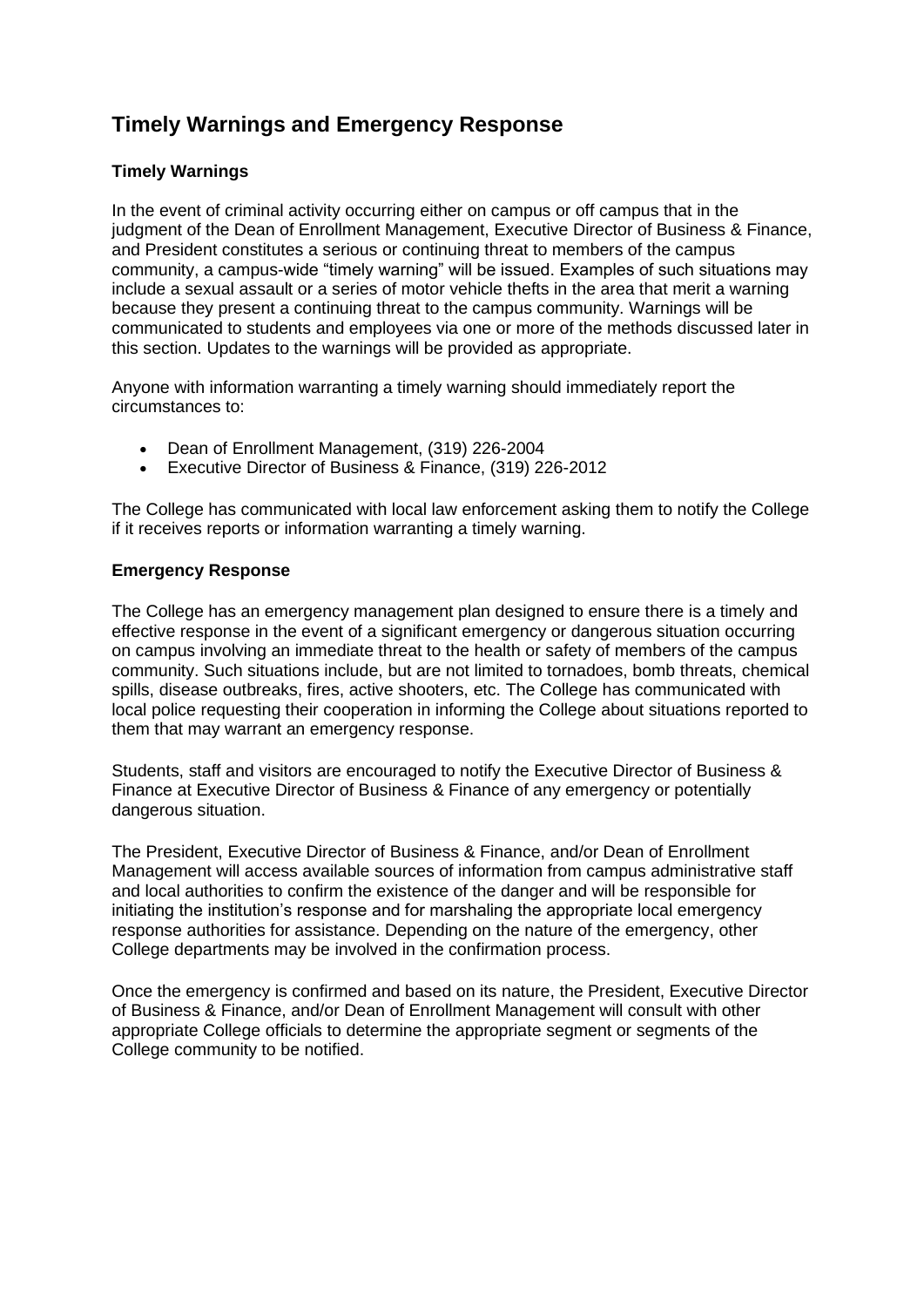The President, Executive Director of Business & Finance, and/or Dean of Enrollment Management, in collaboration with other appropriate personnel, will determine who should be notified, and will, without delay, and taking into account the safety of the community, determine the content of the notification and initiate the notification system, unless issuing a notification will, in the professional judgment of responsible authorities, compromise efforts to assist a victim or to contain, respond to or otherwise mitigate the emergency.

Depending on the segments of the campus the notification will target, the content of the notification may differ. When appropriate, the content of the notification will be determined in consultation with local authorities. Also, as appropriate, the notification will give guidance as to whether its recipients should shelter in place or evacuate their location.

The Executive Director of Business & Finance will direct the issuance of emergency notifications, which will be accomplished using one or more of methods discussed later in this section, depending on the nature of the threat and the segment of the campus community being threatened.

At the direction of the President, the College's Executive Director of Business & Finance will notify local law enforcement of the emergency if they are not already aware of it and local media outlets in order that the larger community outside the campus will be aware of the emergency.

#### **Methods for Issuing Timely Warnings and Emergency Notifications**

| <b>Method</b>                                               | <b>Sign-Up Instructions</b>                                                                                                                                                                                                                                              |
|-------------------------------------------------------------|--------------------------------------------------------------------------------------------------------------------------------------------------------------------------------------------------------------------------------------------------------------------------|
| ConnectEd Emergency<br>Alert system: system can<br>messages | sign up for current students is through CAMS My Pulse system:<br>login and go to edit profile where local information can be edited<br>send phone, email and text and is used for emergency alerts, sign up for faculty and staff is<br>through the Business Coordinator |
| Broadcasting speaker<br>through Fire alarm system           | N/A                                                                                                                                                                                                                                                                      |

The method(s) listed below may be utilized when the College issues a timely warning or emergency notification to the campus community.

#### **Testing & Documentation**

The College tests its emergency response and evacuation procedures at least once a year. The tests may be announced or unannounced. Also, at various times the Emergency Management Team will meet to train and test and evaluate the College's emergency response plan.

The Dean of Enrollment Management maintains a record of these tests and training exercises, including a description of them, the dates and times they were held and an indication of whether they were announced or unannounced. In connection with at least one such test, the College will distribute to its students and employees information to remind them of the College's emergency response and evacuation procedures.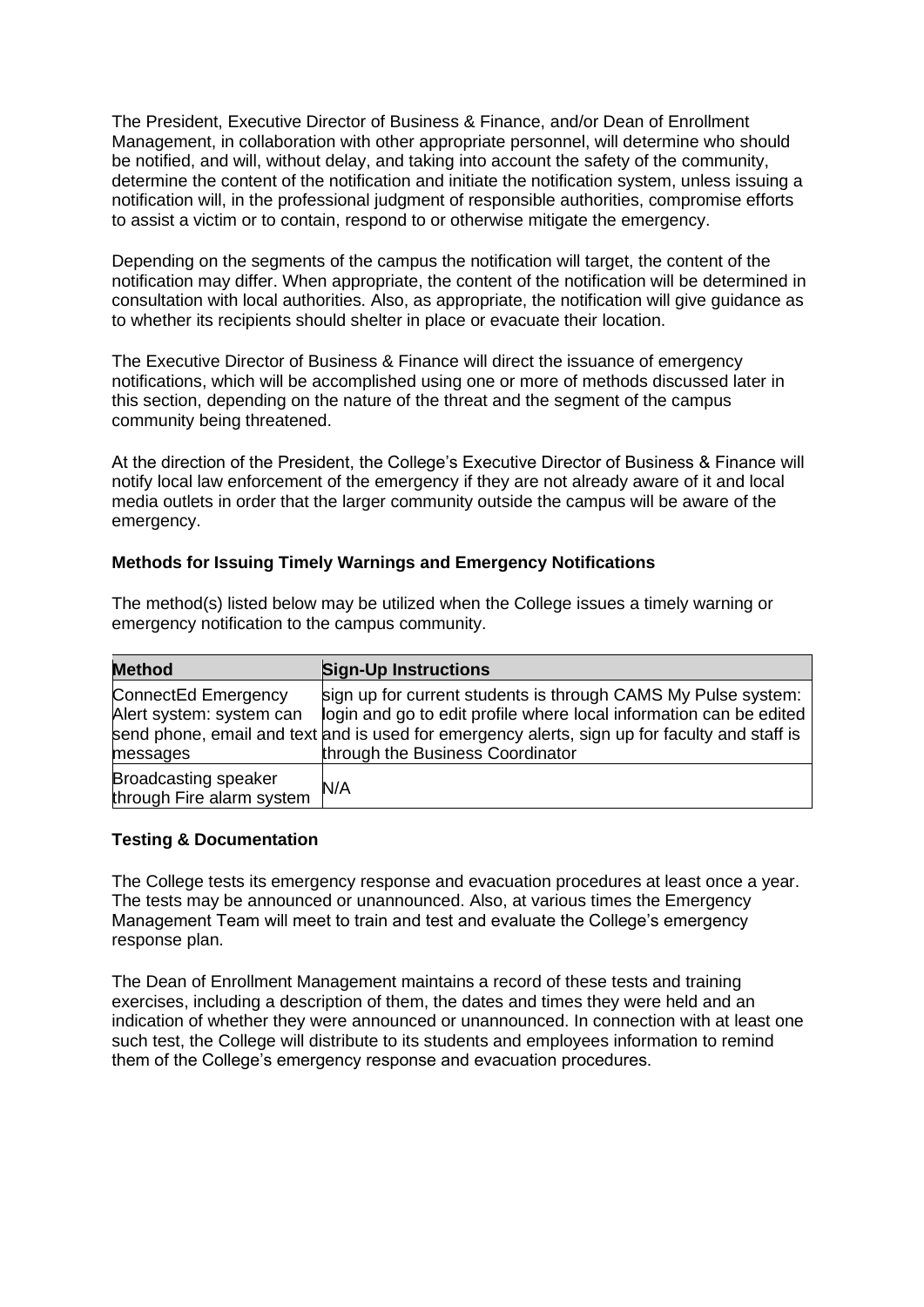# **Crime Statistics**

The statistical summary of the above crimes for this College over the past three calendar years follows:

|                                              |                | On<br><b>Campus</b> |                | <b>Non Campus</b> |                |                | <b>Public Property</b> |                |      |
|----------------------------------------------|----------------|---------------------|----------------|-------------------|----------------|----------------|------------------------|----------------|------|
| <b>Crime</b>                                 | 2020           | 2019                | 2018           | 2020              | 2019           | 2018           | 2020                   | 2019           | 2018 |
| Murder/Non-Negligent Manslaughter            | $\mathbf 0$    | $\Omega$            | 0              | $\mathbf 0$       | $\overline{0}$ | $\overline{0}$ | 0                      | $\overline{0}$ | 0    |
| Manslaughter by Negligence                   | 0              | $\mathbf 0$         | 0              | $\overline{0}$    | $\mathbf 0$    | $\overline{0}$ | 0                      | $\overline{0}$ | 0    |
| Rape                                         | $\mathbf 0$    | $\mathbf 0$         | 0              | $\mathbf 0$       | $\overline{0}$ | $\mathbf 0$    | $\mathbf 0$            | $\overline{0}$ | 0    |
| Fondling                                     | $\overline{2}$ | $\mathbf 0$         | $\mathbf{1}$   | $\mathbf 0$       | $\mathbf 0$    | $\mathbf 0$    | $\mathbf 0$            | $\overline{0}$ | 0    |
| <b>Statutory Rape</b>                        | $\overline{0}$ | $\overline{0}$      | $\overline{0}$ | $\overline{0}$    | $\overline{0}$ | $\Omega$       | $\mathbf 0$            | $\Omega$       | 0    |
| Incest                                       | $\mathbf 0$    | $\mathbf 0$         | 0              | $\mathbf 0$       | $\overline{0}$ | $\overline{0}$ | $\mathbf 0$            | $\overline{0}$ | 0    |
| <b>Aggravated Assault</b>                    | 1              | 1                   | $\overline{0}$ | $\mathbf 0$       | $\mathbf 0$    | $\overline{0}$ | 0                      | $\overline{0}$ | 0    |
| <b>Burglary</b>                              | $\overline{0}$ | $\overline{0}$      | 0              | $\mathbf 0$       | $\Omega$       | $\overline{0}$ | 0                      | $\overline{0}$ | 0    |
| Robbery                                      | $\mathbf 0$    | $\mathbf 0$         | 0              | $\mathbf 0$       | $\overline{0}$ | $\overline{0}$ | $\mathbf 0$            | $\overline{0}$ | 0    |
| <b>Motor Vehicle Theft</b>                   | $\mathbf 0$    | $\mathbf 0$         | $\mathbf 0$    | $\mathbf 0$       | $\mathbf 0$    | $\mathbf{0}$   | $\mathbf 0$            | $\overline{0}$ | 0    |
| Arson                                        | $\overline{0}$ | $\overline{0}$      | 0              | $\mathbf 0$       | $\overline{0}$ | $\mathbf{0}$   | $\mathbf 0$            | $\overline{0}$ | 0    |
| Arrest - Liquor Law Violation                | $\mathbf 0$    | $\mathbf 0$         | 4              | $\mathbf 0$       | $\mathbf{0}$   | $\overline{0}$ | 0                      | $\overline{0}$ | 0    |
| Arrest - Drug Abuse Violation                | 0              | $\overline{0}$      | $\overline{0}$ | $\overline{0}$    | $\Omega$       | $\overline{0}$ | 0                      | $\overline{0}$ | 0    |
| Arrest - Weapon Violation                    | 0              | $\mathbf 0$         | 0              | $\overline{0}$    | $\Omega$       | $\Omega$       | 0                      | $\Omega$       | 0    |
| Disciplinary Referral - Liquor Law Violation | $\mathbf 0$    | $\mathbf 0$         | 0              | $\overline{0}$    | $\mathbf 0$    | $\Omega$       | $\mathbf 0$            | $\overline{0}$ | 0    |
| Disciplinary Referral - Drug Abuse Violation | $\mathbf 0$    | $\overline{0}$      | $\overline{0}$ | $\mathbf 0$       | $\mathbf 0$    | $\overline{0}$ | $\mathbf 0$            | $\overline{0}$ | 0    |
| Disciplinary Referral - Weapon Violation     | $\mathbf 0$    | 0                   | 0              | $\mathbf 0$       | $\overline{0}$ | $\overline{0}$ | $\mathbf 0$            | $\overline{0}$ | 0    |
| <b>Domestic Violence</b>                     | $\mathbf 0$    | $\mathbf 0$         | 0              | $\mathbf 0$       | $\mathbf 0$    | $\overline{0}$ | $\mathbf 0$            | $\overline{0}$ | 0    |
| Dating Violence                              | $\mathbf 0$    | $\overline{0}$      | $\overline{0}$ | $\overline{0}$    | $\overline{0}$ | $\overline{0}$ | $\mathbf 0$            | $\Omega$       | 0    |
| Stalking                                     | $\mathbf 0$    | $\mathbf 0$         | 0              | $\mathbf 0$       | $\mathbf 0$    | 0              | 0                      | $\overline{0}$ | 0    |